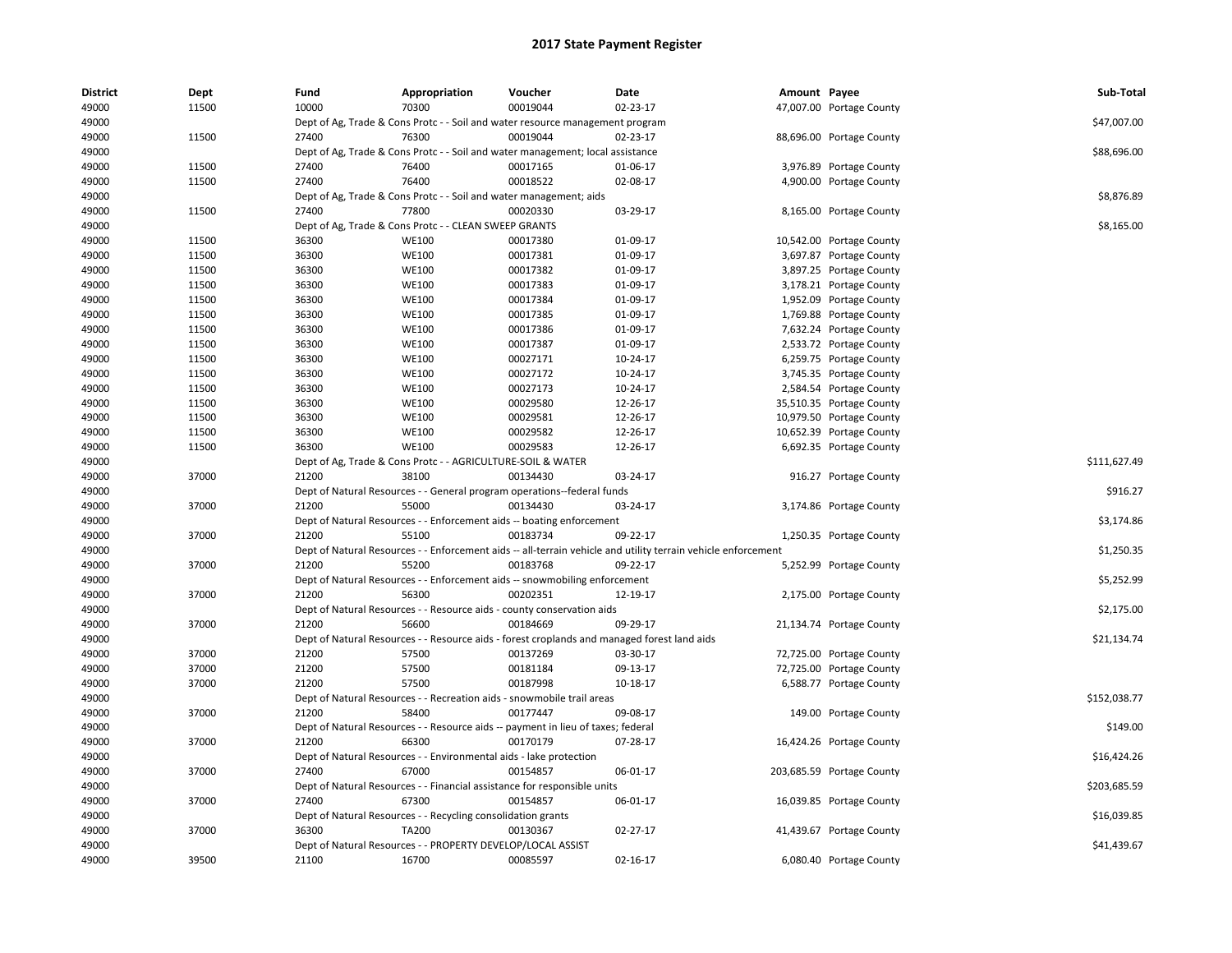| <b>District</b> | Dept  | Fund  | Appropriation                                                                       | Voucher  | Date       | Amount Payee |                           | Sub-Total      |
|-----------------|-------|-------|-------------------------------------------------------------------------------------|----------|------------|--------------|---------------------------|----------------|
| 49000           |       |       | WI Dept of Transportation - - Elderly and disabled capital aids, state funds        |          |            |              |                           | \$6,080.40     |
| 49000           | 39500 | 21100 | 16800                                                                               | 00107616 | 04-21-17   |              | 157,443.00 Portage County |                |
| 49000           |       |       | WI Dept of Transportation - - Elderly and disabled county aids, state funds         |          |            |              |                           | \$157,443.00   |
| 49000           | 39500 | 21100 | 19000                                                                               | 00065445 | 01-03-17   |              | 459,118.92 Portage County |                |
| 49000           | 39500 | 21100 | 19000                                                                               | 00133994 | 07-03-17   |              | 918,237.84 Portage County |                |
| 49000           | 39500 | 21100 | 19000                                                                               | 00169260 | 10-02-17   |              | 459,118.95 Portage County |                |
| 49000           |       |       | WI Dept of Transportation - - Transportation aids to counties, state funds          |          |            |              |                           | \$1,836,475.71 |
| 49000           | 39500 | 21100 | 27800                                                                               | 00200786 | 12-13-17   |              | 5,702.23 Portage County   |                |
| 49000           |       |       | WI Dept of Transportation - - Local roads improvement program, state funds          |          |            |              |                           | \$5,702.23     |
| 49000           | 39500 | 21100 | 36300                                                                               | 00070498 | 01-03-17   |              | 650.00 Portage County     |                |
| 49000           | 39500 | 21100 | 36300                                                                               | 00081791 | 02-02-17   |              | 125.00 Portage County     |                |
| 49000           | 39500 | 21100 | 36300                                                                               | 00085623 | 02-14-17   | 60.00        | Portage County            |                |
| 49000           | 39500 | 21100 | 36300                                                                               | 00138102 | 06-30-17   |              | 55.00 Portage County      |                |
| 49000           | 39500 | 21100 | 36300                                                                               | 00162580 | 09-07-17   |              | 30.00 Portage County      |                |
| 49000           | 39500 | 21100 | 36300                                                                               | 00176631 | 10-09-17   |              | 60.00 Portage County      |                |
| 49000           | 39500 | 21100 | 36300                                                                               | 00195216 | 11-22-17   |              | 30.00 Portage County      |                |
| 49000           | 39500 | 21100 | 36300                                                                               | 00197128 | 11-30-17   |              | 25.00 Portage County      |                |
| 49000           |       |       | WI Dept of Transportation - - State highway rehabilitation, state funds             |          |            |              |                           | \$1,035.00     |
| 49000           | 39500 | 21100 | 36500                                                                               | 00100831 | 03-29-17   |              | 517.78 Portage County     |                |
| 49000           | 39500 | 21100 | 36500                                                                               | 00100832 | 03-29-17   |              | 203.81 Portage County     |                |
| 49000           | 39500 | 21100 | 36500                                                                               | 00158267 | 08-24-17   |              | 2,616.92 Portage County   |                |
| 49000           | 39500 | 21100 | 36500                                                                               | 00091684 | 03-03-17   |              | 2,755.14 Portage County   |                |
| 49000           | 39500 | 21100 | 36500                                                                               | 00095127 | 03-15-17   |              | 1,092.43 Portage County   |                |
| 49000           | 39500 | 21100 | 36500                                                                               | 00113708 | 05-04-17   |              | 459.00 Portage County     |                |
| 49000           | 39500 | 21100 | 36500                                                                               | 00118881 | 05-18-17   |              | 299.52 Portage County     |                |
| 49000           | 39500 | 21100 | 36500                                                                               | 00120531 | 05-24-17   |              | 486.00 Portage County     |                |
| 49000           | 39500 | 21100 | 36500                                                                               | 00133329 | 06-26-17   |              | 486.00 Portage County     |                |
| 49000           | 39500 | 21100 | 36500                                                                               | 00151249 | 08-07-17   |              | 2,131.86 Portage County   |                |
| 49000           | 39500 | 21100 | 36500                                                                               | 00160788 | 09-01-17   |              | 1,032.23 Portage County   |                |
| 49000           | 39500 | 21100 | 36500                                                                               | 00177255 | $10-10-17$ |              | 486.00 Portage County     |                |
| 49000           | 39500 | 21100 | 36500                                                                               | 00196519 | 11-28-17   |              | 486.00 Portage County     |                |
| 49000           |       |       | WI Dept of Transportation - - Highway system management and operations, state funds |          |            |              |                           | \$13,052.69    |
| 49000           | 39500 | 21100 | 36800                                                                               | 00094260 | 03-14-17   |              | 26,623.74 Portage County  |                |
| 49000           | 39500 | 21100 | 36800                                                                               | 00100831 | 03-29-17   |              | 238,279.91 Portage County |                |
| 49000           | 39500 | 21100 | 36800                                                                               | 00158267 | 08-24-17   |              | 127,640.90 Portage County |                |
| 49000           | 39500 | 21100 | 36800                                                                               | 00083611 | 02-08-17   |              | 553,404.64 Portage County |                |
| 49000           | 39500 | 21100 | 36800                                                                               | 00095127 | 03-15-17   |              | 336,458.37 Portage County |                |
| 49000           | 39500 | 21100 | 36800                                                                               | 00105476 | 04-13-17   |              | 168,801.90 Portage County |                |
| 49000           | 39500 | 21100 | 36800                                                                               | 00118881 | 05-18-17   |              | 146,491.68 Portage County |                |
| 49000           | 39500 | 21100 | 36800                                                                               | 00131327 | 06-22-17   |              | 82,149.88 Portage County  |                |
| 49000           | 39500 | 21100 | 36800                                                                               | 00146560 | 07-26-17   |              | 92,578.36 Portage County  |                |
| 49000           | 39500 | 21100 | 36800                                                                               | 00151249 | 08-07-17   |              | 136,720.68 Portage County |                |
| 49000           | 39500 | 21100 | 36800                                                                               | 00151847 | 08-07-17   |              | 1,104.46 Portage County   |                |
| 49000           | 39500 | 21100 | 36800                                                                               | 00161786 | 09-06-17   |              |                           |                |
|                 |       |       |                                                                                     |          |            |              | 73,003.45 Portage County  |                |
| 49000           | 39500 | 21100 | 36800                                                                               | 00165129 | 09-14-17   |              | 80,531.67 Portage County  |                |
| 49000           | 39500 | 21100 | 36800                                                                               | 00174727 | 10-05-17   |              | 964.55 Portage County     |                |
| 49000           | 39500 | 21100 | 36800                                                                               | 00179983 | 10-16-17   |              | 171,476.60 Portage County |                |
| 49000           | 39500 | 21100 | 36800                                                                               | 00183058 | 10-24-17   |              | 181,551.48 Portage County |                |
| 49000           | 39500 | 21100 | 36800                                                                               | 00192315 | 11-14-17   |              | 2,203.50 Portage County   |                |
| 49000           | 39500 | 21100 | 36800                                                                               | 00194910 | 11-21-17   |              | 201,835.14 Portage County |                |
| 49000           |       |       | WI Dept of Transportation - - Routine maintenance activities, state funds           |          |            |              |                           | \$2,621,820.91 |
| 49000           | 39500 | 21100 | 38000                                                                               | 00158267 | 08-24-17   |              | 34,930.39 Portage County  |                |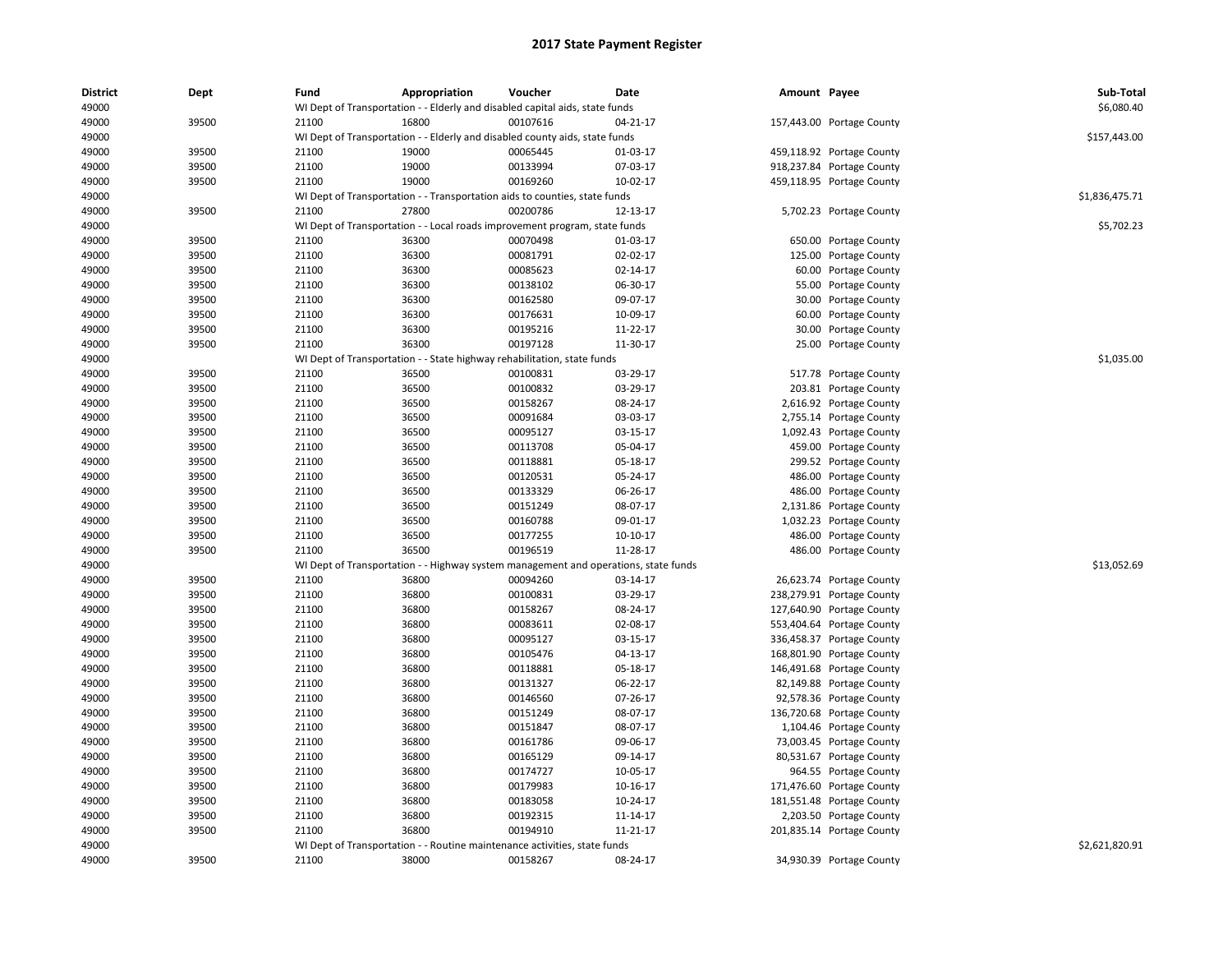| <b>District</b> | Dept           | Fund                                  | Appropriation                                                    | Voucher                                                                                   | <b>Date</b>                                                                                             | Amount Payee |                           | Sub-Total      |
|-----------------|----------------|---------------------------------------|------------------------------------------------------------------|-------------------------------------------------------------------------------------------|---------------------------------------------------------------------------------------------------------|--------------|---------------------------|----------------|
| 49000           | 39500          | 21100                                 | 38000                                                            | 00083611                                                                                  | 02-08-17                                                                                                |              | (2.46) Portage County     |                |
| 49000           | 39500          | 21100                                 | 38000                                                            | 00118881                                                                                  | 05-18-17                                                                                                |              | 5,580.13 Portage County   |                |
| 49000           | 39500          | 21100                                 | 38000                                                            | 00131327                                                                                  | 06-22-17                                                                                                |              | 13,454.76 Portage County  |                |
| 49000           | 39500          | 21100                                 | 38000                                                            | 00165129                                                                                  | 09-14-17                                                                                                |              | 33,530.78 Portage County  |                |
| 49000           | 39500          | 21100                                 | 38000                                                            | 00183058                                                                                  | 10-24-17                                                                                                |              | 57,102.73 Portage County  |                |
| 49000           | 39500          | 21100                                 | 38000                                                            | 00194910                                                                                  | 11-21-17                                                                                                |              | 92,873.05 Portage County  |                |
| 49000           |                |                                       |                                                                  | WI Dept of Transportation - - Routine maintenance activities, federal funds               |                                                                                                         |              |                           | \$237,469.38   |
| 49000           | 39500          | 21100                                 | 38500                                                            | 00100831                                                                                  | 03-29-17                                                                                                |              | 181.50 Portage County     |                |
| 49000           | 39500          | 21100                                 | 38500                                                            | 00100832                                                                                  | 03-29-17                                                                                                |              | 203.82 Portage County     |                |
| 49000           | 39500          | 21100                                 | 38500                                                            | 00091684                                                                                  | 03-03-17                                                                                                |              | 3,149.01 Portage County   |                |
| 49000           | 39500          | 21100                                 | 38500                                                            | 00095127                                                                                  | 03-15-17                                                                                                |              | 537.98 Portage County     |                |
| 49000           |                |                                       |                                                                  | WI Dept of Transportation - - Highway system management and operations, federal funds     |                                                                                                         |              |                           | \$4,072.31     |
| 49000           | 41000          | 10000                                 | 11600                                                            | 00167916                                                                                  | 11-07-17                                                                                                |              | 26,331.30 Portage County  |                |
| 49000           |                |                                       |                                                                  |                                                                                           | Department of Corrections - - Reimbursing counties for probation, extended supervision and parole holds |              |                           | \$26,331.30    |
| 49000           | 43500          | 10000                                 | 10700                                                            | 00097854                                                                                  | 01-04-17                                                                                                |              | 52.57 Portage County      |                |
| 49000           |                |                                       |                                                                  | Department of Health Services - - Public health dispensaries and drugs                    |                                                                                                         |              |                           | \$52.57        |
| 49000           | 43500          | 10000                                 | 15000                                                            | 00103264                                                                                  | 02-01-17                                                                                                |              | 800.00 Portage County     |                |
| 49000           |                |                                       | Department of Health Services - - Federal project aids           |                                                                                           |                                                                                                         |              |                           | \$800.00       |
| 49000           | 43500          | 10000                                 | 00000                                                            | 90708                                                                                     | $01-02-17$                                                                                              |              | 116,552.00 Portage County |                |
| 49000           | 43500          | 10000                                 | 00000                                                            | 90710                                                                                     | 02-01-17                                                                                                |              | 31,117.00 Portage County  |                |
| 49000           | 43500          | 10000                                 | 00000                                                            | 90711                                                                                     | 03-01-17                                                                                                |              | 103,832.00 Portage County |                |
| 49000           | 43500          | 10000                                 | 00000                                                            | 90715                                                                                     | 05-01-17                                                                                                |              | 599,152.00 Portage County |                |
|                 |                | 10000                                 | 00000                                                            | 90717                                                                                     | 06-15-17                                                                                                |              | 34,843.00 Portage County  |                |
| 49000<br>49000  | 43500<br>43500 |                                       | 00000                                                            | 90800                                                                                     | 07-01-17                                                                                                |              |                           |                |
|                 |                | 10000                                 |                                                                  |                                                                                           |                                                                                                         |              | 94,720.00 Portage County  |                |
| 49000           | 43500          | 10000                                 | 00000                                                            | 90801                                                                                     | 08-01-17                                                                                                |              | 408,778.00 Portage County |                |
| 49000           | 43500          | 10000                                 | 00000                                                            | 90802                                                                                     | 09-01-17                                                                                                |              | 376,450.00 Portage County |                |
| 49000           | 43500          | 10000                                 | 00000                                                            | 90805                                                                                     | 10-02-17                                                                                                |              | 355,934.00 Portage County |                |
| 49000           | 43500          | 10000                                 | 00000                                                            | 90806                                                                                     | 11-01-17                                                                                                |              | 176,267.00 Portage County |                |
| 49000           | 43500          | 10000                                 | 00000                                                            | 90807                                                                                     | 12-01-17                                                                                                |              | 182,689.00 Portage County |                |
| 49000           | 43500          | 10000                                 | 00000                                                            | 90713                                                                                     | 04-01-17                                                                                                |              | 7,669.00 Portage County   |                |
| 49000           |                |                                       | Department of Health Services - - State/Federal Aids             |                                                                                           |                                                                                                         |              |                           | \$2,488,003.00 |
| 49000           | 43500          | 00005                                 | 16300                                                            | 01LGS                                                                                     | 11-17-17                                                                                                |              | 71,886.79 Portage County  |                |
| 49000           |                |                                       | Department of Health Services - - Guardianship grant program     |                                                                                           |                                                                                                         |              |                           | \$71,886.79    |
| 49000           | 45500          | 10000                                 | 21700                                                            | 00033637                                                                                  | 08-24-17                                                                                                |              | 15,712.58 Portage County  |                |
| 49000           | 45500          | 10000                                 | 21700                                                            | 00036504                                                                                  | 10-25-17                                                                                                |              | 44,494.69 Portage County  |                |
| 49000           |                | Department of Justice - - Drug courts |                                                                  |                                                                                           |                                                                                                         |              |                           | \$60,207.27    |
| 49000           | 45500          | 10000                                 | 22100                                                            | 00035947                                                                                  | 10-13-17                                                                                                |              | 3,420.00 Portage County   |                |
| 49000           |                |                                       |                                                                  | Department of Justice - - Crime laboratories; deoxyribonucleic acid analysis              |                                                                                                         |              |                           | \$3,420.00     |
| 49000           | 45500          | 10000                                 | 23100                                                            | 00037754                                                                                  | 11-20-17                                                                                                |              | 12,000.00 Portage County  |                |
| 49000           |                |                                       |                                                                  | Department of Justice - - Law enforcement training fund, local assistance                 |                                                                                                         |              |                           | \$12,000.00    |
| 49000           | 45500          | 10000                                 | 24100                                                            | 00035601                                                                                  | 10-04-17                                                                                                |              | 99.01 Portage County      |                |
| 49000           |                |                                       | Department of Justice - - Federal aid, state operations          |                                                                                           |                                                                                                         |              |                           | \$99.01        |
| 49000           | 45500          | 10000                                 | 53200                                                            | 00024982                                                                                  | 03-03-17                                                                                                |              | 26,469.65 Portage County  |                |
| 49000           | 45500          | 10000                                 | 53200                                                            | 00031727                                                                                  | 07-20-17                                                                                                |              | 29,879.12 Portage County  |                |
| 49000           |                |                                       |                                                                  | Department of Justice - - Crime victim and witness assistance surcharge, general services |                                                                                                         |              |                           | \$56,348.77    |
| 49000           | 46500          | 10000                                 | 30800                                                            | 00021634                                                                                  | 02-06-17                                                                                                |              | 533.90 Portage County     |                |
| 49000           |                |                                       | Department of Military Affairs - - Emergency response equipment  |                                                                                           |                                                                                                         |              |                           | \$533.90       |
| 49000           | 46500          | 10000                                 | 33700                                                            | 00027704                                                                                  | 06-21-17                                                                                                |              | 10,600.36 Portage County  |                |
| 49000           |                |                                       |                                                                  |                                                                                           | Department of Military Affairs - - Division of emergency management; emergency planning grants          |              |                           | \$10,600.36    |
| 49000           | 46500          | 10000                                 | 34200                                                            | 00030745                                                                                  | 08-23-17                                                                                                |              | 21,598.14 Portage County  |                |
| 49000           |                |                                       | Department of Military Affairs - - Federal aid, local assistance |                                                                                           |                                                                                                         |              |                           | \$21,598.14    |
| 49000           | 48500          | 15200                                 | 12700                                                            | 00024215                                                                                  | $01 - 24 - 17$                                                                                          |              | 575.00 Portage County     |                |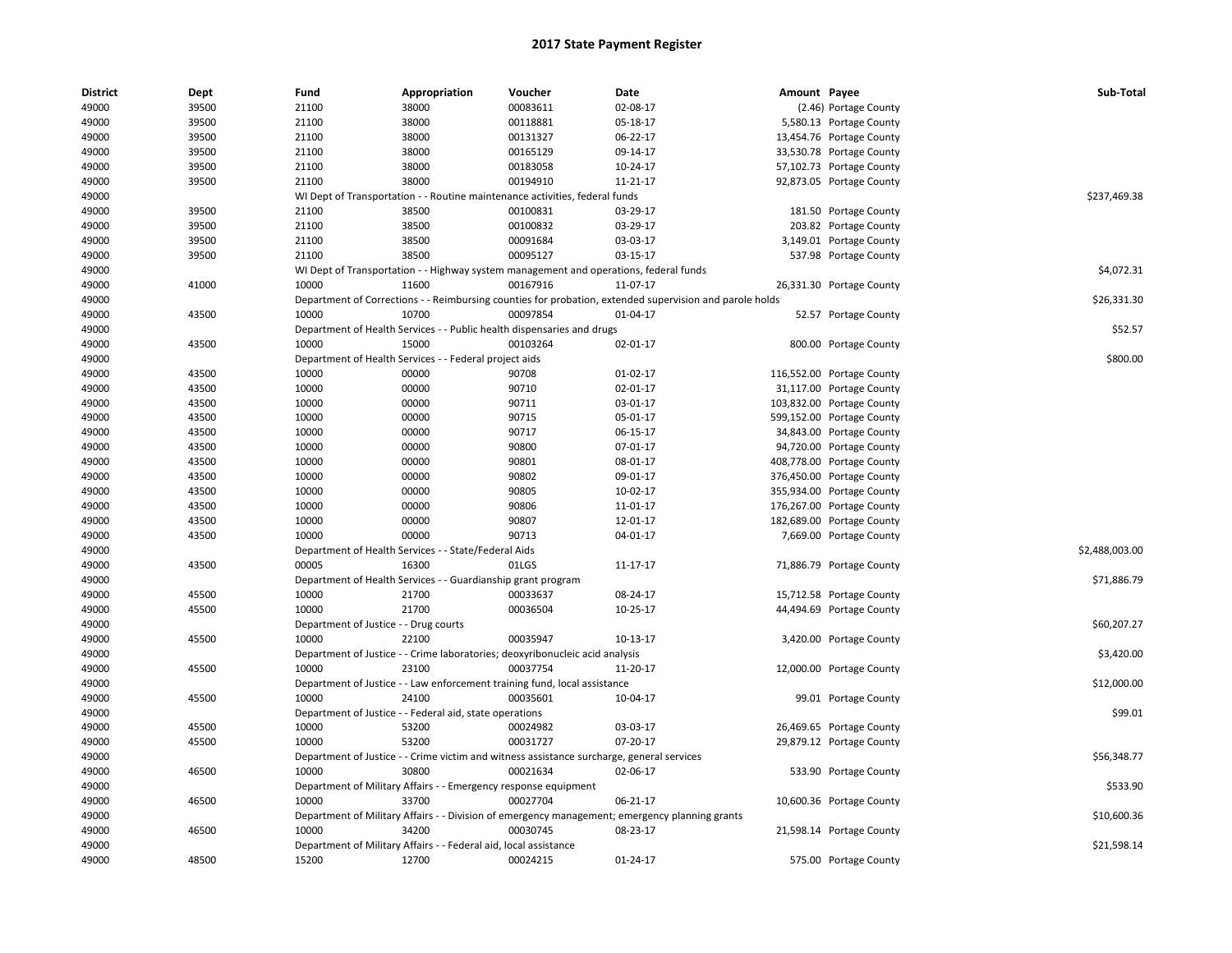| <b>District</b> | Dept  | Fund                           | Appropriation                                                                    | Voucher                        | Date           | Amount Payee |                             | Sub-Total      |
|-----------------|-------|--------------------------------|----------------------------------------------------------------------------------|--------------------------------|----------------|--------------|-----------------------------|----------------|
| 49000           | 48500 | 15200                          | 12700                                                                            | 00031970                       | 06-29-17       |              | 575.00 Portage County       |                |
| 49000           |       |                                | Department of Veterans Affairs - - Grants to counties                            |                                |                |              |                             | \$1,150.00     |
| 49000           | 48500 | 58200                          | 26700                                                                            | 00024215                       | 01-24-17       |              | 2,587.50 Portage County     |                |
| 49000           | 48500 | 58200                          | 26700                                                                            | 00031970                       | 06-29-17       |              | 2,587.50 Portage County     |                |
| 49000           |       |                                | Department of Veterans Affairs - - County grants                                 |                                |                |              |                             | \$5,175.00     |
| 49000           | 48500 | 58300                          | 37000                                                                            | 00024215                       | $01 - 24 - 17$ |              | 2,587.50 Portage County     |                |
| 49000           | 48500 | 58300                          | 37000                                                                            | 00031970                       | 06-29-17       |              | 2,587.50 Portage County     |                |
| 49000           |       |                                | Department of Veterans Affairs - - County grants                                 |                                |                |              |                             | \$5,175.00     |
| 49000           | 50500 | 10000                          | 14200                                                                            | 00042703                       | $02 - 21 - 17$ |              | 28,531.25 Portage County    |                |
| 49000           | 50500 | 10000                          | 14200                                                                            | 00045761                       | 04-03-17       |              | 28,531.25 Portage County    |                |
| 49000           |       |                                | Department of Administration - - Federal aid                                     |                                |                |              |                             | \$57,062.50    |
| 49000           | 50500 | 10000                          | 15500                                                                            | 00041383                       | 01-31-17       |              | 7,998.05 Portage County     |                |
| 49000           | 50500 | 10000                          | 15500                                                                            | 00042624                       | $02 - 15 - 17$ |              | 9,095.06 Portage County     |                |
| 49000           | 50500 | 10000                          | 15500                                                                            | 00045029                       | 03-15-17       |              | 8,972.28 Portage County     |                |
| 49000           | 50500 | 10000                          | 15500                                                                            | 00047657                       | 04-17-17       |              | 8,063.82 Portage County     |                |
| 49000           | 50500 | 10000                          | 15500                                                                            | 00050394                       | 05-16-17       |              | 16,760.25 Portage County    |                |
| 49000           | 50500 | 10000                          | 15500                                                                            | 00051837                       | 05-31-17       |              | 12,365.92 Portage County    |                |
| 49000           | 50500 | 10000                          | 15500                                                                            | 00054255                       | 06-29-17       |              | 4,380.93 Portage County     |                |
| 49000           | 50500 | 10000                          | 15500                                                                            | 00057867                       | 08-15-17       |              | 5,276.07 Portage County     |                |
| 49000           | 50500 | 10000                          | 15500                                                                            | 00060310                       | 09-15-17       |              | 3,267.25 Portage County     |                |
| 49000           | 50500 | 10000                          | 15500                                                                            | 00066465                       | 11-29-17       |              | 8,306.98 Portage County     |                |
| 49000           |       |                                | Department of Administration - - Federal aid; local assistance                   |                                |                |              |                             | \$84,486.61    |
| 49000           | 50500 | 23500                          | 37100                                                                            | 00041383                       | 01-31-17       |              | 6,480.09 Portage County     |                |
| 49000           | 50500 | 23500                          | 37100                                                                            | 00042624                       | 02-15-17       |              | 6,058.48 Portage County     |                |
| 49000           | 50500 | 23500                          | 37100                                                                            | 00045029                       | 03-15-17       |              | 4,828.05 Portage County     |                |
| 49000           | 50500 | 23500                          | 37100                                                                            | 00047657                       | 04-17-17       |              | 2,540.38 Portage County     |                |
| 49000           | 50500 | 23500                          | 37100                                                                            | 00050394                       | 05-16-17       |              | 1,731.93 Portage County     |                |
| 49000           | 50500 | 23500                          | 37100                                                                            | 00051837                       | 05-31-17       |              | 7,866.78 Portage County     |                |
| 49000           | 50500 | 23500                          | 37100                                                                            | 00054255                       | 06-29-17       |              | 5,413.77 Portage County     |                |
| 49000           | 50500 | 23500                          | 37100                                                                            | 00057867                       | 08-15-17       |              | 7,121.73 Portage County     |                |
| 49000           | 50500 | 23500                          | 37100                                                                            | 00060310                       | 09-15-17       |              | 5,406.65 Portage County     |                |
| 49000           | 50500 | 23500                          | 37100                                                                            | 00063996                       | 10-31-17       |              | 11,537.00 Portage County    |                |
| 49000           | 50500 | 23500                          | 37100                                                                            | 00066465                       | 11-29-17       |              | 6,469.17 Portage County     |                |
| 49000           |       | Department of Administration - |                                                                                  | - Low-income assistance grants |                |              |                             | \$65,454.03    |
| 49000           | 50500 | 26900                          | 16600                                                                            | 00041112                       | 02-08-17       |              | 1,000.00 Portage County     |                |
| 49000           | 50500 | 26900                          | 16600                                                                            | 00042885                       | $02 - 21 - 17$ |              | 14,112.00 Portage County    |                |
| 49000           | 50500 | 26900                          | 16600                                                                            | 00046026                       | 04-10-17       |              | 25,000.00 Portage County    |                |
| 49000           | 50500 | 26900                          | 16600                                                                            | 00049593                       | 05-12-17       |              | 25,000.00 Portage County    |                |
| 49000           |       |                                | Department of Administration - - Land                                            |                                |                |              |                             | \$65,112.00    |
| 49000           | 51000 | 10000                          | 12000                                                                            | 00000288                       | $01 - 17 - 17$ |              | 31,416.91 Portage County    |                |
| 49000           |       |                                | Elections Commission - - Recount fees                                            |                                |                |              |                             | \$31,416.91    |
| 49000           | 83500 | 10000                          | 10500                                                                            | 00021492                       | 07-24-17       |              | 260,934.49 Portage County   |                |
| 49000           | 83500 | 10000                          | 10500                                                                            | 00024515                       | 11-20-17       |              | 1,406,742.00 Portage County |                |
| 49000           |       |                                | Shared Revenue and Tax Relief - - County and municipal aid account               |                                |                |              |                             | \$1,667,676.49 |
| 49000           | 83500 | 10000                          | 10900                                                                            | 00017363                       | 07-24-17       |              | 219,191.00 Portage County   |                |
| 49000           |       |                                | Shared Revenue and Tax Relief - - State aid; tax exempt property                 |                                |                |              |                             | \$219,191.00   |
| 49000           | 83500 | 10000                          | 11000                                                                            | 00021492                       | 07-24-17       |              | 23,435.73 Portage County    |                |
| 49000           | 83500 | 10000                          | 11000                                                                            | 00024515                       | 11-20-17       |              | 150,822.63 Portage County   |                |
| 49000           |       |                                | Shared Revenue and Tax Relief - - Public utility distribution account            |                                |                |              |                             | \$174,258.36   |
| 49000           | 83500 | 10000                          | 30200                                                                            | 00020154                       | 07-24-17       |              | 1,091,617.95 Portage County |                |
| 49000           | 83500 | 10000                          | 30200                                                                            | 00022199                       | 07-24-17       |              | 5,551,138.00 Portage County |                |
| 49000           |       |                                | Shared Revenue and Tax Relief - - School levy tax credit and first dollar credit |                                |                |              |                             | \$6,642,755.95 |
|                 |       |                                |                                                                                  |                                |                |              |                             |                |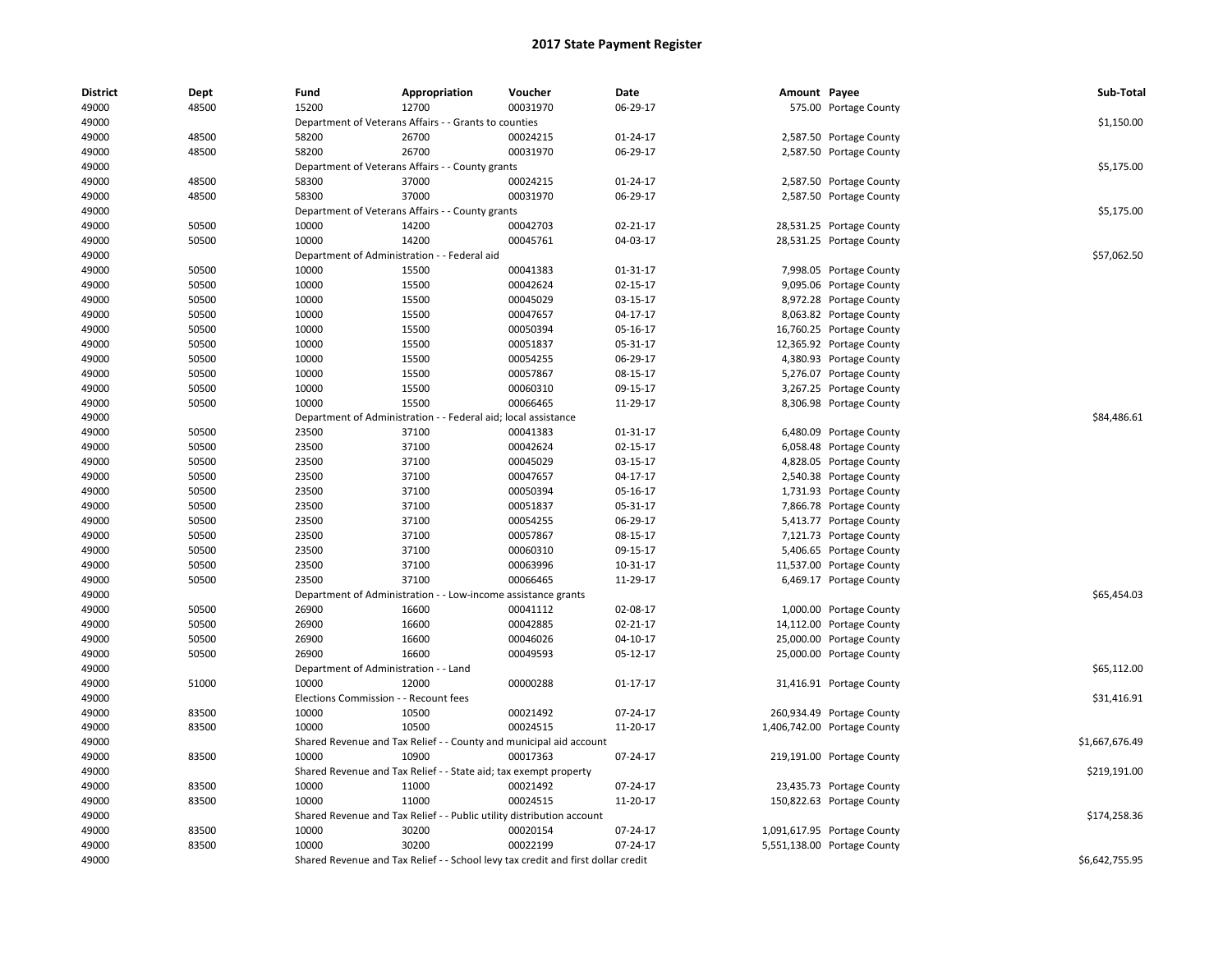| <b>District</b> | Dept  | Fund  | Appropriation                                               | Voucher  | Date     | Amount Payee |                             | Sub-Total       |
|-----------------|-------|-------|-------------------------------------------------------------|----------|----------|--------------|-----------------------------|-----------------|
| 49000           | 83500 | 52100 | 36300                                                       | 00016204 | 03-27-17 |              | 1,511,572.57 Portage County |                 |
| 49000           |       |       | Shared Revenue and Tax Relief - - Lottery and gaming credit |          |          |              |                             | \$1,511,572.57  |
| 49000 Total     |       |       |                                                             |          |          |              |                             | \$18,893,572.89 |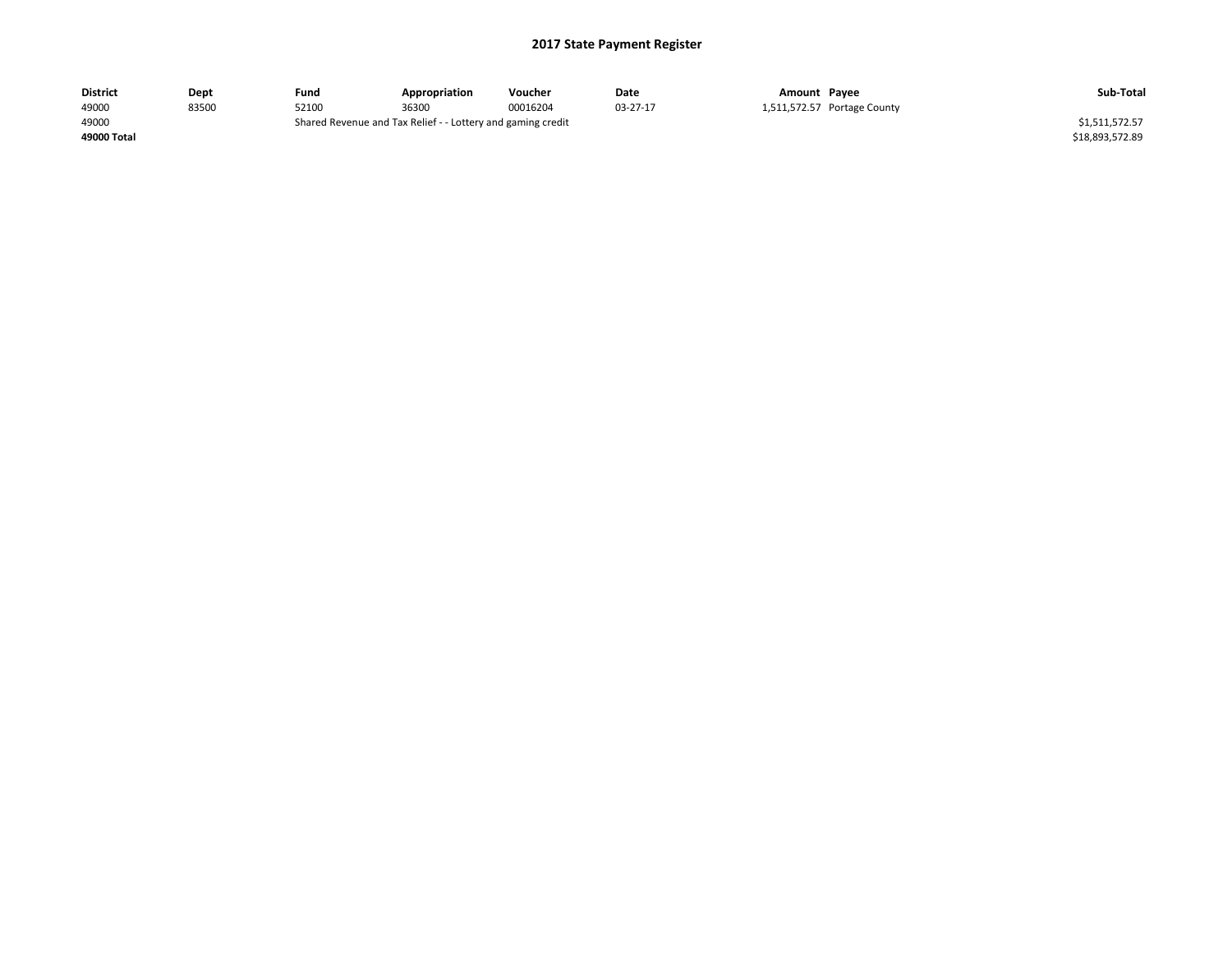| <b>District</b> | Dept  | Fund  | Appropriation                                                                      | Voucher  | Date                                                                                                         | Amount Payee |                         | Sub-Total    |
|-----------------|-------|-------|------------------------------------------------------------------------------------|----------|--------------------------------------------------------------------------------------------------------------|--------------|-------------------------|--------------|
| 49002           | 16500 | 10000 | 22500                                                                              | 00011654 | 06-26-17                                                                                                     |              | 2,952.89 Town Of Alban  |              |
| 49002           |       |       | Dept of Safety & Prof Services - - Fire dues distribution                          |          |                                                                                                              |              |                         | \$2,952.89   |
| 49002           | 37000 | 10000 | 50300                                                                              | 00126097 | 02-06-17                                                                                                     |              | 22,261.47 Town Of Alban |              |
| 49002           | 37000 | 10000 | 50300                                                                              | 00126098 | 02-06-17                                                                                                     |              | 6.123.21 Town Of Alban  |              |
| 49002           | 37000 | 10000 | 50300                                                                              | 00143352 | 04-21-17                                                                                                     |              | 687.20 Town Of Alban    |              |
| 49002           |       |       | Dept of Natural Resources - - Aids in lieu of taxes - general fund                 |          |                                                                                                              |              |                         | \$29,071.88  |
| 49002           | 37000 | 21200 | 16600                                                                              | 00157853 | 06-19-17                                                                                                     |              | 1,783.88 Town Of Alban  |              |
| 49002           |       |       | Dept of Natural Resources - - General program operations - state funds; forestry   |          |                                                                                                              |              |                         | \$1,783.88   |
| 49002           | 37000 | 21200 | 57100                                                                              | 00157853 | 06-19-17                                                                                                     |              | 839.75 Town Of Alban    |              |
| 49002           |       |       |                                                                                    |          | Dept of Natural Resources - - Resource aids -- county forests, forest croplands and managed forest land aids |              |                         | \$839.75     |
| 49002           | 37000 | 21200 | 57900                                                                              | 00143353 | 04-21-17                                                                                                     |              | 69.93 Town Of Alban     |              |
| 49002           |       |       | Dept of Natural Resources - - Aids in lieu of taxes - sum sufficient               |          |                                                                                                              |              |                         | \$69.93      |
| 49002           | 37000 | 21200 | 58900                                                                              | 00157853 | 06-19-17                                                                                                     |              | 8,205.83 Town Of Alban  |              |
| 49002           |       |       | Dept of Natural Resources - - Resource aids - distribution of closed acreage fees. |          |                                                                                                              |              |                         | \$8,205.83   |
| 49002           | 39500 | 21100 | 19100                                                                              | 00066693 | 01-03-17                                                                                                     |              | 22,454.89 Town Of Alban |              |
| 49002           | 39500 | 21100 | 19100                                                                              | 00097816 | 04-03-17                                                                                                     |              | 22.454.89 Town Of Alban |              |
| 49002           | 39500 | 21100 | 19100                                                                              | 00135242 | 07-03-17                                                                                                     |              | 22,454.89 Town Of Alban |              |
| 49002           | 39500 | 21100 | 19100                                                                              | 00170508 | 10-02-17                                                                                                     |              | 22,454.91 Town Of Alban |              |
| 49002           |       |       | WI Dept of Transportation - - Transportation aids to municipalities, state funds   |          |                                                                                                              |              |                         | \$89,819.58  |
| 49002           | 83500 | 10000 | 10500                                                                              | 00021466 | 07-24-17                                                                                                     |              | 2.550.57 Town Of Alban  |              |
| 49002           | 83500 | 10000 | 10500                                                                              | 00024488 | 11-20-17                                                                                                     |              | 14,453.25 Town Of Alban |              |
| 49002           |       |       | Shared Revenue and Tax Relief - - County and municipal aid account                 |          |                                                                                                              |              |                         | \$17,003.82  |
| 49002           | 83500 | 10000 | 10900                                                                              | 00018548 | 07-24-17                                                                                                     |              | 4.00 Town Of Alban      |              |
| 49002           |       |       | Shared Revenue and Tax Relief - - State aid; tax exempt property                   |          |                                                                                                              |              |                         | \$4.00       |
| 49002           | 83500 | 10000 | 11000                                                                              | 00021466 | 07-24-17                                                                                                     |              | 1,978.79 Town Of Alban  |              |
| 49002           | 83500 | 10000 | 11000                                                                              | 00024488 | 11-20-17                                                                                                     |              | 12,217.23 Town Of Alban |              |
| 49002           |       |       | Shared Revenue and Tax Relief - - Public utility distribution account              |          |                                                                                                              |              |                         | \$14,196.02  |
| 49002 Total     |       |       |                                                                                    |          |                                                                                                              |              |                         | \$163,947.58 |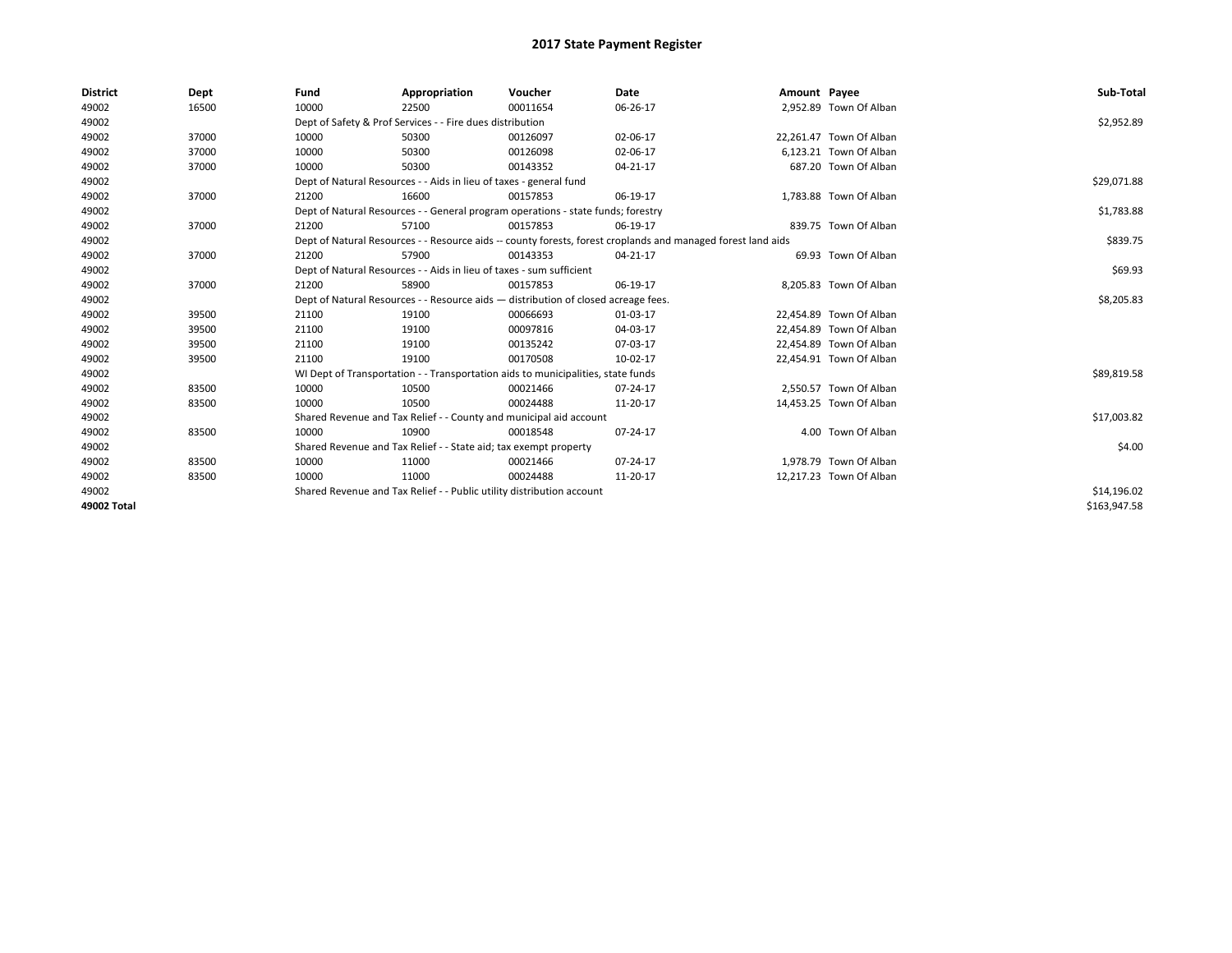| <b>District</b> | Dept  | Fund  | Appropriation                                                                                                | Voucher  | Date           | Amount Payee |                          | Sub-Total    |  |  |  |  |
|-----------------|-------|-------|--------------------------------------------------------------------------------------------------------------|----------|----------------|--------------|--------------------------|--------------|--|--|--|--|
| 49004           | 16500 | 10000 | 22500                                                                                                        | 00011655 | 06-26-17       |              | 1,971.82 Town Of Almond  |              |  |  |  |  |
| 49004           |       |       | Dept of Safety & Prof Services - - Fire dues distribution                                                    |          |                |              |                          | \$1,971.82   |  |  |  |  |
| 49004           | 37000 | 10000 | 50300                                                                                                        | 00125959 | 02-06-17       |              | 8,562.76 Town Of Almond  |              |  |  |  |  |
| 49004           |       |       | Dept of Natural Resources - - Aids in lieu of taxes - general fund                                           |          |                |              |                          | \$8,562.76   |  |  |  |  |
| 49004           | 37000 | 21200 | 16600                                                                                                        | 00157854 | 06-19-17       |              | 1,180.28 Town Of Almond  |              |  |  |  |  |
| 49004           |       |       | Dept of Natural Resources - - General program operations - state funds; forestry                             |          |                |              |                          | \$1,180.28   |  |  |  |  |
| 49004           | 37000 | 21200 | 57100                                                                                                        | 00157854 | 06-19-17       |              | 554.99 Town Of Almond    |              |  |  |  |  |
| 49004           |       |       | Dept of Natural Resources - - Resource aids -- county forests, forest croplands and managed forest land aids |          |                |              |                          |              |  |  |  |  |
| 49004           | 37000 | 21200 | 58900                                                                                                        | 00157854 | 06-19-17       |              | 5,429.30 Town Of Almond  |              |  |  |  |  |
| 49004           |       |       | Dept of Natural Resources - - Resource aids - distribution of closed acreage fees.                           |          |                |              |                          |              |  |  |  |  |
| 49004           | 39500 | 21100 | 19100                                                                                                        | 00066694 | 01-03-17       |              | 27,464.44 Town Of Almond |              |  |  |  |  |
| 49004           | 39500 | 21100 | 19100                                                                                                        | 00097817 | 04-03-17       |              | 27,464.44 Town Of Almond |              |  |  |  |  |
| 49004           | 39500 | 21100 | 19100                                                                                                        | 00135243 | 07-03-17       |              | 27,464.44 Town Of Almond |              |  |  |  |  |
| 49004           | 39500 | 21100 | 19100                                                                                                        | 00170509 | 10-02-17       |              | 27,464.46 Town Of Almond |              |  |  |  |  |
| 49004           |       |       | WI Dept of Transportation - - Transportation aids to municipalities, state funds                             |          |                |              |                          | \$109,857.78 |  |  |  |  |
| 49004           | 39500 | 21100 | 27800                                                                                                        | 00072172 | $01 - 10 - 17$ |              | 25,000.00 Town Of Almond |              |  |  |  |  |
| 49004           |       |       | WI Dept of Transportation - - Local roads improvement program, state funds                                   |          |                |              |                          | \$25,000.00  |  |  |  |  |
| 49004           | 83500 | 10000 | 10500                                                                                                        | 00024489 | 11-20-17       |              | 13,659.79 Town Of Almond |              |  |  |  |  |
| 49004           |       |       | Shared Revenue and Tax Relief - - County and municipal aid account                                           |          |                |              |                          | \$13,659.79  |  |  |  |  |
| 49004           | 83500 | 10000 | 10900                                                                                                        | 00018549 | 07-24-17       |              | 2,624.00 Town Of Almond  |              |  |  |  |  |
| 49004           |       |       | Shared Revenue and Tax Relief - - State aid; tax exempt property                                             |          |                |              |                          | \$2,624.00   |  |  |  |  |
| 49004 Total     |       |       |                                                                                                              |          |                |              |                          | \$168,840.72 |  |  |  |  |
|                 |       |       |                                                                                                              |          |                |              |                          |              |  |  |  |  |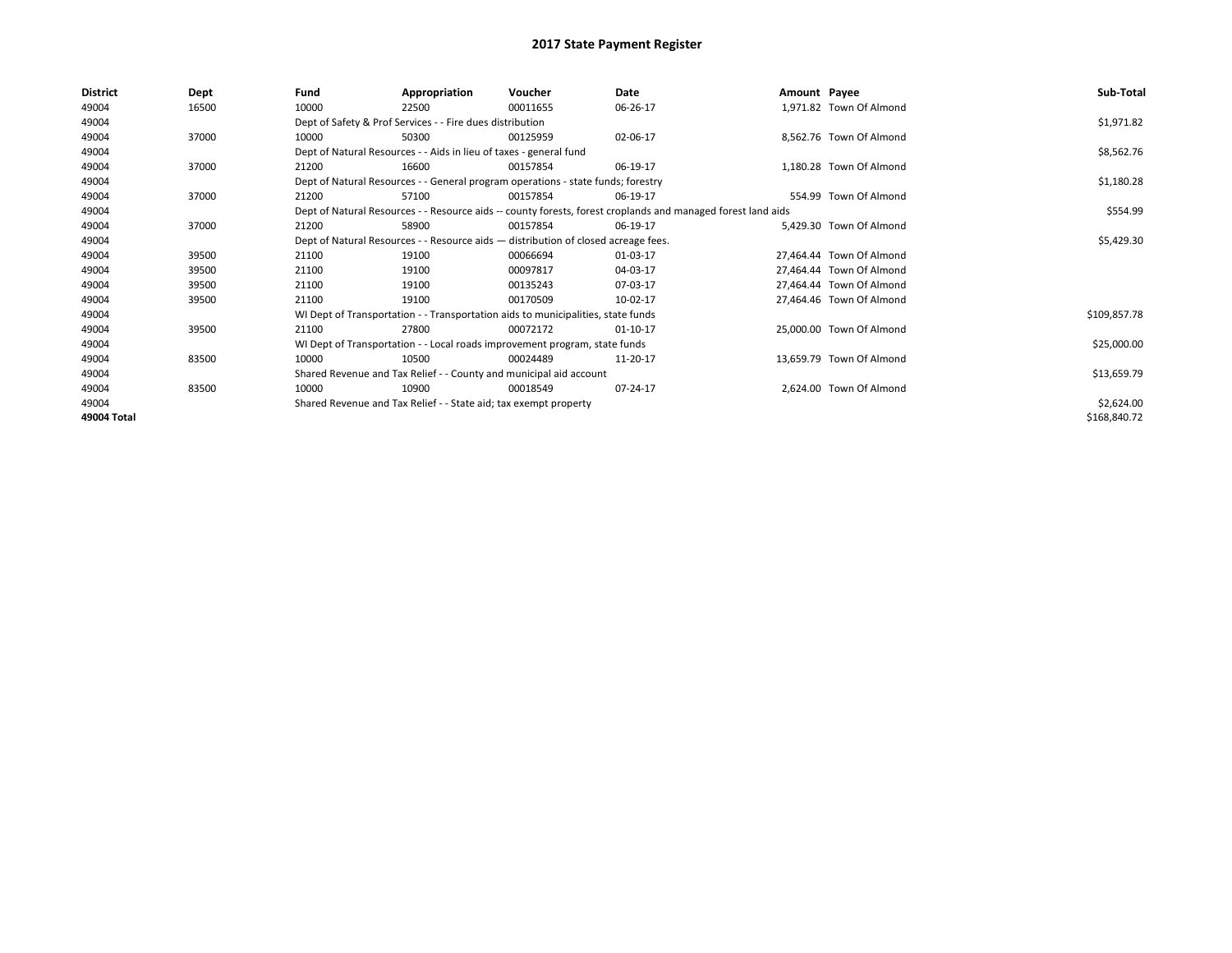| <b>District</b> | Dept  | Fund  | Appropriation                                                                                                | Voucher  | Date     | Amount Payee |                           | Sub-Total    |
|-----------------|-------|-------|--------------------------------------------------------------------------------------------------------------|----------|----------|--------------|---------------------------|--------------|
| 49006           | 16500 | 10000 | 22500                                                                                                        | 00011656 | 06-26-17 |              | 5,647.57 Town Of Amherst  |              |
| 49006           |       |       | Dept of Safety & Prof Services - - Fire dues distribution                                                    |          |          |              |                           | \$5,647.57   |
| 49006           | 37000 | 10000 | 50300                                                                                                        | 00125751 | 02-06-17 |              | 1.582.09 Town Of Amherst  |              |
| 49006           | 37000 | 10000 | 50300                                                                                                        | 00125752 | 02-06-17 |              | 1.629.23 Town Of Amherst  |              |
| 49006           | 37000 | 10000 | 50300                                                                                                        | 00142472 | 04-21-17 |              | 64.85 Town Of Amherst     |              |
| 49006           |       |       | Dept of Natural Resources - - Aids in lieu of taxes - general fund                                           |          |          |              |                           | \$3,276.17   |
| 49006           | 37000 | 21200 | 16600                                                                                                        | 00157855 | 06-19-17 |              | 1,122.11 Town Of Amherst  |              |
| 49006           |       |       | Dept of Natural Resources - - General program operations - state funds; forestry                             |          |          |              |                           | \$1,122.11   |
| 49006           | 37000 | 21200 | 57100                                                                                                        | 00157855 | 06-19-17 |              | 528.97 Town Of Amherst    |              |
| 49006           |       |       | Dept of Natural Resources - - Resource aids -- county forests, forest croplands and managed forest land aids |          | \$528.97 |              |                           |              |
| 49006           | 37000 | 21200 | 57900                                                                                                        | 00142473 | 04-21-17 |              | 4.12 Town Of Amherst      |              |
| 49006           |       |       | Dept of Natural Resources - - Aids in lieu of taxes - sum sufficient                                         |          |          |              |                           | \$4.12       |
| 49006           | 37000 | 21200 | 58900                                                                                                        | 00157855 | 06-19-17 |              | 5,161.73 Town Of Amherst  |              |
| 49006           |       |       | Dept of Natural Resources - - Resource aids - distribution of closed acreage fees.                           |          |          |              |                           | \$5,161.73   |
| 49006           | 39500 | 21100 | 19100                                                                                                        | 00066695 | 01-03-17 |              | 30,739.92 Town Of Amherst |              |
| 49006           | 39500 | 21100 | 19100                                                                                                        | 00097818 | 04-03-17 |              | 30.739.92 Town Of Amherst |              |
| 49006           | 39500 | 21100 | 19100                                                                                                        | 00135244 | 07-03-17 |              | 30,739.92 Town Of Amherst |              |
| 49006           | 39500 | 21100 | 19100                                                                                                        | 00170510 | 10-02-17 |              | 30,739.92 Town Of Amherst |              |
| 49006           |       |       | WI Dept of Transportation - - Transportation aids to municipalities, state funds                             |          |          |              |                           | \$122,959.68 |
| 49006           | 83500 | 10000 | 10500                                                                                                        | 00021467 | 07-24-17 |              | 3.822.38 Town Of Amherst  |              |
| 49006           | 83500 | 10000 | 10500                                                                                                        | 00024490 | 11-20-17 |              | 21,660.13 Town Of Amherst |              |
| 49006           |       |       | Shared Revenue and Tax Relief - - County and municipal aid account                                           |          |          |              |                           | \$25,482.51  |
| 49006           | 83500 | 10000 | 10900                                                                                                        | 00018550 | 07-24-17 |              | 265.00 Town Of Amherst    |              |
| 49006           |       |       | Shared Revenue and Tax Relief - - State aid; tax exempt property                                             |          |          |              |                           | \$265.00     |
| 49006           | 83500 | 10000 | 11000                                                                                                        | 00021467 | 07-24-17 |              | 76.84 Town Of Amherst     |              |
| 49006           | 83500 | 10000 | 11000                                                                                                        | 00024490 | 11-20-17 |              | 419.10 Town Of Amherst    |              |
| 49006           |       |       | Shared Revenue and Tax Relief - - Public utility distribution account                                        |          |          |              |                           | \$495.94     |
| 49006 Total     |       |       |                                                                                                              |          |          |              |                           | \$164.943.80 |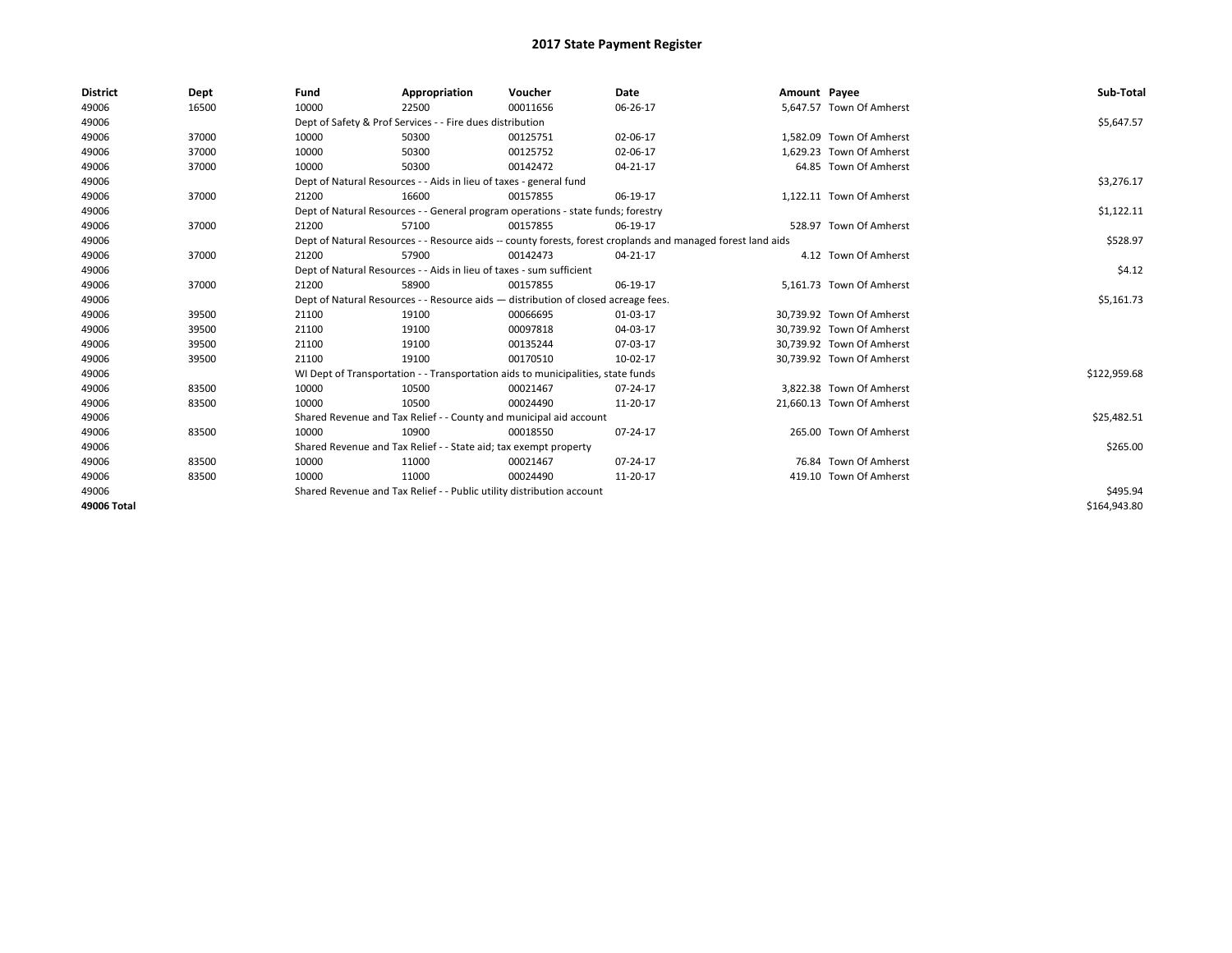| <b>District</b> | Dept  | Fund  | Appropriation                                                        | Voucher                                                                            | <b>Date</b>                                                                                                  | Amount Payee |                           | Sub-Total    |
|-----------------|-------|-------|----------------------------------------------------------------------|------------------------------------------------------------------------------------|--------------------------------------------------------------------------------------------------------------|--------------|---------------------------|--------------|
| 49008           | 16500 | 10000 | 22500                                                                | 00011657                                                                           | 06-26-17                                                                                                     |              | 1,971.81 Town Of Belmont  |              |
| 49008           |       |       | Dept of Safety & Prof Services - - Fire dues distribution            |                                                                                    |                                                                                                              |              |                           | \$1,971.81   |
| 49008           | 37000 | 10000 | 50300                                                                | 00126017                                                                           | 02-06-17                                                                                                     |              | 3,451.28 Town Of Belmont  |              |
| 49008           | 37000 | 10000 | 50300                                                                | 00126018                                                                           | 02-06-17                                                                                                     |              | 6,158.65 Town Of Belmont  |              |
| 49008           | 37000 | 10000 | 50300                                                                | 00143173                                                                           | 04-21-17                                                                                                     |              | 676.59 Town Of Belmont    |              |
| 49008           | 37000 | 10000 | 50300                                                                | 00143174                                                                           | 04-21-17                                                                                                     |              | 1.439.59 Town Of Belmont  |              |
| 49008           |       |       | Dept of Natural Resources - - Aids in lieu of taxes - general fund   |                                                                                    |                                                                                                              |              |                           | \$11,726.11  |
| 49008           | 37000 | 21200 | 16600                                                                | 00157856                                                                           | 06-19-17                                                                                                     |              | 1,561.96 Town Of Belmont  |              |
| 49008           |       |       |                                                                      | Dept of Natural Resources - - General program operations - state funds; forestry   |                                                                                                              |              |                           | \$1,561.96   |
| 49008           | 37000 | 21200 | 57100                                                                | 00157856                                                                           | 06-19-17                                                                                                     |              | 714.88 Town Of Belmont    |              |
| 49008           |       |       |                                                                      |                                                                                    | Dept of Natural Resources - - Resource aids -- county forests, forest croplands and managed forest land aids |              |                           | \$714.88     |
| 49008           | 37000 | 21200 | 57900                                                                | 00143172                                                                           | 04-21-17                                                                                                     |              | 160.67 Town Of Belmont    |              |
| 49008           | 37000 | 21200 | 57900                                                                | 00143175                                                                           | 04-21-17                                                                                                     |              | 19.68 Town Of Belmont     |              |
| 49008           |       |       | Dept of Natural Resources - - Aids in lieu of taxes - sum sufficient |                                                                                    |                                                                                                              |              |                           | \$180.35     |
| 49008           | 37000 | 21200 | 58900                                                                | 00157856                                                                           | 06-19-17                                                                                                     |              | 7.185.02 Town Of Belmont  |              |
| 49008           |       |       |                                                                      | Dept of Natural Resources - - Resource aids - distribution of closed acreage fees. |                                                                                                              |              |                           | \$7,185.02   |
| 49008           | 39500 | 21100 | 19100                                                                | 00066696                                                                           | 01-03-17                                                                                                     |              | 22,642.06 Town Of Belmont |              |
| 49008           | 39500 | 21100 | 19100                                                                | 00097819                                                                           | 04-03-17                                                                                                     |              | 22.642.06 Town Of Belmont |              |
| 49008           | 39500 | 21100 | 19100                                                                | 00135245                                                                           | 07-03-17                                                                                                     |              | 22.642.06 Town Of Belmont |              |
| 49008           | 39500 | 21100 | 19100                                                                | 00170511                                                                           | 10-02-17                                                                                                     |              | 22.642.08 Town Of Belmont |              |
| 49008           |       |       |                                                                      | WI Dept of Transportation - - Transportation aids to municipalities, state funds   |                                                                                                              |              |                           | \$90,568.26  |
| 49008           | 83500 | 10000 | 10500                                                                | 00021468                                                                           | 07-24-17                                                                                                     |              | 2,200.07 Town Of Belmont  |              |
| 49008           | 83500 | 10000 | 10500                                                                | 00024491                                                                           | 11-20-17                                                                                                     |              | 12,467.06 Town Of Belmont |              |
| 49008           |       |       |                                                                      | Shared Revenue and Tax Relief - - County and municipal aid account                 |                                                                                                              |              |                           | \$14,667.13  |
| 49008           | 83500 | 10000 | 10900                                                                | 00018551                                                                           | 07-24-17                                                                                                     |              | 1.00 Town Of Belmont      |              |
| 49008           |       |       | Shared Revenue and Tax Relief - - State aid; tax exempt property     |                                                                                    |                                                                                                              |              |                           | \$1.00       |
| 49008 Total     |       |       |                                                                      |                                                                                    |                                                                                                              |              |                           | \$128,576.52 |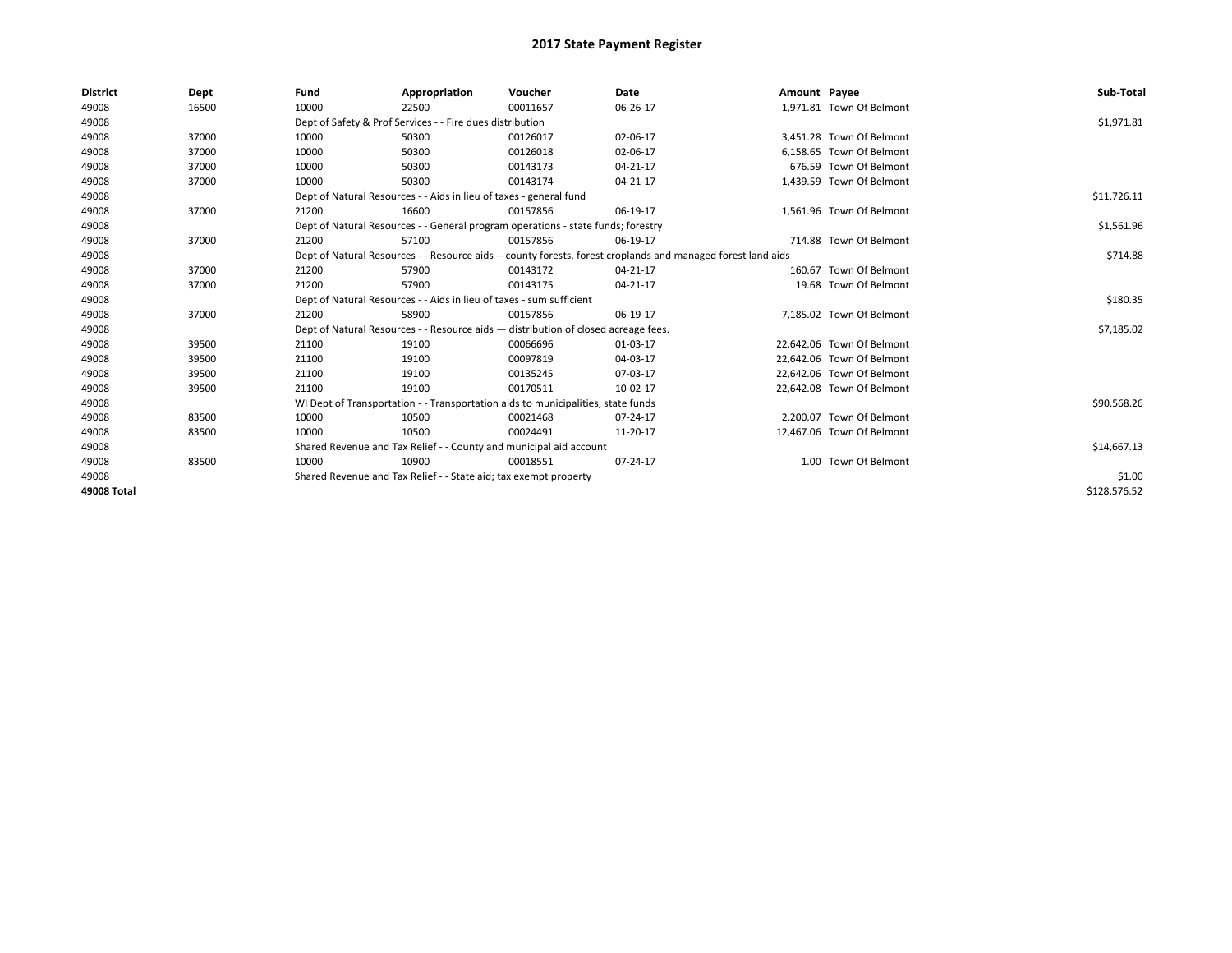| <b>District</b> | Dept  | Fund                                                                                                         | Appropriation                                                                    | Voucher    | Date     | Amount Payee |                               | Sub-Total    |
|-----------------|-------|--------------------------------------------------------------------------------------------------------------|----------------------------------------------------------------------------------|------------|----------|--------------|-------------------------------|--------------|
| 49010           | 16500 | 10000                                                                                                        | 22500                                                                            | 00011658   | 06-26-17 |              | 3.792.35 Town Of Buena Vista  |              |
| 49010           |       |                                                                                                              | Dept of Safety & Prof Services - - Fire dues distribution                        |            |          |              |                               | \$3,792.35   |
| 49010           | 37000 | 10000                                                                                                        | 50300                                                                            | 00125846   | 02-06-17 |              | 11,865.99 Town Of Buena Vista |              |
| 49010           | 37000 | 10000                                                                                                        | 50300                                                                            | 00142738   | 04-21-17 |              | 2,364.97 Town Of Buena Vista  |              |
| 49010           |       |                                                                                                              | Dept of Natural Resources - - Aids in lieu of taxes - general fund               |            |          |              |                               | \$14,230.96  |
| 49010           | 37000 | 21200                                                                                                        | 16600                                                                            | 00157857   | 06-19-17 |              | 1,253.12 Town Of Buena Vista  |              |
| 49010           |       | Dept of Natural Resources - - General program operations - state funds; forestry                             |                                                                                  | \$1,253.12 |          |              |                               |              |
| 49010           | 37000 | 21200                                                                                                        | 57100                                                                            | 00157857   | 06-19-17 |              | 600.63 Town Of Buena Vista    |              |
| 49010           |       | Dept of Natural Resources - - Resource aids -- county forests, forest croplands and managed forest land aids |                                                                                  | \$600.63   |          |              |                               |              |
| 49010           | 37000 | 21200                                                                                                        | 58900                                                                            | 00157857   | 06-19-17 |              | 5,764.33 Town Of Buena Vista  |              |
| 49010           |       | Dept of Natural Resources - - Resource aids - distribution of closed acreage fees.                           |                                                                                  | \$5,764.33 |          |              |                               |              |
| 49010           | 39500 | 21100                                                                                                        | 19100                                                                            | 00066697   | 01-03-17 |              | 38,331.31 Town Of Buena Vista |              |
| 49010           | 39500 | 21100                                                                                                        | 19100                                                                            | 00097820   | 04-03-17 |              | 38.331.31 Town Of Buena Vista |              |
| 49010           | 39500 | 21100                                                                                                        | 19100                                                                            | 00135246   | 07-03-17 |              | 38,331.31 Town Of Buena Vista |              |
| 49010           | 39500 | 21100                                                                                                        | 19100                                                                            | 00170512   | 10-02-17 |              | 38,331.33 Town Of Buena Vista |              |
| 49010           |       |                                                                                                              | WI Dept of Transportation - - Transportation aids to municipalities, state funds |            |          |              |                               | \$153,325.26 |
| 49010           | 83500 | 10000                                                                                                        | 10500                                                                            | 00021469   | 07-24-17 |              | 4,417.96 Town Of Buena Vista  |              |
| 49010           | 83500 | 10000                                                                                                        | 10500                                                                            | 00024492   | 11-20-17 |              | 25,035.10 Town Of Buena Vista |              |
| 49010           |       |                                                                                                              | Shared Revenue and Tax Relief - - County and municipal aid account               |            |          |              |                               | \$29,453.06  |
| 49010           | 83500 | 10000                                                                                                        | 10900                                                                            | 00018552   | 07-24-17 |              | 7.00 Town Of Buena Vista      |              |
| 49010           |       |                                                                                                              | Shared Revenue and Tax Relief - - State aid; tax exempt property                 |            |          |              |                               | \$7.00       |
| 49010           | 83500 | 10000                                                                                                        | 11000                                                                            | 00021469   | 07-24-17 |              | 282.52 Town Of Buena Vista    |              |
| 49010           | 83500 | 10000                                                                                                        | 11000                                                                            | 00024492   | 11-20-17 |              | 1,630.10 Town Of Buena Vista  |              |
| 49010           |       |                                                                                                              | Shared Revenue and Tax Relief - - Public utility distribution account            |            |          |              |                               | \$1,912.62   |
| 49010 Total     |       |                                                                                                              |                                                                                  |            |          |              |                               | \$210,339.33 |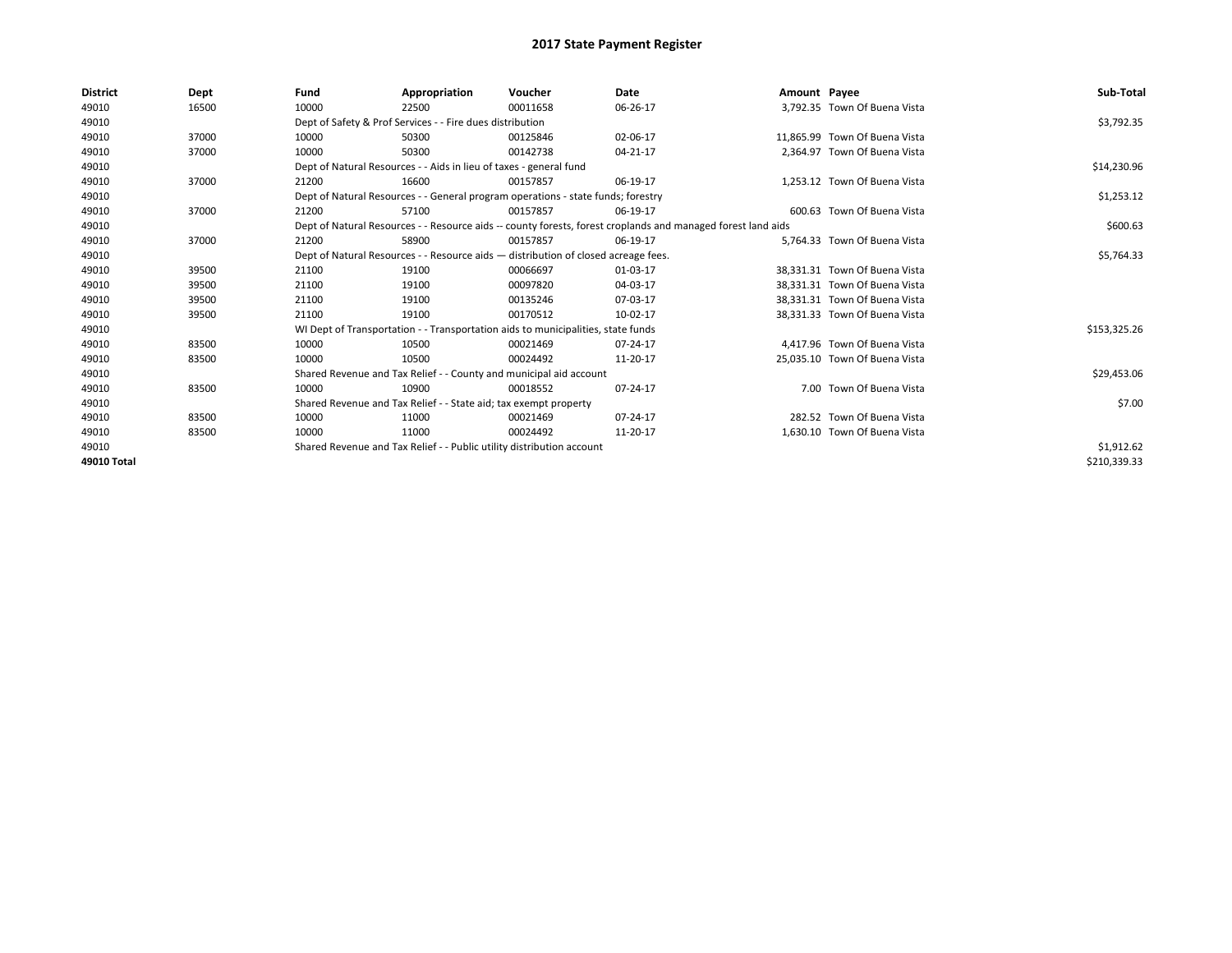| <b>District</b> | Dept  | Fund  | Appropriation                                                                                                | Voucher  | Date     | Amount Payee |                          | Sub-Total    |  |  |
|-----------------|-------|-------|--------------------------------------------------------------------------------------------------------------|----------|----------|--------------|--------------------------|--------------|--|--|
| 49012           | 16500 | 10000 | 22500                                                                                                        | 00011659 | 06-26-17 |              | 5,376.30 Town Of Carson  |              |  |  |
| 49012           |       |       | Dept of Safety & Prof Services - - Fire dues distribution                                                    |          |          |              |                          | \$5,376.30   |  |  |
| 49012           | 37000 | 10000 | 50300                                                                                                        | 00125838 | 02-06-17 |              | 25,951.03 Town Of Carson |              |  |  |
| 49012           | 37000 | 10000 | 50300                                                                                                        | 00142720 | 04-21-17 |              | 356.16 Town Of Carson    |              |  |  |
| 49012           |       |       | Dept of Natural Resources - - Aids in lieu of taxes - general fund                                           |          |          |              |                          |              |  |  |
| 49012           | 37000 | 21200 | 16600                                                                                                        | 00157858 | 06-19-17 |              | 637.79 Town Of Carson    |              |  |  |
| 49012           |       |       | Dept of Natural Resources - - General program operations - state funds; forestry                             |          |          |              |                          | \$637.79     |  |  |
| 49012           | 37000 | 21200 | 57100                                                                                                        | 00157858 | 06-19-17 |              | 313.29 Town Of Carson    |              |  |  |
| 49012           |       |       | Dept of Natural Resources - - Resource aids -- county forests, forest croplands and managed forest land aids |          | \$313.29 |              |                          |              |  |  |
| 49012           | 37000 | 21200 | 58900                                                                                                        | 00157858 | 06-19-17 |              | 2,933.84 Town Of Carson  |              |  |  |
| 49012           |       |       | Dept of Natural Resources - - Resource aids - distribution of closed acreage fees.                           |          |          |              |                          | \$2,933.84   |  |  |
| 49012           | 37000 | 27400 | 67000                                                                                                        | 00154404 | 06-01-17 |              | 2,850.18 Town Of Carson  |              |  |  |
| 49012           |       |       | Dept of Natural Resources - - Financial assistance for responsible units                                     |          |          |              |                          |              |  |  |
| 49012           | 39500 | 21100 | 19100                                                                                                        | 00066698 | 01-03-17 |              | 33.993.37 Town Of Carson |              |  |  |
| 49012           | 39500 | 21100 | 19100                                                                                                        | 00097821 | 04-03-17 |              | 33,993.37 Town Of Carson |              |  |  |
| 49012           | 39500 | 21100 | 19100                                                                                                        | 00135247 | 07-03-17 |              | 33,993.37 Town Of Carson |              |  |  |
| 49012           | 39500 | 21100 | 19100                                                                                                        | 00170513 | 10-02-17 |              | 33,993.39 Town Of Carson |              |  |  |
| 49012           |       |       | WI Dept of Transportation - - Transportation aids to municipalities, state funds                             |          |          |              |                          | \$135,973.50 |  |  |
| 49012           | 39500 | 21100 | 27800                                                                                                        | 00087392 | 02-20-17 |              | 43,451.76 Town Of Carson |              |  |  |
| 49012           |       |       | WI Dept of Transportation - - Local roads improvement program, state funds                                   |          |          |              |                          | \$43,451.76  |  |  |
| 49012           | 83500 | 10000 | 10500                                                                                                        | 00021470 | 07-24-17 |              | 2,631.21 Town Of Carson  |              |  |  |
| 49012           | 83500 | 10000 | 10500                                                                                                        | 00024493 | 11-20-17 |              | 14,910.17 Town Of Carson |              |  |  |
| 49012           |       |       | Shared Revenue and Tax Relief - - County and municipal aid account                                           |          |          |              |                          | \$17,541.38  |  |  |
| 49012           | 83500 | 10000 | 10900                                                                                                        | 00018553 | 07-24-17 |              | 14.00 Town Of Carson     |              |  |  |
| 49012           |       |       | Shared Revenue and Tax Relief - - State aid; tax exempt property                                             |          |          |              |                          | \$14.00      |  |  |
| 49012           | 83500 | 10000 | 11000                                                                                                        | 00021470 | 07-24-17 |              | 70.64 Town Of Carson     |              |  |  |
| 49012           | 83500 | 10000 | 11000                                                                                                        | 00024493 | 11-20-17 |              | 391.11 Town Of Carson    |              |  |  |
| 49012           |       |       | Shared Revenue and Tax Relief - - Public utility distribution account                                        |          |          |              |                          | \$461.75     |  |  |
| 49012 Total     |       |       |                                                                                                              |          |          |              |                          | \$235,860.98 |  |  |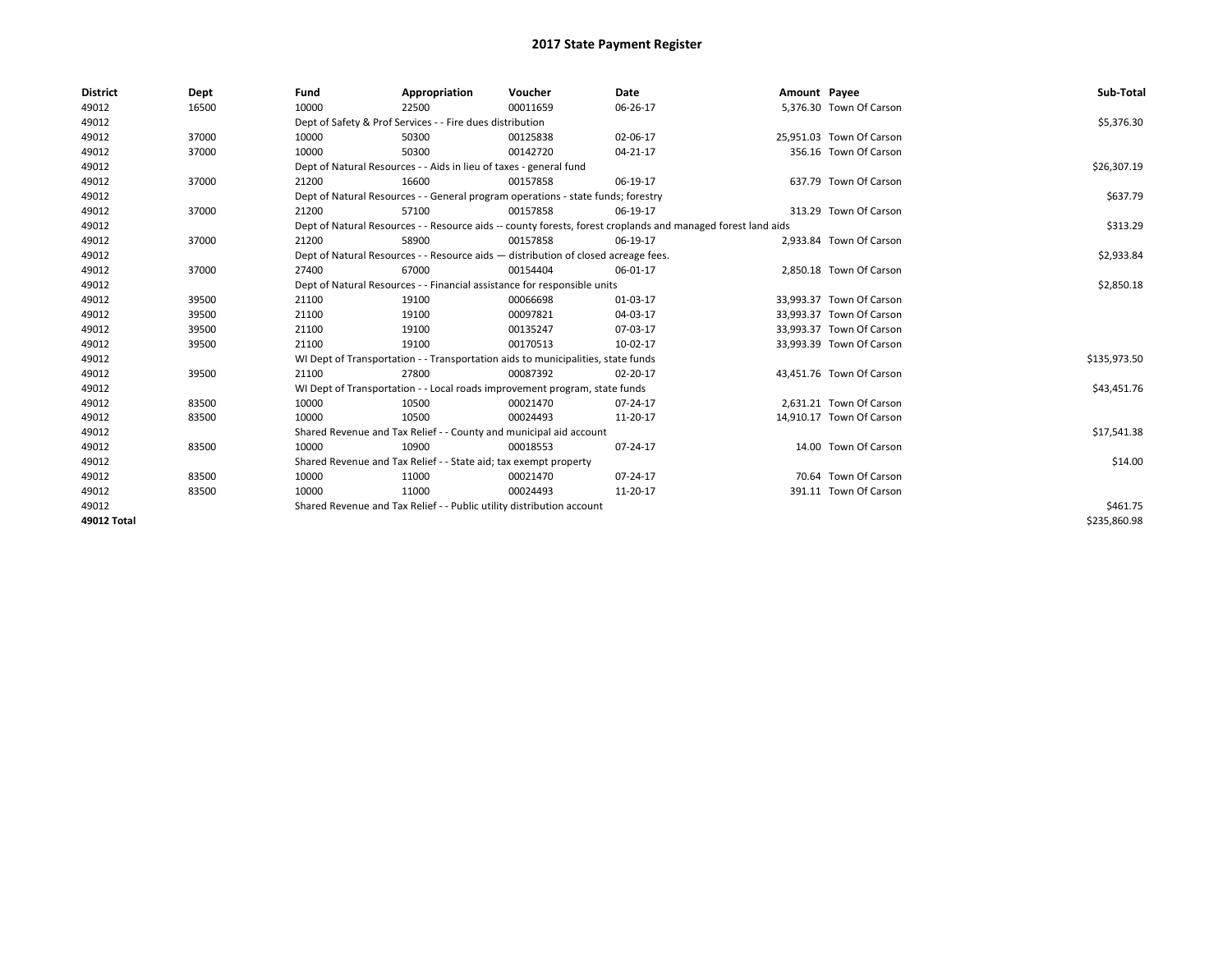| <b>District</b> | Dept  | Fund                                                                             | Appropriation                                                                      | Voucher     | Date                                                                                                         | Amount Payee |                         | Sub-Total    |
|-----------------|-------|----------------------------------------------------------------------------------|------------------------------------------------------------------------------------|-------------|--------------------------------------------------------------------------------------------------------------|--------------|-------------------------|--------------|
| 49014           | 16500 | 10000                                                                            | 22500                                                                              | 00011660    | 06-27-17                                                                                                     |              | 3,661.60 Town Of Dewey  |              |
| 49014           |       |                                                                                  | Dept of Safety & Prof Services - - Fire dues distribution                          |             |                                                                                                              |              |                         | \$3,661.60   |
| 49014           | 37000 | 10000                                                                            | 50300                                                                              | 00125973    | 02-06-17                                                                                                     |              | 8,370.83 Town Of Dewey  |              |
| 49014           | 37000 | 10000                                                                            | 50300                                                                              | 00143088    | 04-21-17                                                                                                     |              | 2,941.49 Town Of Dewey  |              |
| 49014           |       | Dept of Natural Resources - - Aids in lieu of taxes - general fund               |                                                                                    | \$11,312.32 |                                                                                                              |              |                         |              |
| 49014           | 37000 | 21200                                                                            | 16600                                                                              | 00157859    | 06-19-17                                                                                                     |              | 2,425.91 Town Of Dewey  |              |
| 49014           |       | Dept of Natural Resources - - General program operations - state funds; forestry |                                                                                    | \$2,425.91  |                                                                                                              |              |                         |              |
| 49014           | 37000 | 21200                                                                            | 57100                                                                              | 00157859    | 06-19-17                                                                                                     |              | 1,114.29 Town Of Dewey  |              |
| 49014           |       |                                                                                  |                                                                                    |             | Dept of Natural Resources - - Resource aids -- county forests, forest croplands and managed forest land aids |              |                         | \$1,114.29   |
| 49014           | 37000 | 21200                                                                            | 58900                                                                              | 00157859    | 06-19-17                                                                                                     |              | 11,159.17 Town Of Dewey |              |
| 49014           |       |                                                                                  | Dept of Natural Resources - - Resource aids - distribution of closed acreage fees. |             |                                                                                                              |              |                         | \$11,159.17  |
| 49014           | 39500 | 21100                                                                            | 19100                                                                              | 00066699    | 01-03-17                                                                                                     |              | 28,323.22 Town Of Dewey |              |
| 49014           | 39500 | 21100                                                                            | 19100                                                                              | 00097822    | 04-03-17                                                                                                     |              | 28,323.22 Town Of Dewey |              |
| 49014           | 39500 | 21100                                                                            | 19100                                                                              | 00135248    | 07-03-17                                                                                                     |              | 28,323.22 Town Of Dewey |              |
| 49014           | 39500 | 21100                                                                            | 19100                                                                              | 00170514    | 10-02-17                                                                                                     |              | 28,323.24 Town Of Dewey |              |
| 49014           |       |                                                                                  | WI Dept of Transportation - - Transportation aids to municipalities, state funds   |             |                                                                                                              |              |                         | \$113,292.90 |
| 49014           | 83500 | 10000                                                                            | 10500                                                                              | 00021471    | 07-24-17                                                                                                     |              | 2,181.02 Town Of Dewey  |              |
| 49014           | 83500 | 10000                                                                            | 10500                                                                              | 00024494    | 11-20-17                                                                                                     |              | 12,359.09 Town Of Dewey |              |
| 49014           |       |                                                                                  | Shared Revenue and Tax Relief - - County and municipal aid account                 |             |                                                                                                              |              |                         | \$14,540.11  |
| 49014           | 83500 | 10000                                                                            | 10900                                                                              | 00018554    | 07-24-17                                                                                                     |              | 31.00 Town Of Dewey     |              |
| 49014           |       |                                                                                  | Shared Revenue and Tax Relief - - State aid; tax exempt property                   |             |                                                                                                              |              |                         | \$31.00      |
| 49014           | 83500 | 10000                                                                            | 11000                                                                              | 00021471    | 07-24-17                                                                                                     |              | 184.72 Town Of Dewey    |              |
| 49014           | 83500 | 10000                                                                            | 11000                                                                              | 00024494    | 11-20-17                                                                                                     |              | 1,134.35 Town Of Dewey  |              |
| 49014           |       |                                                                                  | Shared Revenue and Tax Relief - - Public utility distribution account              |             |                                                                                                              |              |                         | \$1,319.07   |
| 49014           | 83500 | 52100                                                                            | 36300                                                                              | 00015965    | 03-27-17                                                                                                     |              | 306.27 Town Of Dewey    |              |
| 49014           |       |                                                                                  | Shared Revenue and Tax Relief - - Lottery and gaming credit                        |             |                                                                                                              |              |                         | \$306.27     |
| 49014 Total     |       |                                                                                  |                                                                                    |             |                                                                                                              |              |                         | \$159,162.64 |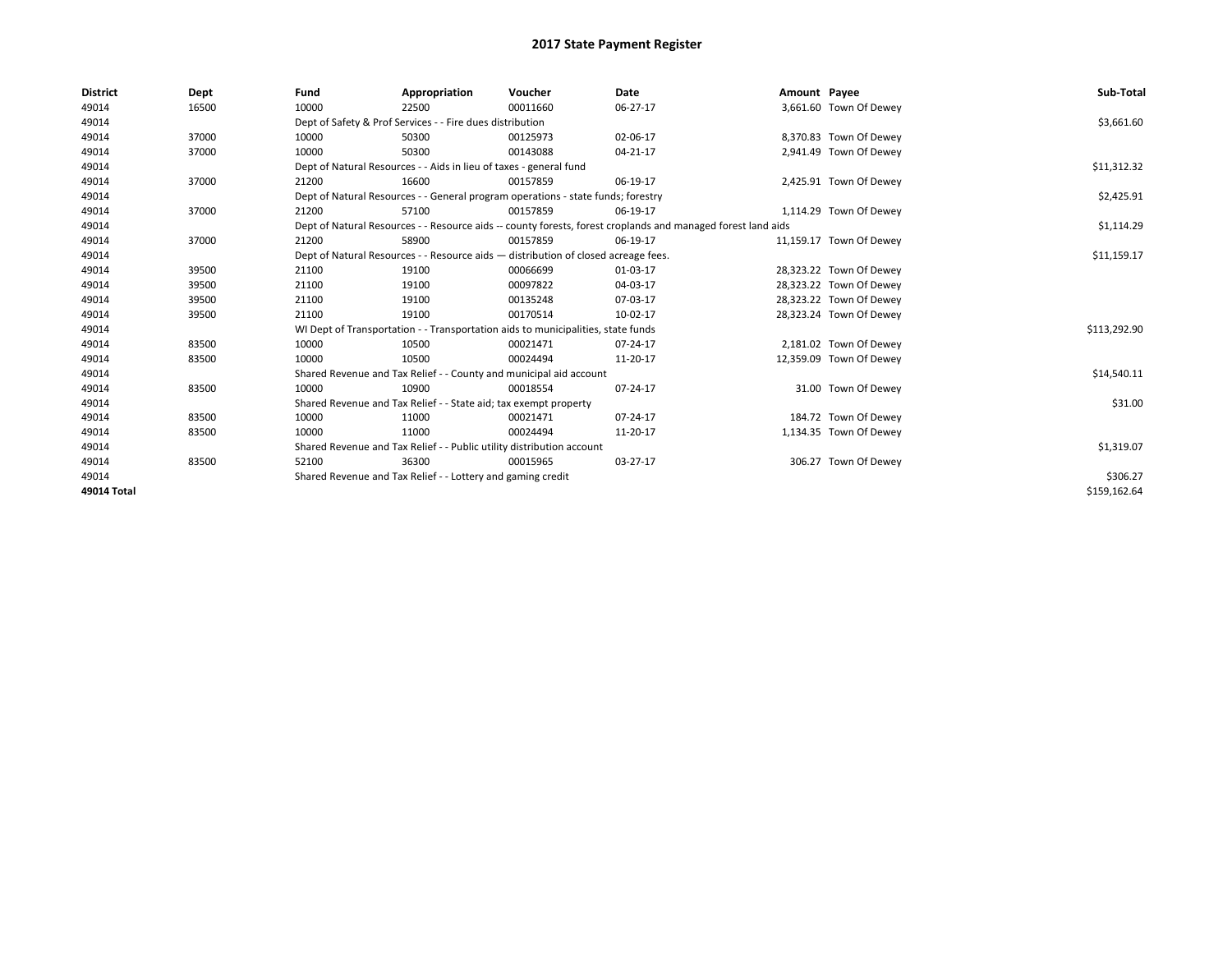| <b>District</b> | Dept  | Fund                                                                  | Appropriation                                                                      | Voucher     | <b>Date</b>                                                                                                  | Amount Payee |                              | Sub-Total    |
|-----------------|-------|-----------------------------------------------------------------------|------------------------------------------------------------------------------------|-------------|--------------------------------------------------------------------------------------------------------------|--------------|------------------------------|--------------|
| 49016           | 16500 | 10000                                                                 | 22500                                                                              | 00011661    | 06-26-17                                                                                                     |              | 3,477.00 Town Of Eau Pleine  |              |
| 49016           |       |                                                                       | Dept of Safety & Prof Services - - Fire dues distribution                          |             |                                                                                                              |              |                              | \$3,477.00   |
| 49016           | 37000 | 10000                                                                 | 50300                                                                              | 00125949    | 02-06-17                                                                                                     |              | 1,984.51 Town Of Eau Pleine  |              |
| 49016           | 37000 | 10000                                                                 | 50300                                                                              | 00125950    | 02-06-17                                                                                                     |              | 49,253.92 Town Of Eau Pleine |              |
| 49016           | 37000 | 10000                                                                 | 50300                                                                              | 00143028    | 04-21-17                                                                                                     |              | 1,623.30 Town Of Eau Pleine  |              |
| 49016           |       |                                                                       | Dept of Natural Resources - - Aids in lieu of taxes - general fund                 |             |                                                                                                              |              |                              | \$52,861.73  |
| 49016           | 37000 | 21200                                                                 | 16600                                                                              | 00157860    | 06-19-17                                                                                                     |              | 595.68 Town Of Eau Pleine    |              |
| 49016           |       |                                                                       | Dept of Natural Resources - - General program operations - state funds; forestry   |             |                                                                                                              |              |                              | \$595.68     |
| 49016           | 37000 | 21200                                                                 | 57100                                                                              | 00157860    | 06-19-17                                                                                                     |              | 288.01 Town Of Eau Pleine    |              |
| 49016           |       |                                                                       |                                                                                    |             | Dept of Natural Resources - - Resource aids -- county forests, forest croplands and managed forest land aids |              |                              | \$288.01     |
| 49016           | 37000 | 21200                                                                 | 57900                                                                              | 00143027    | 04-21-17                                                                                                     |              | 4.665.57 Town Of Eau Pleine  |              |
| 49016           |       |                                                                       | Dept of Natural Resources - - Aids in lieu of taxes - sum sufficient               |             |                                                                                                              |              |                              | \$4,665.57   |
| 49016           | 37000 | 21200                                                                 | 58900                                                                              | 00157860    | 06-19-17                                                                                                     |              | 2,740.13 Town Of Eau Pleine  |              |
| 49016           |       |                                                                       | Dept of Natural Resources - - Resource aids - distribution of closed acreage fees. |             |                                                                                                              |              |                              | \$2,740.13   |
| 49016           | 37000 | 27400                                                                 | 67000                                                                              | 00154672    | 06-01-17                                                                                                     |              | 1.207.58 Town Of Eau Pleine  |              |
| 49016           |       |                                                                       | Dept of Natural Resources - - Financial assistance for responsible units           |             |                                                                                                              |              |                              | \$1,207.58   |
| 49016           | 39500 | 21100                                                                 | 19100                                                                              | 00066700    | 01-03-17                                                                                                     |              | 29,435.23 Town Of Eau Pleine |              |
| 49016           | 39500 | 21100                                                                 | 19100                                                                              | 00097823    | 04-03-17                                                                                                     |              | 29,435.23 Town Of Eau Pleine |              |
| 49016           | 39500 | 21100                                                                 | 19100                                                                              | 00135249    | 07-03-17                                                                                                     |              | 29,435.23 Town Of Eau Pleine |              |
| 49016           | 39500 | 21100                                                                 | 19100                                                                              | 00170515    | 10-02-17                                                                                                     |              | 29,435.25 Town Of Eau Pleine |              |
| 49016           |       |                                                                       | WI Dept of Transportation - - Transportation aids to municipalities, state funds   |             |                                                                                                              |              |                              | \$117,740.94 |
| 49016           | 83500 | 10000                                                                 | 10500                                                                              | 00021472    | 07-24-17                                                                                                     |              | 4,208.51 Town Of Eau Pleine  |              |
| 49016           | 83500 | 10000                                                                 | 10500                                                                              | 00024495    | 11-20-17                                                                                                     |              | 23,848.24 Town Of Eau Pleine |              |
| 49016           |       |                                                                       | Shared Revenue and Tax Relief - - County and municipal aid account                 |             |                                                                                                              |              |                              | \$28,056.75  |
| 49016           | 83500 | 10000                                                                 | 10900                                                                              | 00018555    | 07-24-17                                                                                                     |              | 58.00 Town Of Eau Pleine     |              |
| 49016           |       |                                                                       | Shared Revenue and Tax Relief - - State aid; tax exempt property                   |             |                                                                                                              |              |                              | \$58.00      |
| 49016           | 83500 | 10000                                                                 | 11000                                                                              | 00021472    | 07-24-17                                                                                                     |              | 1.928.86 Town Of Eau Pleine  |              |
| 49016           | 83500 | 10000                                                                 | 11000                                                                              | 00024495    | 11-20-17                                                                                                     |              | 10,896.90 Town Of Eau Pleine |              |
| 49016           |       | Shared Revenue and Tax Relief - - Public utility distribution account |                                                                                    | \$12,825.76 |                                                                                                              |              |                              |              |
| 49016 Total     |       |                                                                       |                                                                                    |             |                                                                                                              |              |                              | \$224,517.15 |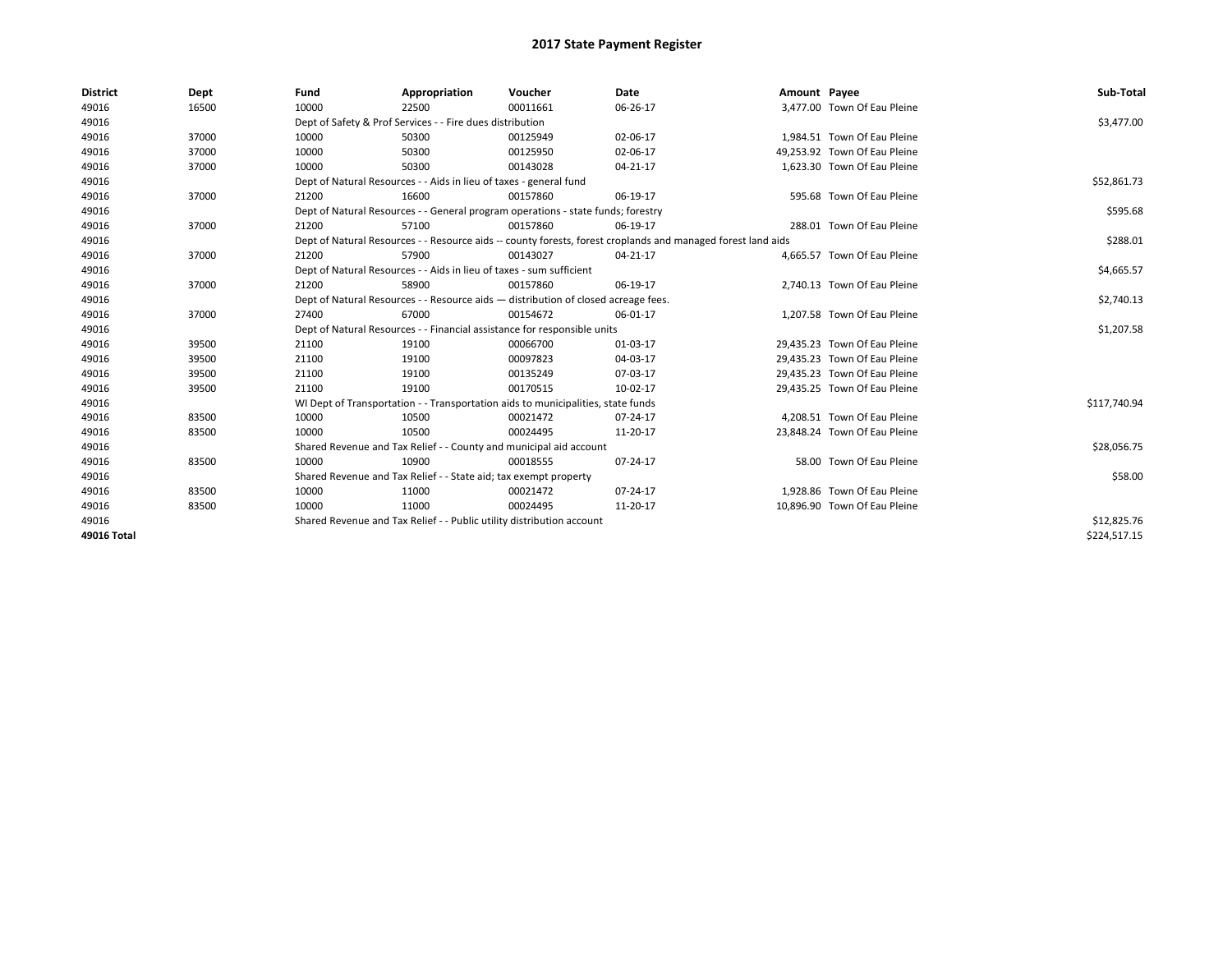| <b>District</b>    | Dept  | Fund                                                                     | Appropriation                                                                      | Voucher    | Date                                                                                                         | Amount Payee |                         | Sub-Total    |
|--------------------|-------|--------------------------------------------------------------------------|------------------------------------------------------------------------------------|------------|--------------------------------------------------------------------------------------------------------------|--------------|-------------------------|--------------|
| 49018              | 16500 | 10000                                                                    | 22500                                                                              | 00011662   | 06-26-17                                                                                                     |              | 6,078.72 Town Of Grant  |              |
| 49018              |       |                                                                          | Dept of Safety & Prof Services - - Fire dues distribution                          |            |                                                                                                              |              |                         | \$6,078.72   |
| 49018              | 37000 | 10000                                                                    | 50300                                                                              | 00125748   | 02-06-17                                                                                                     |              | 11,919.46 Town Of Grant |              |
| 49018              | 37000 | 10000                                                                    | 50300                                                                              | 00142463   | 04-21-17                                                                                                     |              | 2,715.48 Town Of Grant  |              |
| 49018              |       |                                                                          | Dept of Natural Resources - - Aids in lieu of taxes - general fund                 |            |                                                                                                              |              |                         | \$14,634.94  |
| 49018              | 37000 | 21200                                                                    | 16600                                                                              | 00157861   | 06-19-17                                                                                                     |              | 1,692.83 Town Of Grant  |              |
| 49018              |       |                                                                          | Dept of Natural Resources - - General program operations - state funds; forestry   |            |                                                                                                              |              |                         | \$1,692.83   |
| 49018              | 37000 | 21200                                                                    | 57100                                                                              | 00157861   | 06-19-17                                                                                                     |              | 813.61 Town Of Grant    |              |
| 49018              |       |                                                                          |                                                                                    |            | Dept of Natural Resources - - Resource aids -- county forests, forest croplands and managed forest land aids |              |                         | \$813.61     |
| 49018              | 37000 | 21200                                                                    | 58900                                                                              | 00157861   | 06-19-17                                                                                                     |              | 7,787.04 Town Of Grant  |              |
| 49018              |       |                                                                          | Dept of Natural Resources - - Resource aids - distribution of closed acreage fees. |            |                                                                                                              |              |                         | \$7,787.04   |
| 49018              | 37000 | 27400                                                                    | 67000                                                                              | 00154960   | 06-01-17                                                                                                     |              | 1,835.15 Town Of Grant  |              |
| 49018              |       | Dept of Natural Resources - - Financial assistance for responsible units |                                                                                    | \$1,835.15 |                                                                                                              |              |                         |              |
| 49018              | 37000 | 27400                                                                    | 67300                                                                              | 00154960   | 06-01-17                                                                                                     |              | 490.91 Town Of Grant    |              |
| 49018              |       |                                                                          | Dept of Natural Resources - - Recycling consolidation grants                       |            |                                                                                                              |              |                         | \$490.91     |
| 49018              | 39500 | 21100                                                                    | 19100                                                                              | 00066701   | 01-03-17                                                                                                     |              | 63,929.56 Town Of Grant |              |
| 49018              | 39500 | 21100                                                                    | 19100                                                                              | 00097824   | 04-03-17                                                                                                     |              | 63,929.56 Town Of Grant |              |
| 49018              | 39500 | 21100                                                                    | 19100                                                                              | 00135250   | 07-03-17                                                                                                     |              | 63,929.56 Town Of Grant |              |
| 49018              | 39500 | 21100                                                                    | 19100                                                                              | 00170516   | 10-02-17                                                                                                     |              | 63,929.58 Town Of Grant |              |
| 49018              |       |                                                                          | WI Dept of Transportation - - Transportation aids to municipalities, state funds   |            |                                                                                                              |              |                         | \$255,718.26 |
| 49018              | 83500 | 10000                                                                    | 10500                                                                              | 00021473   | 07-24-17                                                                                                     |              | 5,435.50 Town Of Grant  |              |
| 49018              | 83500 | 10000                                                                    | 10500                                                                              | 00024496   | 11-20-17                                                                                                     |              | 30,801.19 Town Of Grant |              |
| 49018              |       |                                                                          | Shared Revenue and Tax Relief - - County and municipal aid account                 |            |                                                                                                              |              |                         | \$36,236.69  |
| 49018              | 83500 | 10000                                                                    | 10900                                                                              | 00018556   | 07-24-17                                                                                                     |              | 48.00 Town Of Grant     |              |
| 49018              |       |                                                                          | Shared Revenue and Tax Relief - - State aid; tax exempt property                   |            |                                                                                                              |              |                         | \$48.00      |
| 49018              | 83500 | 10000                                                                    | 11000                                                                              | 00021473   | 07-24-17                                                                                                     |              | 32.12 Town Of Grant     |              |
| 49018              | 83500 | 10000                                                                    | 11000                                                                              | 00024496   | 11-20-17                                                                                                     |              | 260.70 Town Of Grant    |              |
| 49018              |       | Shared Revenue and Tax Relief - - Public utility distribution account    |                                                                                    | \$292.82   |                                                                                                              |              |                         |              |
| <b>49018 Total</b> |       |                                                                          |                                                                                    |            |                                                                                                              |              |                         | \$325,628.97 |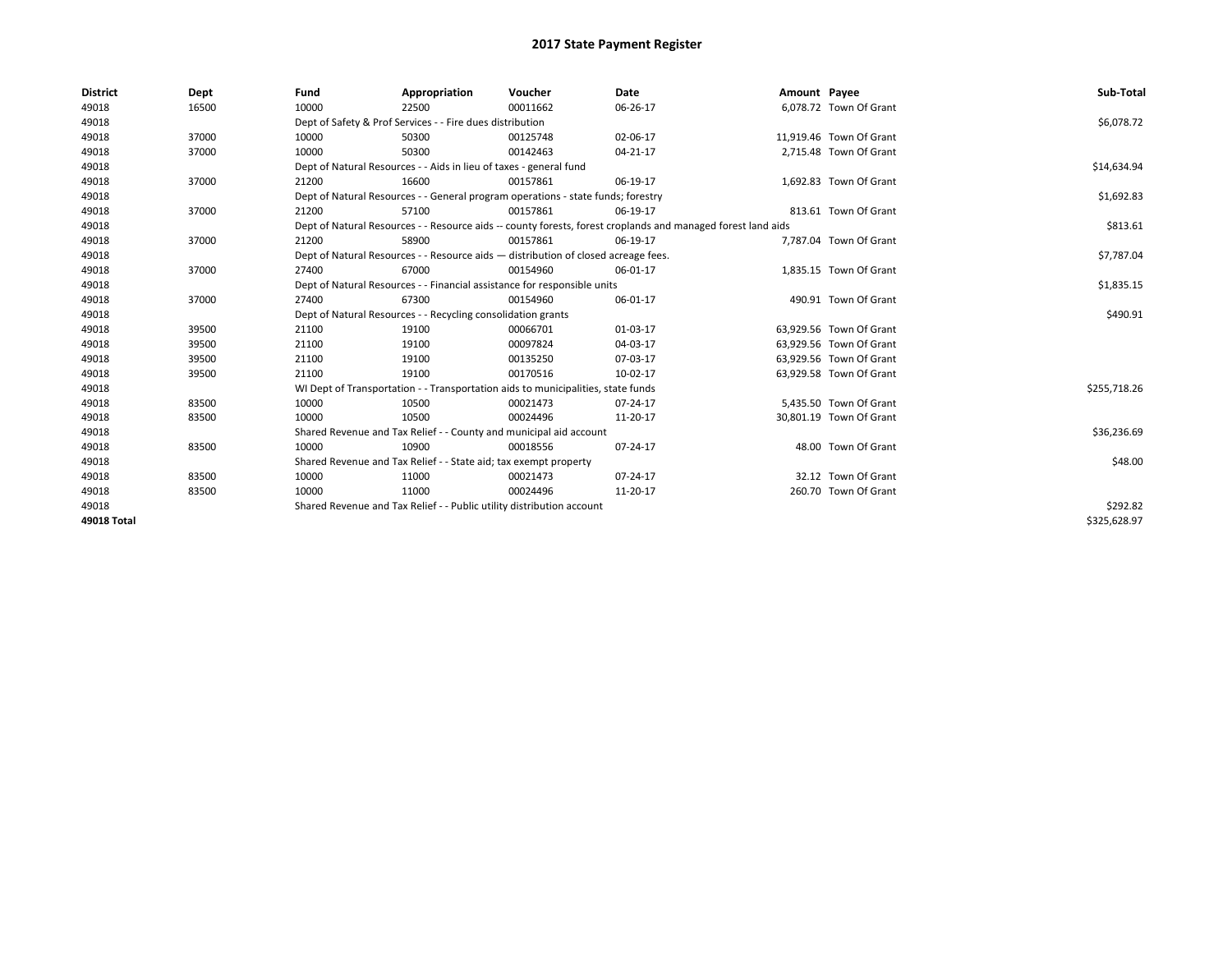| <b>District</b> | Dept  | Fund  | Appropriation                                                                      | Voucher  | Date                                                                                                         | Amount Payee |                         | Sub-Total    |  |  |
|-----------------|-------|-------|------------------------------------------------------------------------------------|----------|--------------------------------------------------------------------------------------------------------------|--------------|-------------------------|--------------|--|--|
| 49020           | 16500 | 10000 | 22500                                                                              | 00011663 | 06-26-17                                                                                                     |              | 18,145.65 Town Of Hull  |              |  |  |
| 49020           |       |       | Dept of Safety & Prof Services - - Fire dues distribution                          |          |                                                                                                              |              |                         | \$18,145.65  |  |  |
| 49020           | 37000 | 21200 | 16600                                                                              | 00157862 | 06-19-17                                                                                                     |              | 855.43 Town Of Hull     |              |  |  |
| 49020           |       |       | Dept of Natural Resources - - General program operations - state funds; forestry   |          |                                                                                                              |              |                         | \$855.43     |  |  |
| 49020           | 37000 | 21200 | 57100                                                                              | 00157862 | 06-19-17                                                                                                     |              | 421.59 Town Of Hull     |              |  |  |
| 49020           |       |       |                                                                                    |          | Dept of Natural Resources - - Resource aids -- county forests, forest croplands and managed forest land aids |              |                         | \$421.59     |  |  |
| 49020           | 37000 | 21200 | 58900                                                                              | 00157862 | 06-19-17                                                                                                     |              | 3,934.98 Town Of Hull   |              |  |  |
| 49020           |       |       | Dept of Natural Resources - - Resource aids - distribution of closed acreage fees. |          |                                                                                                              |              |                         | \$3,934.98   |  |  |
| 49020           | 39500 | 21100 | 19100                                                                              | 00066702 | 01-03-17                                                                                                     |              | 44,535.45 Town Of Hull  |              |  |  |
| 49020           | 39500 | 21100 | 19100                                                                              | 00097825 | 04-03-17                                                                                                     |              | 44,535.45 Town Of Hull  |              |  |  |
| 49020           | 39500 | 21100 | 19100                                                                              | 00135251 | 07-03-17                                                                                                     |              | 44,535.45 Town Of Hull  |              |  |  |
| 49020           | 39500 | 21100 | 19100                                                                              | 00170517 | 10-02-17                                                                                                     |              | 44,535.45 Town Of Hull  |              |  |  |
| 49020           |       |       | WI Dept of Transportation - - Transportation aids to municipalities, state funds   |          |                                                                                                              |              |                         |              |  |  |
| 49020           | 39500 | 21100 | 27800                                                                              | 00189007 | 11-07-17                                                                                                     |              | 43,451.77 Town Of Hull  |              |  |  |
| 49020           |       |       | WI Dept of Transportation - - Local roads improvement program, state funds         |          |                                                                                                              |              |                         | \$43,451.77  |  |  |
| 49020           | 83500 | 10000 | 10500                                                                              | 00021474 | 07-24-17                                                                                                     |              | 23,325.53 Town Of Hull  |              |  |  |
| 49020           | 83500 | 10000 | 10500                                                                              | 00024497 | 11-20-17                                                                                                     |              | 132,178.00 Town Of Hull |              |  |  |
| 49020           |       |       | Shared Revenue and Tax Relief - - County and municipal aid account                 |          |                                                                                                              |              |                         | \$155,503.53 |  |  |
| 49020           | 83500 | 10000 | 10900                                                                              | 00018557 | 07-24-17                                                                                                     |              | 119.00 Town Of Hull     |              |  |  |
| 49020           |       |       | Shared Revenue and Tax Relief - - State aid; tax exempt property                   |          |                                                                                                              |              |                         | \$119.00     |  |  |
| 49020           | 83500 | 10000 | 11000                                                                              | 00021474 | 07-24-17                                                                                                     |              | 419.72 Town Of Hull     |              |  |  |
| 49020           | 83500 | 10000 | 11000                                                                              | 00024497 | 11-20-17                                                                                                     |              | 941.09 Town Of Hull     |              |  |  |
| 49020           |       |       | Shared Revenue and Tax Relief - - Public utility distribution account              |          |                                                                                                              |              |                         |              |  |  |
| 49020           | 83500 | 52100 | 36300                                                                              | 00015966 | 03-27-17                                                                                                     |              | 7,259.64 Town Of Hull   |              |  |  |
| 49020           |       |       | Shared Revenue and Tax Relief - - Lottery and gaming credit                        |          | \$7,259.64                                                                                                   |              |                         |              |  |  |
| 49020 Total     |       |       |                                                                                    |          |                                                                                                              |              |                         | \$409,194.20 |  |  |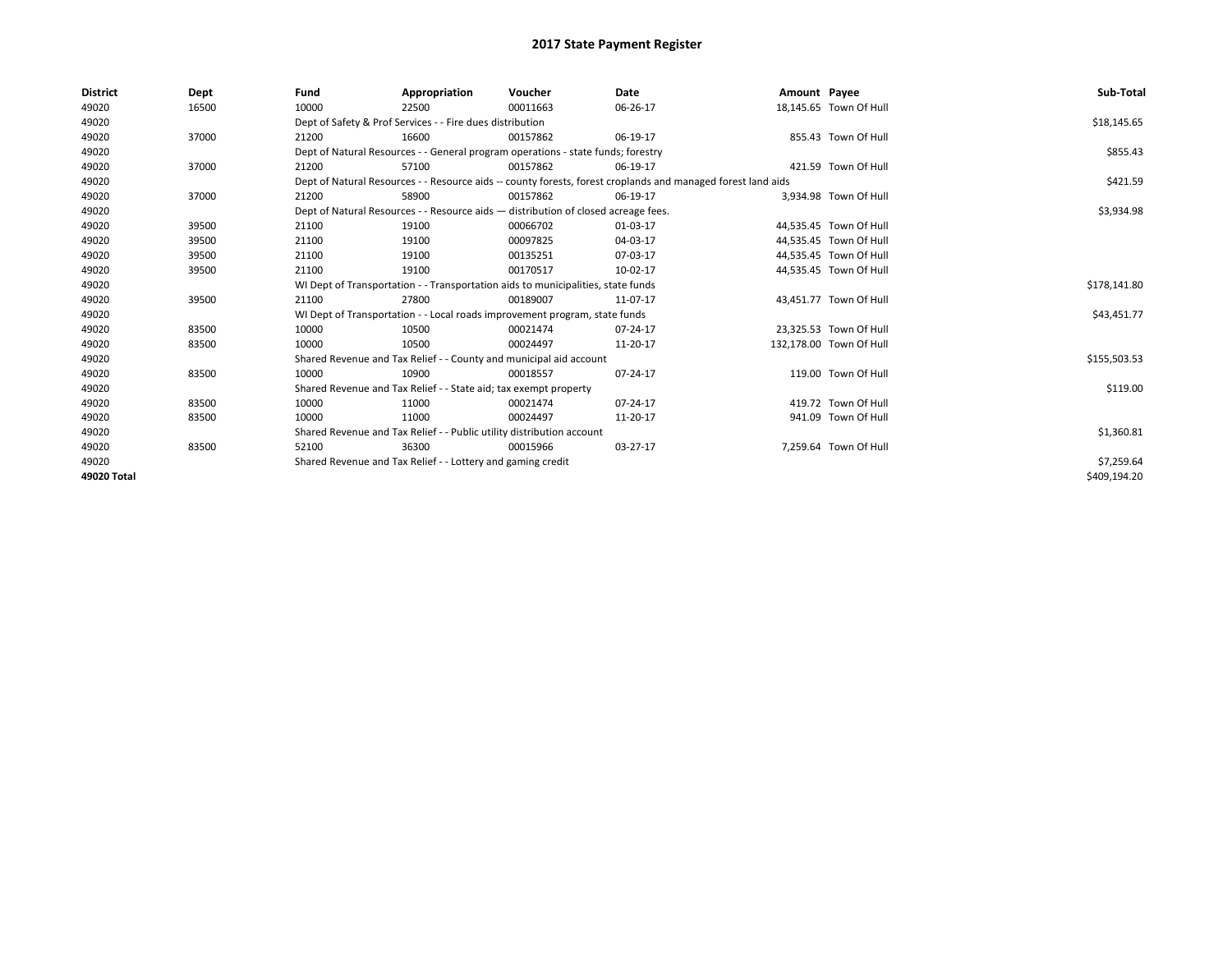| <b>District</b> | Dept  | Fund  | Appropriation                                                                      | Voucher  | Date                                                                                                         | Amount Payee |                          | Sub-Total    |
|-----------------|-------|-------|------------------------------------------------------------------------------------|----------|--------------------------------------------------------------------------------------------------------------|--------------|--------------------------|--------------|
| 49022           | 16500 | 10000 | 22500                                                                              | 00011664 | 06-26-17                                                                                                     |              | 4,867.56 Town Of Lanark  |              |
| 49022           |       |       | Dept of Safety & Prof Services - - Fire dues distribution                          |          |                                                                                                              |              |                          | \$4,867.56   |
| 49022           | 37000 | 10000 | 50300                                                                              | 00126359 | 02-06-17                                                                                                     |              | 3,070.92 Town Of Lanark  |              |
| 49022           | 37000 | 10000 | 50300                                                                              | 00144169 | 04-21-17                                                                                                     |              | 37.81 Town Of Lanark     |              |
| 49022           | 37000 | 10000 | 50300                                                                              | 00144170 | 04-21-17                                                                                                     |              | 20.00 Town Of Lanark     |              |
| 49022           |       |       | Dept of Natural Resources - - Aids in lieu of taxes - general fund                 |          |                                                                                                              |              |                          | \$3,128.73   |
| 49022           | 37000 | 21200 | 16600                                                                              | 00157863 | 06-19-17                                                                                                     |              | 2.139.05 Town Of Lanark  |              |
| 49022           |       |       | Dept of Natural Resources - - General program operations - state funds; forestry   |          |                                                                                                              |              |                          | \$2,139.05   |
| 49022           | 37000 | 21200 | 57100                                                                              | 00157863 | 06-19-17                                                                                                     |              | 1.012.98 Town Of Lanark  |              |
| 49022           |       |       |                                                                                    |          | Dept of Natural Resources - - Resource aids -- county forests, forest croplands and managed forest land aids |              |                          | \$1,012.98   |
| 49022           | 37000 | 21200 | 58900                                                                              | 00157863 | 06-19-17                                                                                                     |              | 9.839.62 Town Of Lanark  |              |
| 49022           |       |       | Dept of Natural Resources - - Resource aids - distribution of closed acreage fees. |          |                                                                                                              |              |                          | \$9,839.62   |
| 49022           | 39500 | 21100 | 19100                                                                              | 00066703 | 01-03-17                                                                                                     |              | 18.964.72 Town Of Lanark |              |
| 49022           | 39500 | 21100 | 19100                                                                              | 00097826 | 04-03-17                                                                                                     |              | 18.964.72 Town Of Lanark |              |
| 49022           | 39500 | 21100 | 19100                                                                              | 00135252 | 07-03-17                                                                                                     |              | 18.964.72 Town Of Lanark |              |
| 49022           | 39500 | 21100 | 19100                                                                              | 00170518 | 10-02-17                                                                                                     |              | 18.964.74 Town Of Lanark |              |
| 49022           |       |       | WI Dept of Transportation - - Transportation aids to municipalities, state funds   |          |                                                                                                              |              |                          | \$75,858.90  |
| 49022           | 83500 | 10000 | 10500                                                                              | 00021475 | 07-24-17                                                                                                     |              | 3.251.95 Town Of Lanark  |              |
| 49022           | 83500 | 10000 | 10500                                                                              | 00024498 | 11-20-17                                                                                                     |              | 18.427.71 Town Of Lanark |              |
| 49022           |       |       | Shared Revenue and Tax Relief - - County and municipal aid account                 |          |                                                                                                              |              |                          | \$21,679.66  |
| 49022           | 83500 | 10000 | 10900                                                                              | 00018558 | 07-24-17                                                                                                     |              | 3.00 Town Of Lanark      |              |
| 49022           |       |       | Shared Revenue and Tax Relief - - State aid; tax exempt property                   |          | \$3.00                                                                                                       |              |                          |              |
| 49022 Total     |       |       |                                                                                    |          |                                                                                                              |              |                          | \$118,529.50 |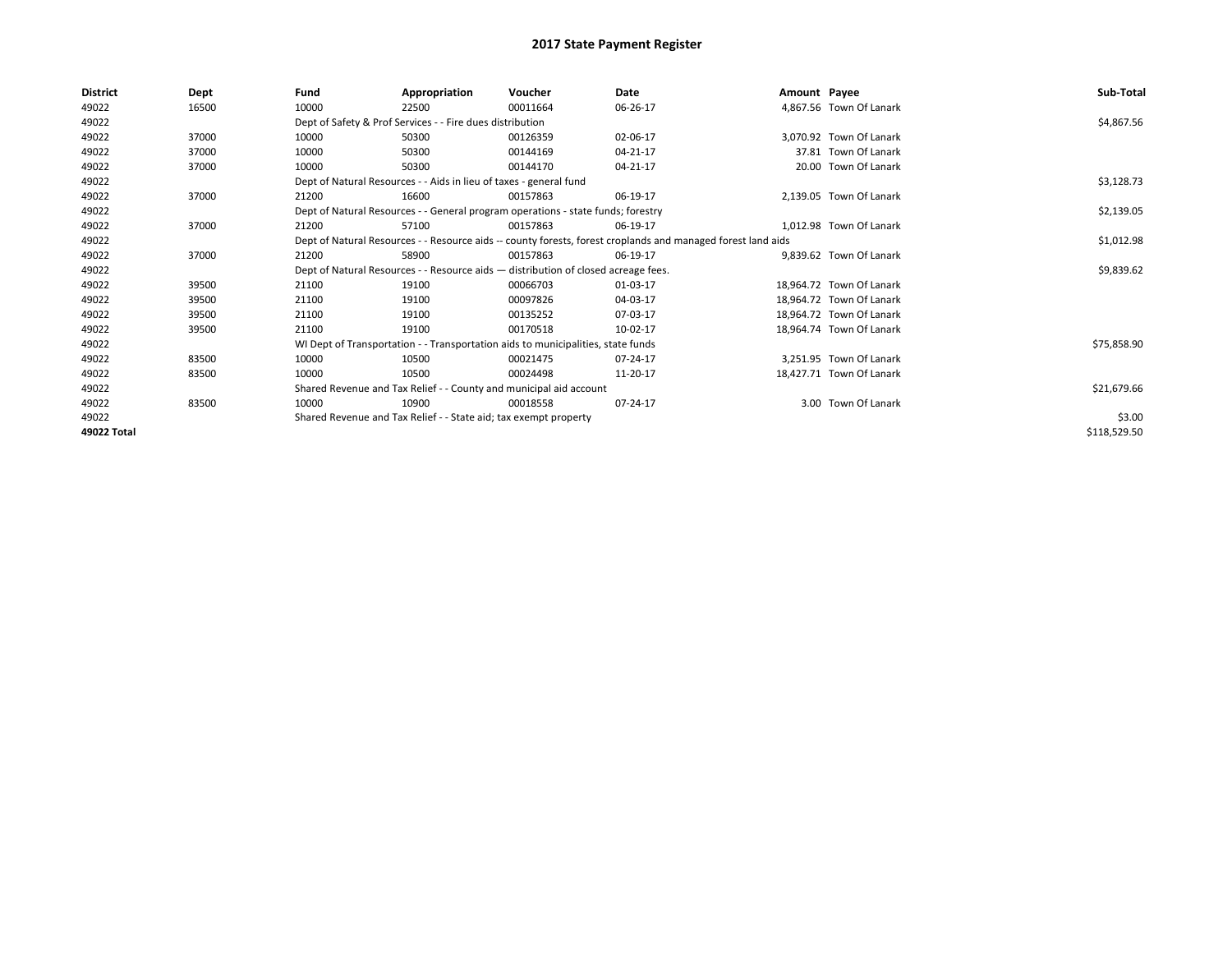| <b>District</b> | Dept  | Fund  | Appropriation                                                                      | Voucher  | Date                                                                                                         | Amount Payee |                           | Sub-Total    |
|-----------------|-------|-------|------------------------------------------------------------------------------------|----------|--------------------------------------------------------------------------------------------------------------|--------------|---------------------------|--------------|
| 49024           | 16500 | 10000 | 22500                                                                              | 00011665 | 06-27-17                                                                                                     |              | 3,872.55 Town Of Linwood  |              |
| 49024           |       |       | Dept of Safety & Prof Services - - Fire dues distribution                          |          |                                                                                                              |              |                           | \$3,872.55   |
| 49024           | 37000 | 21200 | 16600                                                                              | 00157864 | 06-19-17                                                                                                     |              | 1,387.36 Town Of Linwood  |              |
| 49024           |       |       | Dept of Natural Resources - - General program operations - state funds; forestry   |          |                                                                                                              |              |                           | \$1,387.36   |
| 49024           | 37000 | 21200 | 57100                                                                              | 00157864 | 06-19-17                                                                                                     |              | 666.97 Town Of Linwood    |              |
| 49024           |       |       |                                                                                    |          | Dept of Natural Resources - - Resource aids -- county forests, forest croplands and managed forest land aids |              |                           | \$666.97     |
| 49024           | 37000 | 21200 | 58900                                                                              | 00157864 | 06-19-17                                                                                                     |              | 6.381.84 Town Of Linwood  |              |
| 49024           |       |       | Dept of Natural Resources - - Resource aids - distribution of closed acreage fees. |          |                                                                                                              |              |                           | \$6,381.84   |
| 49024           | 39500 | 21100 | 19100                                                                              | 00066704 | 01-03-17                                                                                                     |              | 22,405.35 Town Of Linwood |              |
| 49024           | 39500 | 21100 | 19100                                                                              | 00097827 | 04-03-17                                                                                                     |              | 22.405.35 Town Of Linwood |              |
| 49024           | 39500 | 21100 | 19100                                                                              | 00135253 | 07-03-17                                                                                                     |              | 22,405.35 Town Of Linwood |              |
| 49024           | 39500 | 21100 | 19100                                                                              | 00170519 | 10-02-17                                                                                                     |              | 22,405.35 Town Of Linwood |              |
| 49024           |       |       | WI Dept of Transportation - - Transportation aids to municipalities, state funds   |          |                                                                                                              |              |                           | \$89,621.40  |
| 49024           | 83500 | 10000 | 10500                                                                              | 00021476 | 07-24-17                                                                                                     |              | 2,946.65 Town Of Linwood  |              |
| 49024           | 83500 | 10000 | 10500                                                                              | 00024499 | 11-20-17                                                                                                     |              | 16,697.71 Town Of Linwood |              |
| 49024           |       |       | Shared Revenue and Tax Relief - - County and municipal aid account                 |          |                                                                                                              |              |                           | \$19,644.36  |
| 49024           | 83500 | 10000 | 10900                                                                              | 00018559 | 07-24-17                                                                                                     |              | 14.00 Town Of Linwood     |              |
| 49024           |       |       | Shared Revenue and Tax Relief - - State aid; tax exempt property                   |          |                                                                                                              |              |                           | \$14.00      |
| 49024           | 83500 | 10000 | 11000                                                                              | 00021476 | 07-24-17                                                                                                     |              | 157.14 Town Of Linwood    |              |
| 49024           | 83500 | 10000 | 11000                                                                              | 00024499 | 11-20-17                                                                                                     |              | 891.62 Town Of Linwood    |              |
| 49024           |       |       | Shared Revenue and Tax Relief - - Public utility distribution account              |          |                                                                                                              |              |                           | \$1,048.76   |
| 49024 Total     |       |       |                                                                                    |          |                                                                                                              |              |                           | \$122,637.24 |
|                 |       |       |                                                                                    |          |                                                                                                              |              |                           |              |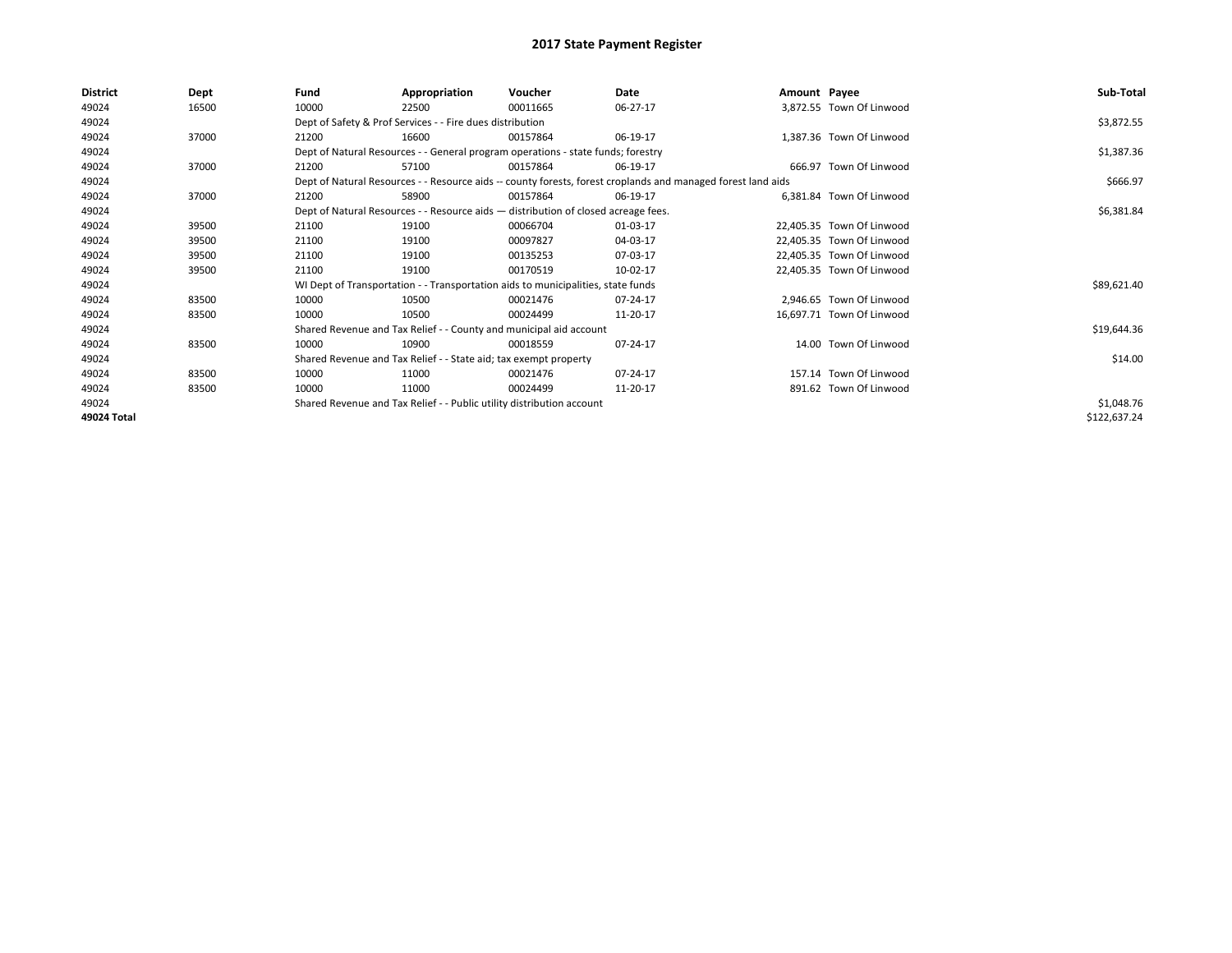| <b>District</b> | Dept  | Fund                                                              | Appropriation                                                                      | Voucher  | Date                                                                                                         | Amount Payee |                             | Sub-Total    |
|-----------------|-------|-------------------------------------------------------------------|------------------------------------------------------------------------------------|----------|--------------------------------------------------------------------------------------------------------------|--------------|-----------------------------|--------------|
| 49026           | 16500 | 10000                                                             | 22500                                                                              | 00011666 | 06-26-17                                                                                                     |              | 2,799.71 New Hope, Town of  |              |
| 49026           |       |                                                                   | Dept of Safety & Prof Services - - Fire dues distribution                          |          |                                                                                                              |              |                             | \$2,799.71   |
| 49026           | 37000 | 10000                                                             | 50300                                                                              | 00126364 | 02-06-17                                                                                                     |              | 1,565.87 New Hope, Town of  |              |
| 49026           | 37000 | 10000                                                             | 50300                                                                              | 00144176 | 04-21-17                                                                                                     |              | 222.56 New Hope, Town of    |              |
| 49026           | 37000 | 10000                                                             | 50300                                                                              | 00144177 | 04-21-17                                                                                                     |              | 502.19 New Hope, Town of    |              |
| 49026           |       |                                                                   | Dept of Natural Resources - - Aids in lieu of taxes - general fund                 |          |                                                                                                              |              |                             | \$2,290.62   |
| 49026           | 37000 | 21200                                                             | 16600                                                                              | 00157865 | 06-19-17                                                                                                     |              | 1,279.00 New Hope, Town of  |              |
| 49026           |       |                                                                   | Dept of Natural Resources - - General program operations - state funds; forestry   |          |                                                                                                              |              |                             | \$1,279.00   |
| 49026           | 37000 | 21200                                                             | 57100                                                                              | 00157865 | 06-19-17                                                                                                     |              | 585.38 New Hope, Town of    |              |
| 49026           |       |                                                                   |                                                                                    |          | Dept of Natural Resources - - Resource aids -- county forests, forest croplands and managed forest land aids |              |                             | \$585.38     |
| 49026           | 37000 | 21200                                                             | 57900                                                                              | 00144178 | 04-21-17                                                                                                     |              | 453.29 New Hope, Town of    |              |
| 49026           |       |                                                                   | Dept of Natural Resources - - Aids in lieu of taxes - sum sufficient               |          |                                                                                                              |              |                             | \$453.29     |
| 49026           | 37000 | 21200                                                             | 58900                                                                              | 00157865 | 06-19-17                                                                                                     |              | 5,883.41 New Hope, Town of  |              |
| 49026           |       |                                                                   | Dept of Natural Resources - - Resource aids - distribution of closed acreage fees. |          |                                                                                                              |              |                             | \$5,883.41   |
| 49026           | 37000 | 27400                                                             | 67000                                                                              | 00154148 | 06-01-17                                                                                                     |              | 926.29 New Hope, Town of    |              |
| 49026           |       |                                                                   | Dept of Natural Resources - - Financial assistance for responsible units           |          |                                                                                                              |              |                             | \$926.29     |
| 49026           | 39500 | 21100                                                             | 19100                                                                              | 00066705 | 01-03-17                                                                                                     |              | 19,928.10 New Hope, Town of |              |
| 49026           | 39500 | 21100                                                             | 19100                                                                              | 00097828 | 04-03-17                                                                                                     |              | 19,928.10 New Hope, Town of |              |
| 49026           | 39500 | 21100                                                             | 19100                                                                              | 00135254 | 07-03-17                                                                                                     |              | 19,928.10 New Hope, Town of |              |
| 49026           | 39500 | 21100                                                             | 19100                                                                              | 00170520 | 10-02-17                                                                                                     |              | 19,928.10 New Hope, Town of |              |
| 49026           |       |                                                                   | WI Dept of Transportation - - Transportation aids to municipalities, state funds   |          |                                                                                                              |              |                             | \$79,712.40  |
| 49026           | 83500 | 10000                                                             | 10500                                                                              | 00021477 | 07-24-17                                                                                                     |              | 1,545.25 New Hope, Town of  |              |
| 49026           | 83500 | 10000                                                             | 10500                                                                              | 00024500 | 11-20-17                                                                                                     |              | 8,756.43 New Hope, Town of  |              |
| 49026           |       |                                                                   | Shared Revenue and Tax Relief - - County and municipal aid account                 |          |                                                                                                              |              |                             | \$10,301.68  |
| 49026           | 83500 | 10000                                                             | 50100                                                                              | 00015362 | 01-31-17                                                                                                     |              | 667.51 New Hope, Town of    |              |
| 49026           |       | Shared Revenue and Tax Relief - - Payments for municipal services |                                                                                    | \$667.51 |                                                                                                              |              |                             |              |
| 49026 Total     |       |                                                                   |                                                                                    |          |                                                                                                              |              |                             | \$104,899.29 |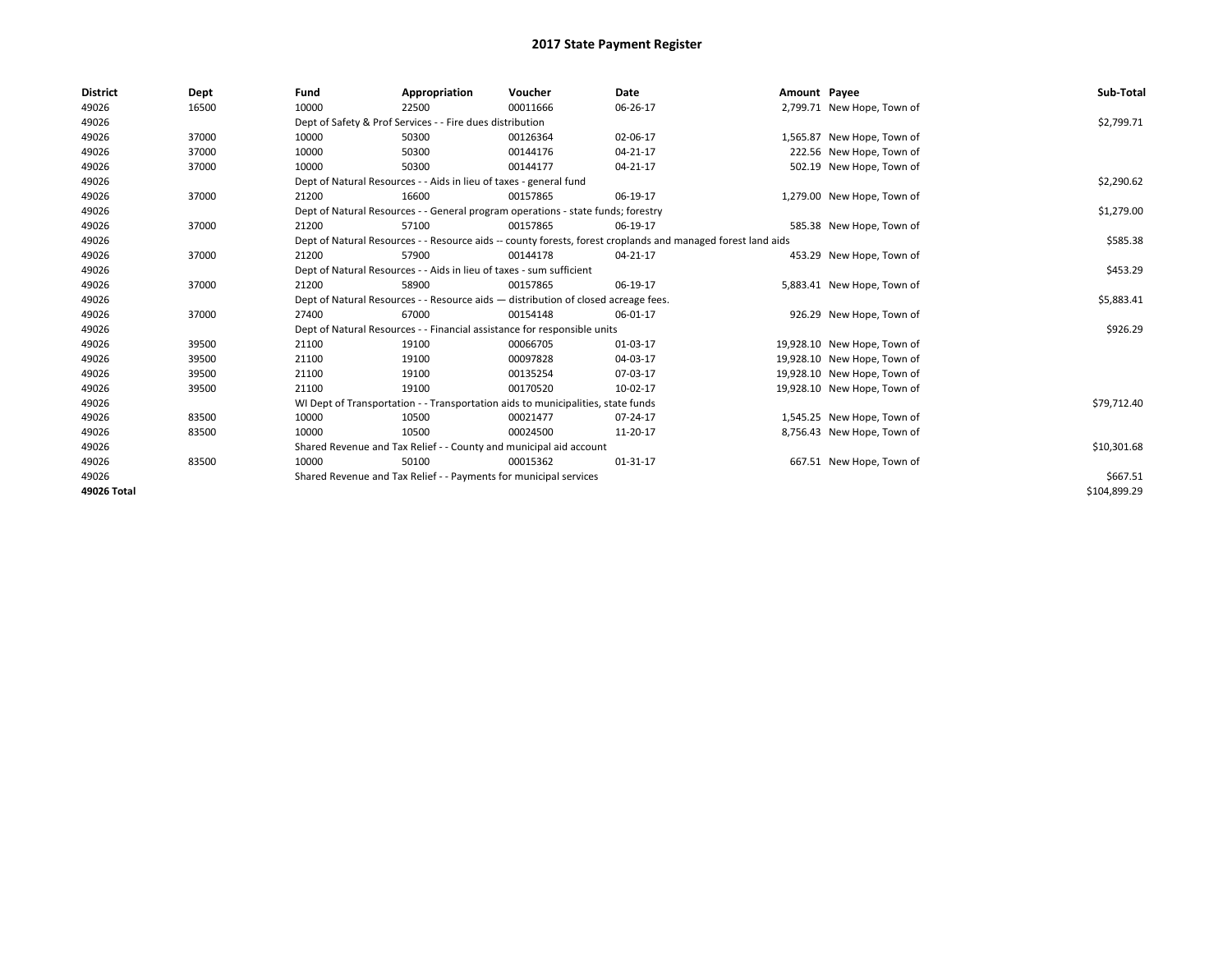| <b>District</b> | Dept  | Fund                                                        | Appropriation                                                                      | Voucher  | Date                                                                                                         | Amount Payee |                              | Sub-Total    |
|-----------------|-------|-------------------------------------------------------------|------------------------------------------------------------------------------------|----------|--------------------------------------------------------------------------------------------------------------|--------------|------------------------------|--------------|
| 49028           | 16500 | 10000                                                       | 22500                                                                              | 00011667 | 06-26-17                                                                                                     |              | 2,161.13 Town Of Pine Grove  |              |
| 49028           |       |                                                             | Dept of Safety & Prof Services - - Fire dues distribution                          |          |                                                                                                              |              |                              | \$2,161.13   |
| 49028           | 37000 | 10000                                                       | 50300                                                                              | 00125785 | 02-06-17                                                                                                     |              | 30.285.73 Town Of Pine Grove |              |
| 49028           | 37000 | 10000                                                       | 50300                                                                              | 00142595 | 04-21-17                                                                                                     |              | 50.11 Town Of Pine Grove     |              |
| 49028           | 37000 | 10000                                                       | 50300                                                                              | 00142596 | 04-21-17                                                                                                     |              | 1,223.90 Town Of Pine Grove  |              |
| 49028           |       |                                                             | Dept of Natural Resources - - Aids in lieu of taxes - general fund                 |          |                                                                                                              |              |                              | \$31,559.74  |
| 49028           | 37000 | 21200                                                       | 16600                                                                              | 00157866 | 06-19-17                                                                                                     |              | 154.16 Town Of Pine Grove    |              |
| 49028           |       |                                                             | Dept of Natural Resources - - General program operations - state funds; forestry   |          |                                                                                                              |              |                              | \$154.16     |
| 49028           | 37000 | 21200                                                       | 57100                                                                              | 00157866 | 06-19-17                                                                                                     |              | 70.56 Town Of Pine Grove     |              |
| 49028           |       |                                                             |                                                                                    |          | Dept of Natural Resources - - Resource aids -- county forests, forest croplands and managed forest land aids |              |                              | \$70.56      |
| 49028           | 37000 | 21200                                                       | 58900                                                                              | 00157866 | 06-19-17                                                                                                     |              | 709.15 Town Of Pine Grove    |              |
| 49028           |       |                                                             | Dept of Natural Resources - - Resource aids - distribution of closed acreage fees. |          |                                                                                                              |              |                              | \$709.15     |
| 49028           | 39500 | 21100                                                       | 19100                                                                              | 00066706 | 01-03-17                                                                                                     |              | 35,033.82 Town Of Pine Grove |              |
| 49028           | 39500 | 21100                                                       | 19100                                                                              | 00097829 | 04-03-17                                                                                                     |              | 35.033.82 Town Of Pine Grove |              |
| 49028           | 39500 | 21100                                                       | 19100                                                                              | 00135255 | 07-03-17                                                                                                     |              | 35.033.82 Town Of Pine Grove |              |
| 49028           | 39500 | 21100                                                       | 19100                                                                              | 00170521 | 10-02-17                                                                                                     |              | 35.033.82 Town Of Pine Grove |              |
| 49028           |       |                                                             | WI Dept of Transportation - - Transportation aids to municipalities, state funds   |          |                                                                                                              |              |                              | \$140,135.28 |
| 49028           | 39500 | 21100                                                       | 27800                                                                              | 00201165 | 12-13-17                                                                                                     |              | 8.000.00 Town Of Pine Grove  |              |
| 49028           |       |                                                             | WI Dept of Transportation - - Local roads improvement program, state funds         |          |                                                                                                              |              |                              | \$8,000.00   |
| 49028           | 83500 | 10000                                                       | 10500                                                                              | 00021478 | 07-24-17                                                                                                     |              | 7.022.25 Town Of Pine Grove  |              |
| 49028           | 83500 | 10000                                                       | 10500                                                                              | 00024501 | 11-20-17                                                                                                     |              | 39,792.75 Town Of Pine Grove |              |
| 49028           |       |                                                             | Shared Revenue and Tax Relief - - County and municipal aid account                 |          |                                                                                                              |              |                              | \$46,815.00  |
| 49028           | 83500 | 10000                                                       | 10900                                                                              | 00018560 | 07-24-17                                                                                                     |              | 1,475.00 Town Of Pine Grove  |              |
| 49028           |       |                                                             | Shared Revenue and Tax Relief - - State aid; tax exempt property                   |          |                                                                                                              |              |                              | \$1,475.00   |
| 49028           | 83500 | 52100                                                       | 36300                                                                              | 00015967 | 03-27-17                                                                                                     |              | 292.80 Town Of Pine Grove    |              |
| 49028           |       | Shared Revenue and Tax Relief - - Lottery and gaming credit |                                                                                    | \$292.80 |                                                                                                              |              |                              |              |
| 49028 Total     |       |                                                             |                                                                                    |          |                                                                                                              |              |                              | \$231,372.82 |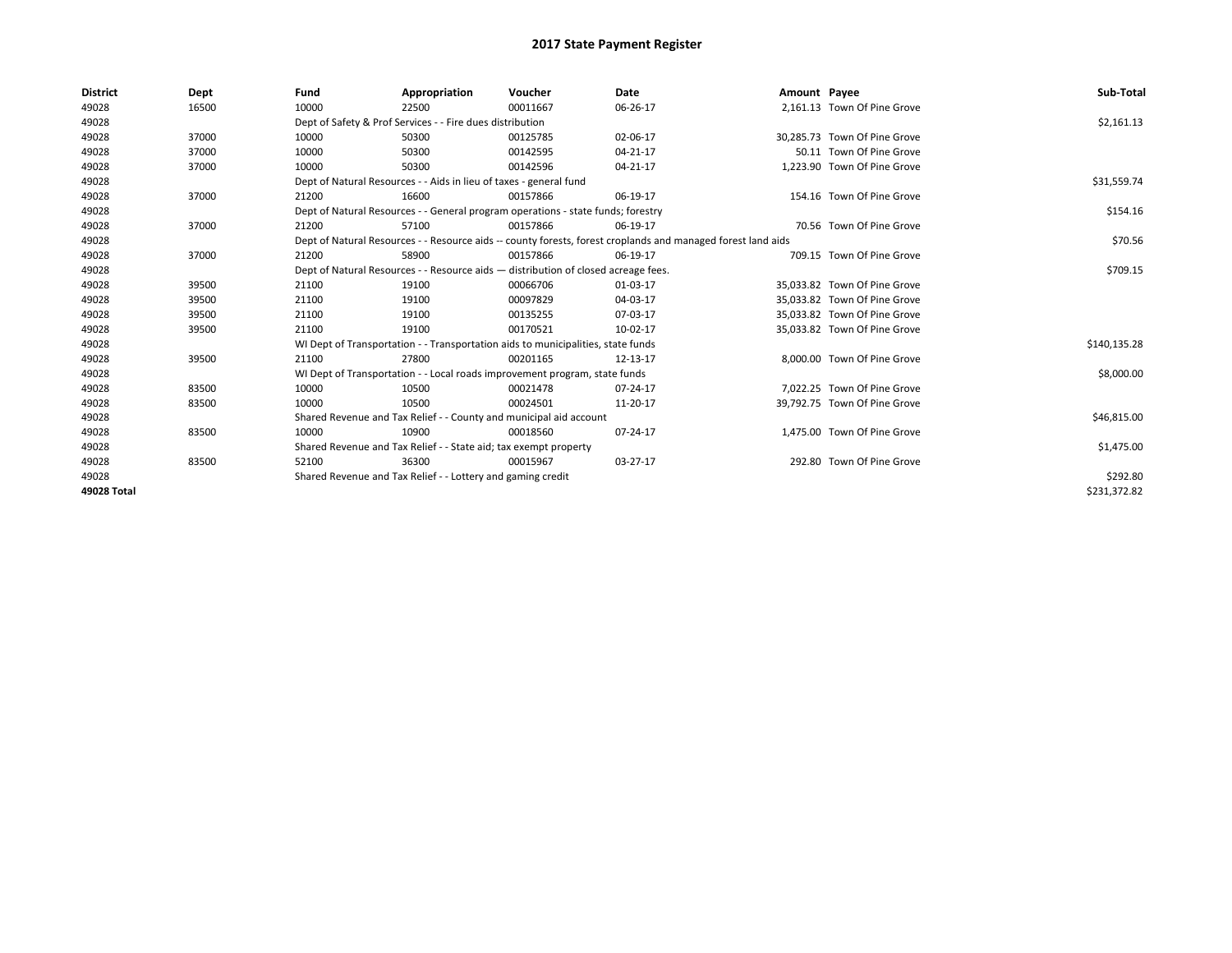| <b>District</b> | Dept  | Fund  | Appropriation                                                                           | Voucher  | Date                                                                                                         | Amount Payee |                          | Sub-Total    |
|-----------------|-------|-------|-----------------------------------------------------------------------------------------|----------|--------------------------------------------------------------------------------------------------------------|--------------|--------------------------|--------------|
| 49030           | 16500 | 10000 | 22500                                                                                   | 00011668 | 06-26-17                                                                                                     |              | 7,536.57 Town Of Plover  |              |
| 49030           |       |       | Dept of Safety & Prof Services - - Fire dues distribution                               |          |                                                                                                              |              |                          | \$7,536.57   |
| 49030           | 37000 | 10000 | 50300                                                                                   | 00126194 | 02-06-17                                                                                                     |              | 173.59 Town Of Plover    |              |
| 49030           | 37000 | 10000 | 50300                                                                                   | 00143679 | $04 - 21 - 17$                                                                                               |              | 461.94 Town Of Plover    |              |
| 49030           | 37000 | 10000 | 50300                                                                                   | 00143680 | 04-21-17                                                                                                     |              | 178.27 Town Of Plover    |              |
| 49030           |       |       | Dept of Natural Resources - - Aids in lieu of taxes - general fund                      |          |                                                                                                              |              |                          | \$813.80     |
| 49030           | 37000 | 21200 | 16600                                                                                   | 00157867 | 06-19-17                                                                                                     |              | 405.40 Town Of Plover    |              |
| 49030           |       |       | Dept of Natural Resources - - General program operations - state funds; forestry        |          |                                                                                                              |              |                          | \$405.40     |
| 49030           | 37000 | 21200 | 57100                                                                                   | 00157867 | 06-19-17                                                                                                     |              | 189.10 Town Of Plover    |              |
| 49030           |       |       |                                                                                         |          | Dept of Natural Resources - - Resource aids -- county forests, forest croplands and managed forest land aids |              |                          | \$189.10     |
| 49030           | 37000 | 21200 | 57900                                                                                   | 00143681 | 04-21-17                                                                                                     |              | 84.58 Town Of Plover     |              |
| 49030           |       |       | Dept of Natural Resources - - Aids in lieu of taxes - sum sufficient                    |          |                                                                                                              |              |                          | \$84.58      |
| 49030           | 37000 | 21200 | 58900                                                                                   | 00157867 | 06-19-17                                                                                                     |              | 1,864.86 Town Of Plover  |              |
| 49030           |       |       | Dept of Natural Resources - - Resource aids - distribution of closed acreage fees.      |          |                                                                                                              |              |                          | \$1,864.86   |
| 49030           | 39500 | 21100 | 19100                                                                                   | 00066707 | 01-03-17                                                                                                     |              | 38,804.74 Town Of Plover |              |
| 49030           | 39500 | 21100 | 19100                                                                                   | 00097830 | 04-03-17                                                                                                     |              | 38.804.74 Town Of Plover |              |
| 49030           | 39500 | 21100 | 19100                                                                                   | 00135256 | 07-03-17                                                                                                     |              | 38,804.74 Town Of Plover |              |
| 49030           | 39500 | 21100 | 19100                                                                                   | 00170522 | 10-02-17                                                                                                     |              | 38,804.76 Town Of Plover |              |
| 49030           |       |       | WI Dept of Transportation - - Transportation aids to municipalities, state funds        |          |                                                                                                              |              |                          | \$155,218.98 |
| 49030           | 46500 | 27200 | 36500                                                                                   | 00035000 | 11-30-17                                                                                                     |              | 7,637.00 Town Of Plover  |              |
| 49030           |       |       | Department of Military Affairs - - State disaster assistance; petroleum inspection fund |          |                                                                                                              |              |                          | \$7,637.00   |
| 49030           | 83500 | 10000 | 10500                                                                                   | 00021479 | 07-24-17                                                                                                     |              | 4,582.90 Town Of Plover  |              |
| 49030           | 83500 | 10000 | 10500                                                                                   | 00024502 | 11-20-17                                                                                                     |              | 25,969.74 Town Of Plover |              |
| 49030           |       |       | Shared Revenue and Tax Relief - - County and municipal aid account                      |          |                                                                                                              |              |                          | \$30,552.64  |
| 49030           | 83500 | 10000 | 10900                                                                                   | 00018561 | 07-24-17                                                                                                     |              | 239.00 Town Of Plover    |              |
| 49030           |       |       | Shared Revenue and Tax Relief - - State aid; tax exempt property                        |          |                                                                                                              |              |                          | \$239.00     |
| 49030           | 83500 | 10000 | 11000                                                                                   | 00021479 | 07-24-17                                                                                                     |              | 1,328.50 Town Of Plover  |              |
| 49030           | 83500 | 10000 | 11000                                                                                   | 00024502 | 11-20-17                                                                                                     |              | 8,143.35 Town Of Plover  |              |
| 49030           |       |       | Shared Revenue and Tax Relief - - Public utility distribution account                   |          |                                                                                                              |              |                          | \$9,471.85   |
| 49030           | 83500 | 10000 | 50100                                                                                   | 00015363 | 01-31-17                                                                                                     |              | 87.20 Town Of Plover     |              |
| 49030           |       |       | Shared Revenue and Tax Relief - - Payments for municipal services                       |          |                                                                                                              |              |                          | \$87.20      |
| 49030           | 83500 | 52100 | 36300                                                                                   | 00015968 | 03-27-17                                                                                                     |              | 1,691.82 Town Of Plover  |              |
| 49030           |       |       | Shared Revenue and Tax Relief - - Lottery and gaming credit                             |          |                                                                                                              |              |                          | \$1,691.82   |
| 49030 Total     |       |       |                                                                                         |          |                                                                                                              |              |                          | \$215,792.80 |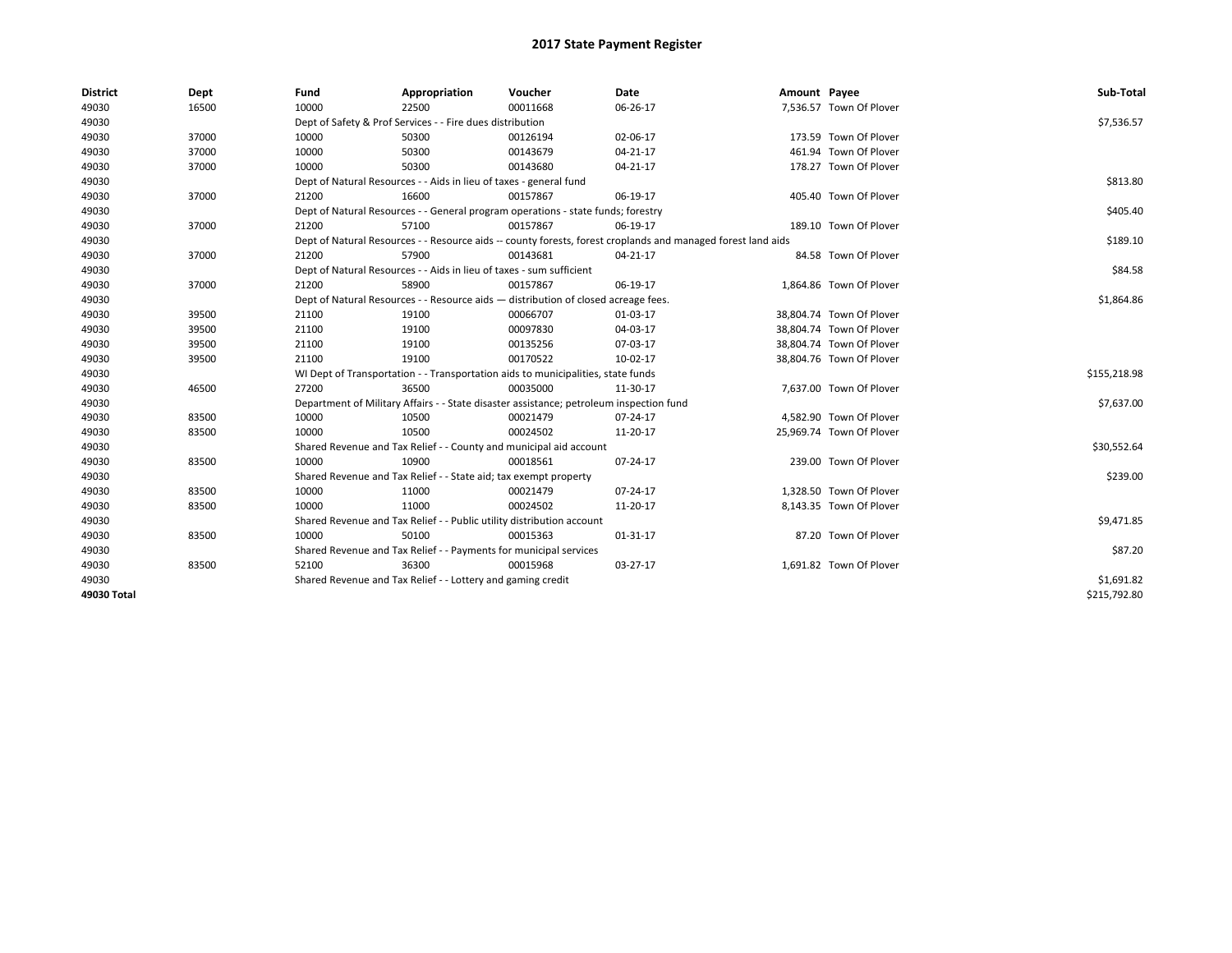| <b>District</b> | Dept  | Fund                                                             | Appropriation                                                        | Voucher                                                                            | Date                                                                                                         | Amount Payee |                          | Sub-Total    |
|-----------------|-------|------------------------------------------------------------------|----------------------------------------------------------------------|------------------------------------------------------------------------------------|--------------------------------------------------------------------------------------------------------------|--------------|--------------------------|--------------|
| 49032           | 16500 | 10000                                                            | 22500                                                                | 00011669                                                                           | 06-27-17                                                                                                     |              | 7,113.59 Town Of Sharon  |              |
| 49032           |       |                                                                  | Dept of Safety & Prof Services - - Fire dues distribution            |                                                                                    |                                                                                                              |              |                          | \$7,113.59   |
| 49032           | 37000 | 10000                                                            | 50300                                                                | 00125980                                                                           | 02-06-17                                                                                                     |              | 2,200.14 Town Of Sharon  |              |
| 49032           | 37000 | 10000                                                            | 50300                                                                | 00143104                                                                           | 04-21-17                                                                                                     |              | 141.96 Town Of Sharon    |              |
| 49032           |       |                                                                  | Dept of Natural Resources - - Aids in lieu of taxes - general fund   |                                                                                    |                                                                                                              |              |                          | \$2,342.10   |
| 49032           | 37000 | 21200                                                            | 16600                                                                | 00157868                                                                           | 06-19-17                                                                                                     |              | 2.380.84 Town Of Sharon  |              |
| 49032           |       |                                                                  |                                                                      | Dept of Natural Resources - - General program operations - state funds; forestry   |                                                                                                              |              |                          | \$2,380.84   |
| 49032           | 37000 | 21200                                                            | 57100                                                                | 00157868                                                                           | 06-19-17                                                                                                     |              | 1,150.21 Town Of Sharon  |              |
| 49032           |       |                                                                  |                                                                      |                                                                                    | Dept of Natural Resources - - Resource aids -- county forests, forest croplands and managed forest land aids |              |                          | \$1,150.21   |
| 49032           | 37000 | 21200                                                            | 57900                                                                | 00143105                                                                           | 04-21-17                                                                                                     |              | 16.49 Town Of Sharon     |              |
| 49032           |       |                                                                  | Dept of Natural Resources - - Aids in lieu of taxes - sum sufficient |                                                                                    |                                                                                                              |              |                          | \$16.49      |
| 49032           | 37000 | 21200                                                            | 58900                                                                | 00157868                                                                           | 06-19-17                                                                                                     |              | 10.951.86 Town Of Sharon |              |
| 49032           |       |                                                                  |                                                                      | Dept of Natural Resources - - Resource aids - distribution of closed acreage fees. |                                                                                                              |              |                          | \$10,951.86  |
| 49032           | 39500 | 21100                                                            | 19100                                                                | 00066708                                                                           | 01-03-17                                                                                                     |              | 38.067.07 Town Of Sharon |              |
| 49032           | 39500 | 21100                                                            | 19100                                                                | 00097831                                                                           | 04-03-17                                                                                                     |              | 38.067.07 Town Of Sharon |              |
| 49032           | 39500 | 21100                                                            | 19100                                                                | 00135257                                                                           | 07-03-17                                                                                                     |              | 38.067.07 Town Of Sharon |              |
| 49032           | 39500 | 21100                                                            | 19100                                                                | 00170523                                                                           | 10-02-17                                                                                                     |              | 38,067.09 Town Of Sharon |              |
| 49032           |       |                                                                  |                                                                      | WI Dept of Transportation - - Transportation aids to municipalities, state funds   |                                                                                                              |              |                          | \$152,268.30 |
| 49032           | 83500 | 10000                                                            | 10500                                                                | 00021480                                                                           | 07-24-17                                                                                                     |              | 5.566.46 Town Of Sharon  |              |
| 49032           | 83500 | 10000                                                            | 10500                                                                | 00024503                                                                           | 11-20-17                                                                                                     |              | 31,543.28 Town Of Sharon |              |
| 49032           |       |                                                                  |                                                                      | Shared Revenue and Tax Relief - - County and municipal aid account                 |                                                                                                              |              |                          | \$37,109.74  |
| 49032           | 83500 | 10000                                                            | 10900                                                                | 00018562                                                                           | 07-24-17                                                                                                     |              | 11.00 Town Of Sharon     |              |
| 49032           |       | Shared Revenue and Tax Relief - - State aid; tax exempt property |                                                                      | \$11.00                                                                            |                                                                                                              |              |                          |              |
| 49032 Total     |       |                                                                  |                                                                      |                                                                                    |                                                                                                              |              |                          | \$213,344.13 |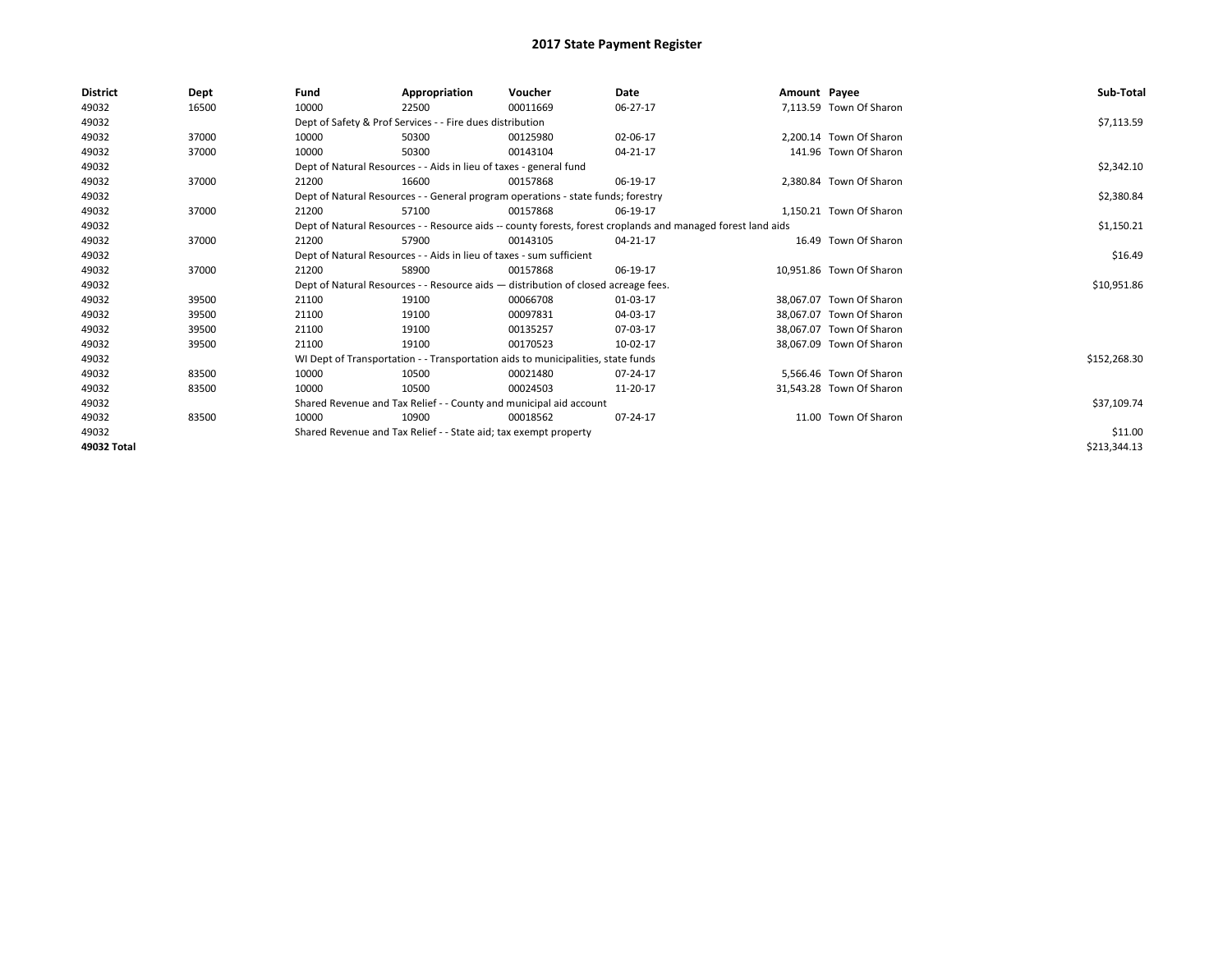| <b>District</b> | Dept  | Fund  | Appropriation                                                                      | Voucher  | Date                                                                                                         | Amount Payee |                            | Sub-Total    |
|-----------------|-------|-------|------------------------------------------------------------------------------------|----------|--------------------------------------------------------------------------------------------------------------|--------------|----------------------------|--------------|
| 49034           | 16500 | 10000 | 22500                                                                              | 00011670 | 06-26-17                                                                                                     |              | 11,289.45 Town Of Stockton |              |
| 49034           |       |       | Dept of Safety & Prof Services - - Fire dues distribution                          |          |                                                                                                              |              |                            | \$11,289.45  |
| 49034           | 37000 | 10000 | 50300                                                                              | 00125958 | 02-06-17                                                                                                     |              | 3,006.48 Town Of Stockton  |              |
| 49034           | 37000 | 10000 | 50300                                                                              | 00143045 | 04-21-17                                                                                                     |              | 37.05 Town Of Stockton     |              |
| 49034           |       |       | Dept of Natural Resources - - Aids in lieu of taxes - general fund                 |          |                                                                                                              |              |                            | \$3,043.53   |
| 49034           | 37000 | 21200 | 16600                                                                              | 00157869 | 06-19-17                                                                                                     |              | 659.53 Town Of Stockton    |              |
| 49034           |       |       | Dept of Natural Resources - - General program operations - state funds; forestry   |          |                                                                                                              |              |                            | \$659.53     |
| 49034           | 37000 | 21200 | 57100                                                                              | 00157869 | 06-19-17                                                                                                     |              | 325.67 Town Of Stockton    |              |
| 49034           |       |       |                                                                                    |          | Dept of Natural Resources - - Resource aids -- county forests, forest croplands and managed forest land aids |              |                            | \$325.67     |
| 49034           | 37000 | 21200 | 57900                                                                              | 00143044 | 04-21-17                                                                                                     |              | 26.84 Town Of Stockton     |              |
| 49034           |       |       | Dept of Natural Resources - - Aids in lieu of taxes - sum sufficient               |          |                                                                                                              |              |                            | \$26.84      |
| 49034           | 37000 | 21200 | 58300                                                                              | 00144765 | 04-26-17                                                                                                     |              | 2,114.49 Town Of Stockton  |              |
| 49034           |       |       | Dept of Natural Resources - - Recreation and resource aids, federal funds          |          |                                                                                                              |              |                            | \$2,114.49   |
| 49034           | 37000 | 21200 | 58900                                                                              | 00157869 | 06-19-17                                                                                                     |              | 3.033.85 Town Of Stockton  |              |
| 49034           |       |       | Dept of Natural Resources - - Resource aids - distribution of closed acreage fees. |          |                                                                                                              |              |                            | \$3,033.85   |
| 49034           | 37000 | 27400 | 67000                                                                              | 00154069 | 06-01-17                                                                                                     |              | 5,256.64 Town Of Stockton  |              |
| 49034           |       |       | Dept of Natural Resources - - Financial assistance for responsible units           |          |                                                                                                              |              |                            | \$5,256.64   |
| 49034           | 39500 | 21100 | 19100                                                                              | 00066709 | 01-03-17                                                                                                     |              | 48,009.10 Town Of Stockton |              |
| 49034           | 39500 | 21100 | 19100                                                                              | 00097832 | 04-03-17                                                                                                     |              | 48,009.10 Town Of Stockton |              |
| 49034           | 39500 | 21100 | 19100                                                                              | 00135258 | 07-03-17                                                                                                     |              | 48,009.10 Town Of Stockton |              |
| 49034           | 39500 | 21100 | 19100                                                                              | 00170524 | 10-02-17                                                                                                     |              | 48,009.12 Town Of Stockton |              |
| 49034           |       |       | WI Dept of Transportation - - Transportation aids to municipalities, state funds   |          |                                                                                                              |              |                            | \$192,036.42 |
| 49034           | 83500 | 10000 | 10500                                                                              | 00021481 | 07-24-17                                                                                                     |              | 6,741.96 Town Of Stockton  |              |
| 49034           | 83500 | 10000 | 10500                                                                              | 00024504 | 11-20-17                                                                                                     |              | 38,204.43 Town Of Stockton |              |
| 49034           |       |       | Shared Revenue and Tax Relief - - County and municipal aid account                 |          |                                                                                                              |              |                            | \$44,946.39  |
| 49034           | 83500 | 10000 | 10900                                                                              | 00018563 | 07-24-17                                                                                                     |              | 222.00 Town Of Stockton    |              |
| 49034           |       |       | Shared Revenue and Tax Relief - - State aid; tax exempt property                   |          |                                                                                                              |              |                            | \$222.00     |
| 49034           | 83500 | 10000 | 11000                                                                              | 00021481 | 07-24-17                                                                                                     |              | 470.20 Town Of Stockton    |              |
| 49034           | 83500 | 10000 | 11000                                                                              | 00024504 | 11-20-17                                                                                                     |              | 12,071.14 Town Of Stockton |              |
| 49034           |       |       | Shared Revenue and Tax Relief - - Public utility distribution account              |          |                                                                                                              |              |                            | \$12,541.34  |
| 49034           | 83500 | 52100 | 36300                                                                              | 00015969 | 03-27-17                                                                                                     |              | 2,479.08 Town Of Stockton  |              |
| 49034           |       |       | Shared Revenue and Tax Relief - - Lottery and gaming credit                        |          |                                                                                                              |              |                            | \$2,479.08   |
| 49034 Total     |       |       |                                                                                    |          |                                                                                                              |              |                            | \$277,975.23 |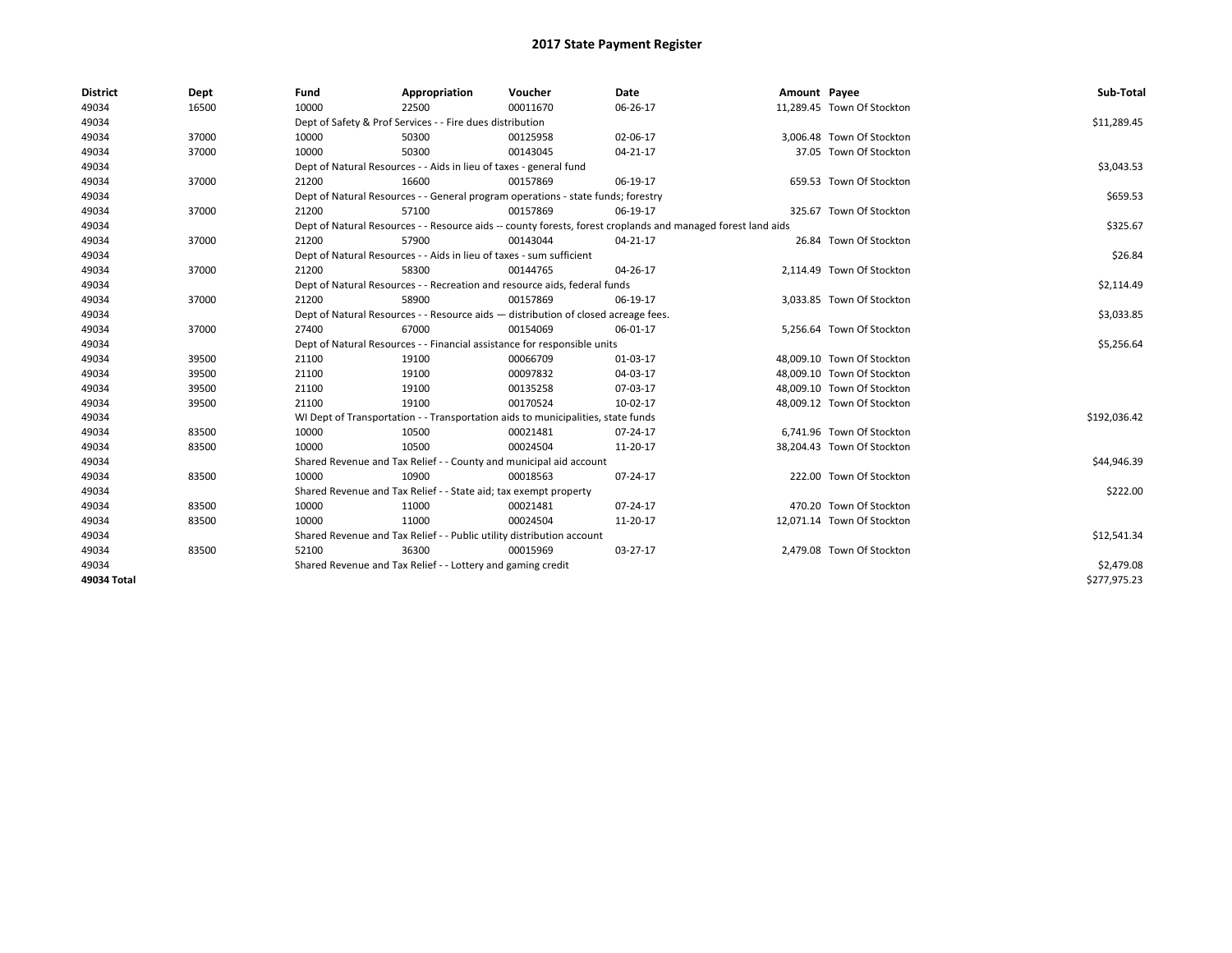| <b>District</b> | Dept  | Fund  | Appropriation                                                                    | Voucher  | Date     | Amount Payee |                             | Sub-Total    |
|-----------------|-------|-------|----------------------------------------------------------------------------------|----------|----------|--------------|-----------------------------|--------------|
| 49101           | 16500 | 10000 | 22500                                                                            | 00011671 | 06-26-17 |              | 952.11 Village Of Almond    |              |
| 49101           |       |       | Dept of Safety & Prof Services - - Fire dues distribution                        |          |          |              |                             | \$952.11     |
| 49101           | 39500 | 21100 | 19100                                                                            | 00066710 | 01-03-17 |              | 3,015.89 Village Of Almond  |              |
| 49101           | 39500 | 21100 | 19100                                                                            | 00097833 | 04-03-17 |              | 3,015.89 Village Of Almond  |              |
| 49101           | 39500 | 21100 | 19100                                                                            | 00135259 | 07-03-17 |              | 3,015.89 Village Of Almond  |              |
| 49101           | 39500 | 21100 | 19100                                                                            | 00170525 | 10-02-17 |              | 3,015.89 Village Of Almond  |              |
| 49101           |       |       | WI Dept of Transportation - - Transportation aids to municipalities, state funds |          |          |              |                             | \$12,063.56  |
| 49101           | 50500 | 10000 | 74300                                                                            | 00056552 | 08-03-17 | 3.397.17     | Village Of Almond           |              |
| 49101           |       |       | Department of Administration - - Federal aid; local assistance                   |          |          |              |                             | \$3,397.17   |
| 49101           | 83500 | 10000 | 10500                                                                            | 00021482 | 07-24-17 |              | 15,383.76 Village Of Almond |              |
| 49101           | 83500 | 10000 | 10500                                                                            | 00024505 | 11-20-17 |              | 87,174.62 Village Of Almond |              |
| 49101           |       |       | Shared Revenue and Tax Relief - - County and municipal aid account               |          |          |              |                             | \$102,558.38 |
| 49101           | 83500 | 10000 | 10900                                                                            | 00018564 | 07-24-17 |              | 383.00 Village Of Almond    |              |
| 49101           |       |       | Shared Revenue and Tax Relief - - State aid; tax exempt property                 |          |          |              |                             | \$383.00     |
| 49101 Total     |       |       |                                                                                  |          |          |              |                             | \$119,354.22 |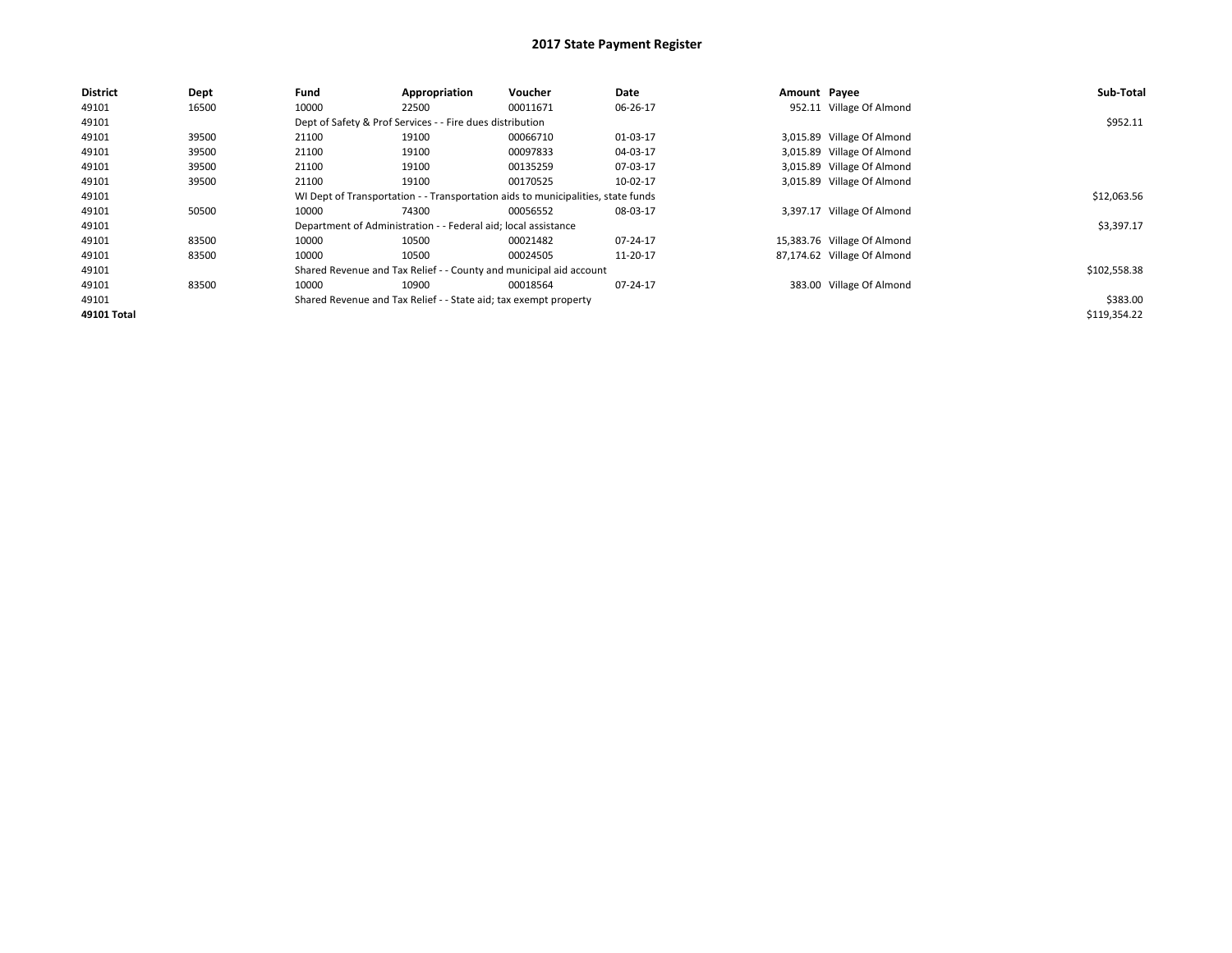| <b>District</b> | Dept  | Fund  | Appropriation                                                                      | Voucher  | Date                                                                                                         | Amount Payee |                               | Sub-Total    |
|-----------------|-------|-------|------------------------------------------------------------------------------------|----------|--------------------------------------------------------------------------------------------------------------|--------------|-------------------------------|--------------|
| 49102           | 16500 | 10000 | 22500                                                                              | 00011672 | 06-26-17                                                                                                     |              | 3,004.30 Village Of Amherst   |              |
| 49102           |       |       | Dept of Safety & Prof Services - - Fire dues distribution                          |          |                                                                                                              |              |                               | \$3,004.30   |
| 49102           | 37000 | 21200 | 16600                                                                              | 00157870 | 06-19-17                                                                                                     |              | 8.52 Village Of Amherst       |              |
| 49102           |       |       | Dept of Natural Resources - - General program operations - state funds; forestry   |          |                                                                                                              |              |                               | \$8.52       |
| 49102           | 37000 | 21200 | 57100                                                                              | 00157870 | 06-19-17                                                                                                     |              | 3.90 Village Of Amherst       |              |
| 49102           |       |       |                                                                                    |          | Dept of Natural Resources - - Resource aids -- county forests, forest croplands and managed forest land aids |              |                               | \$3.90       |
| 49102           | 37000 | 21200 | 58900                                                                              | 00157870 | 06-19-17                                                                                                     |              | 39.20 Village Of Amherst      |              |
| 49102           |       |       | Dept of Natural Resources - - Resource aids - distribution of closed acreage fees. |          |                                                                                                              |              |                               | \$39.20      |
| 49102           | 37000 | 36300 | TX100                                                                              | 00126808 | 02-09-17                                                                                                     |              | 151,481.23 Village Of Amherst |              |
| 49102           |       |       | Dept of Natural Resources - - DNR-DAM SAFETY PROJECTS                              |          |                                                                                                              |              |                               | \$151,481.23 |
| 49102           | 39500 | 21100 | 19100                                                                              | 00066711 | 01-03-17                                                                                                     |              | 8,587.39 Village Of Amherst   |              |
| 49102           | 39500 | 21100 | 19100                                                                              | 00097834 | 04-03-17                                                                                                     |              | 8,587.39 Village Of Amherst   |              |
| 49102           | 39500 | 21100 | 19100                                                                              | 00135260 | 07-03-17                                                                                                     |              | 8,587.39 Village Of Amherst   |              |
| 49102           | 39500 | 21100 | 19100                                                                              | 00170526 | 10-02-17                                                                                                     |              | 8,587.42 Village Of Amherst   |              |
| 49102           |       |       | WI Dept of Transportation - - Transportation aids to municipalities, state funds   |          |                                                                                                              |              |                               | \$34,349.59  |
| 49102           | 83500 | 10000 | 10100                                                                              | 00021483 | 07-24-17                                                                                                     |              | 4,673.41 Village Of Amherst   |              |
| 49102           |       |       | Shared Revenue and Tax Relief - - Expenditure restraint program account            |          |                                                                                                              |              |                               | \$4,673.41   |
| 49102           | 83500 | 10000 | 10500                                                                              | 00021483 | 07-24-17                                                                                                     |              | 19,914.53 Village Of Amherst  |              |
| 49102           | 83500 | 10000 | 10500                                                                              | 00024506 | 11-20-17                                                                                                     |              | 112,849.01 Village Of Amherst |              |
| 49102           |       |       | Shared Revenue and Tax Relief - - County and municipal aid account                 |          |                                                                                                              |              |                               | \$132,763.54 |
| 49102           | 83500 | 10000 | 10900                                                                              | 00018565 | 07-24-17                                                                                                     |              | 498.00 Village Of Amherst     |              |
| 49102           | 83500 | 10000 | 10900                                                                              | 00019920 | 07-24-17                                                                                                     |              | 5,857.00 Village Of Amherst   |              |
| 49102           |       |       | Shared Revenue and Tax Relief - - State aid; tax exempt property                   |          | \$6,355.00                                                                                                   |              |                               |              |
| 49102 Total     |       |       |                                                                                    |          |                                                                                                              |              |                               | \$332,678.69 |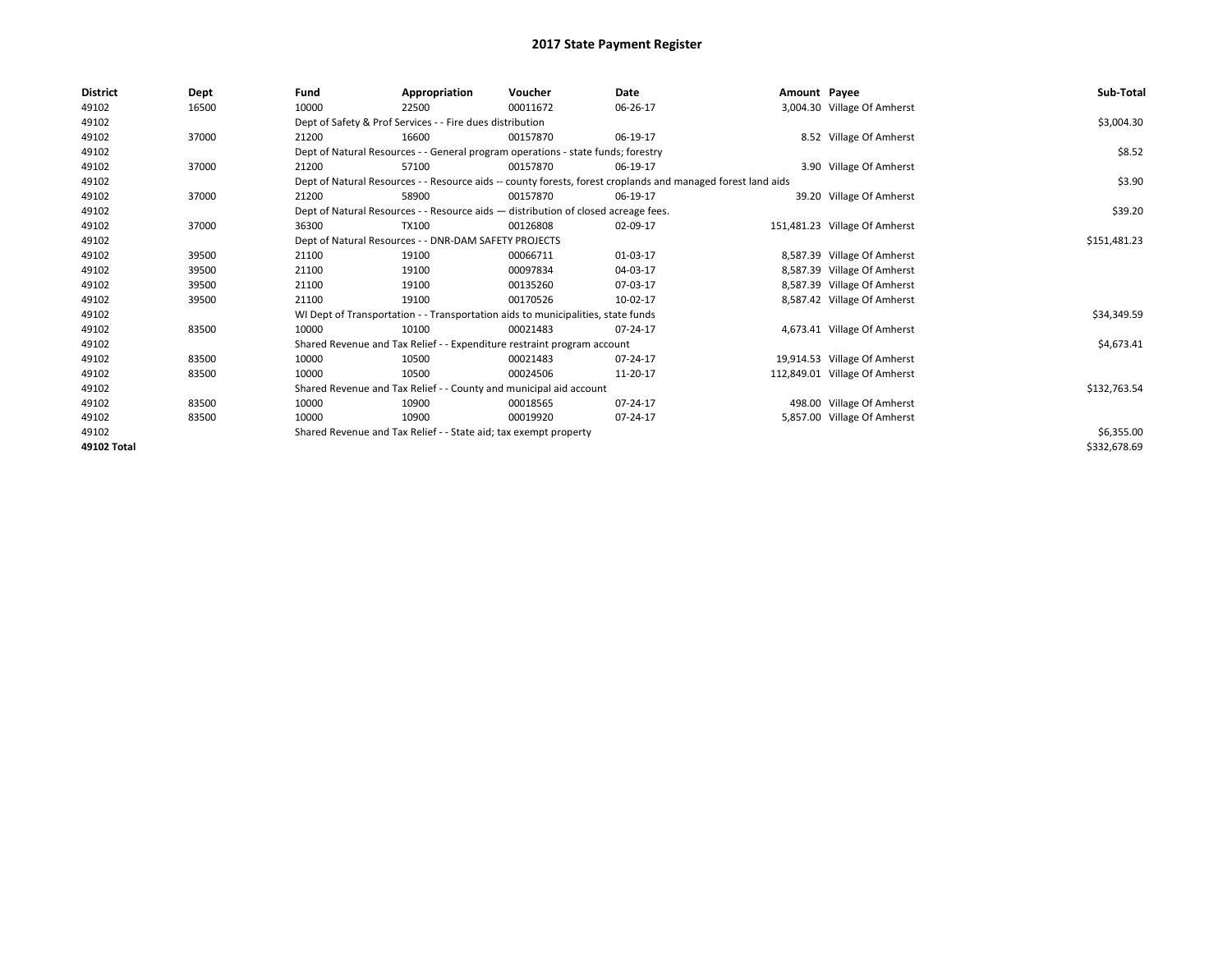| <b>District</b> | <b>Dept</b> | Fund  | Appropriation                                                         | Voucher                                                                          | Date     | Amount Payee |                                       | Sub-Total   |
|-----------------|-------------|-------|-----------------------------------------------------------------------|----------------------------------------------------------------------------------|----------|--------------|---------------------------------------|-------------|
| 49103           | 16500       | 10000 | 22500                                                                 | 00011673                                                                         | 06-26-17 |              | 1,419.66 Village of Amherst Junction  |             |
| 49103           |             |       | Dept of Safety & Prof Services - - Fire dues distribution             |                                                                                  |          |              |                                       | \$1,419.66  |
| 49103           | 37000       | 10000 | 50300                                                                 | 00126338                                                                         | 02-06-17 |              | 1,373.49 Village of Amherst Junction  |             |
| 49103           |             |       | Dept of Natural Resources - - Aids in lieu of taxes - general fund    |                                                                                  |          |              |                                       | \$1,373.49  |
| 49103           | 39500       | 21100 | 19100                                                                 | 00066712                                                                         | 01-03-17 |              | 2,753.76 Village of Amherst Junction  |             |
| 49103           | 39500       | 21100 | 19100                                                                 | 00097835                                                                         | 04-03-17 |              | 2,753.76 Village of Amherst Junction  |             |
| 49103           | 39500       | 21100 | 19100                                                                 | 00135261                                                                         | 07-03-17 |              | 2,753.76 Village of Amherst Junction  |             |
| 49103           | 39500       | 21100 | 19100                                                                 | 00170527                                                                         | 10-02-17 | 2,753.77     | Village of Amherst Junction           |             |
| 49103           |             |       |                                                                       | WI Dept of Transportation - - Transportation aids to municipalities, state funds |          |              |                                       | \$11,015.05 |
| 49103           | 83500       | 10000 | 10500                                                                 | 00021484                                                                         | 07-24-17 |              | 2,945.52 Village of Amherst Junction  |             |
| 49103           | 83500       | 10000 | 10500                                                                 | 00024507                                                                         | 11-20-17 |              | 16,691.27 Village of Amherst Junction |             |
| 49103           |             |       |                                                                       | Shared Revenue and Tax Relief - - County and municipal aid account               |          |              |                                       | \$19,636.79 |
| 49103           | 83500       | 10000 | 10900                                                                 | 00018566                                                                         | 07-24-17 |              | 3.00 Village of Amherst Junction      |             |
| 49103           |             |       | Shared Revenue and Tax Relief - - State aid; tax exempt property      |                                                                                  |          |              |                                       | \$3.00      |
| 49103           | 83500       | 10000 | 11000                                                                 | 00021484                                                                         | 07-24-17 |              | 223.64 Village of Amherst Junction    |             |
| 49103           | 83500       | 10000 | 11000                                                                 | 00024507                                                                         | 11-20-17 |              | 1,359.47 Village of Amherst Junction  |             |
| 49103           |             |       | Shared Revenue and Tax Relief - - Public utility distribution account |                                                                                  |          |              |                                       | \$1,583.11  |
| 49103 Total     |             |       |                                                                       |                                                                                  |          |              |                                       | \$35,031.10 |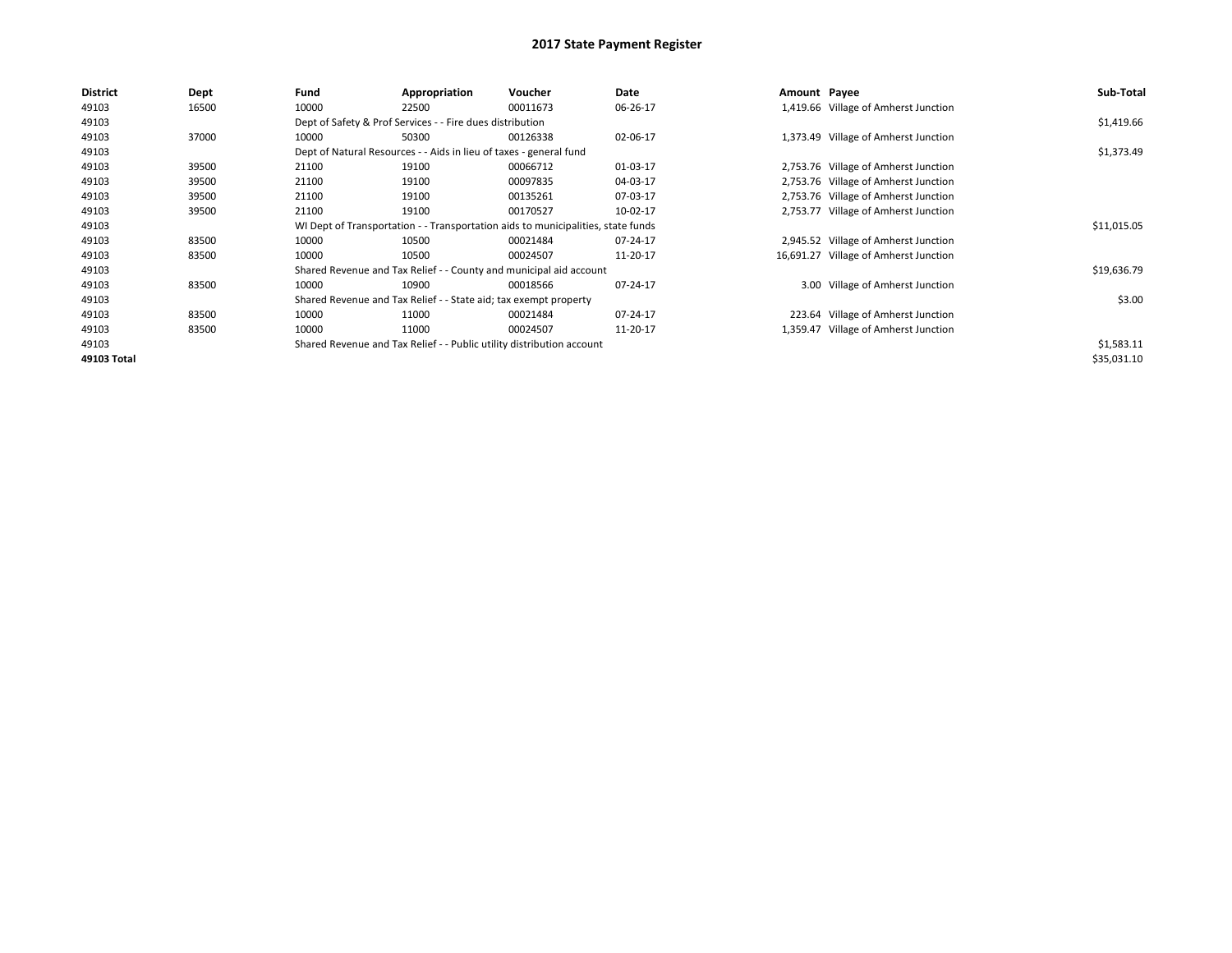| <b>District</b> | Dept  | Fund  | Appropriation                                                                    | Voucher  | Date        | Amount Payee |                                     | Sub-Total    |
|-----------------|-------|-------|----------------------------------------------------------------------------------|----------|-------------|--------------|-------------------------------------|--------------|
| 49141           | 16500 | 10000 | 22500                                                                            | 00011674 | 06-26-17    |              | 803.55 Village of Junction City     |              |
| 49141           |       |       | Dept of Safety & Prof Services - - Fire dues distribution                        |          |             |              |                                     | \$803.55     |
| 49141           | 37000 | 27400 | 67000                                                                            | 00154721 | 06-01-17    |              | 1,792.36 Village of Junction City   |              |
| 49141           |       |       | Dept of Natural Resources - - Financial assistance for responsible units         |          |             |              |                                     | \$1,792.36   |
| 49141           | 39500 | 21100 | 19100                                                                            | 00066713 | 01-03-17    |              | 4,706.36 Village of Junction City   |              |
| 49141           | 39500 | 21100 | 19100                                                                            | 00097836 | 04-03-17    |              | 4,706.36 Village of Junction City   |              |
| 49141           | 39500 | 21100 | 19100                                                                            | 00135262 | 07-03-17    |              | 4,706.36 Village of Junction City   |              |
| 49141           | 39500 | 21100 | 19100                                                                            | 00170528 | 10-02-17    |              | 4,706.36 Village of Junction City   |              |
| 49141           |       |       | WI Dept of Transportation - - Transportation aids to municipalities, state funds |          | \$18,825.44 |              |                                     |              |
| 49141           | 39500 | 21100 | 27800                                                                            | 00133465 | 06-27-17    |              | 24,500.00 Village of Junction City  |              |
| 49141           |       |       | WI Dept of Transportation - - Local roads improvement program, state funds       |          |             |              |                                     | \$24,500.00  |
| 49141           | 83500 | 10000 | 10500                                                                            | 00021485 | 07-24-17    |              | 22,034.55 Village of Junction City  |              |
| 49141           | 83500 | 10000 | 10500                                                                            | 00024508 | 11-20-17    |              | 124,862.44 Village of Junction City |              |
| 49141           |       |       | Shared Revenue and Tax Relief - - County and municipal aid account               |          |             |              |                                     | \$146,896.99 |
| 49141           | 83500 | 10000 | 10900                                                                            | 00018567 | 07-24-17    |              | 371.00 Village of Junction City     |              |
| 49141           |       |       | Shared Revenue and Tax Relief - - State aid; tax exempt property                 |          |             |              |                                     | \$371.00     |
| 49141           | 83500 | 10000 | 11000                                                                            | 00021485 | 07-24-17    |              | 39.48 Village of Junction City      |              |
| 49141           | 83500 | 10000 | 11000                                                                            | 00024508 | 11-20-17    |              | 225.25 Village of Junction City     |              |
| 49141           |       |       | Shared Revenue and Tax Relief - - Public utility distribution account            |          |             |              |                                     | \$264.73     |
| 49141           | 83500 | 52100 | 36300                                                                            | 00015970 | 03-27-17    |              | 223.80 Village of Junction City     |              |
| 49141           |       |       | Shared Revenue and Tax Relief - - Lottery and gaming credit                      |          |             |              |                                     | \$223.80     |
| 49141 Total     |       |       |                                                                                  |          |             |              |                                     | \$193,677.87 |
|                 |       |       |                                                                                  |          |             |              |                                     |              |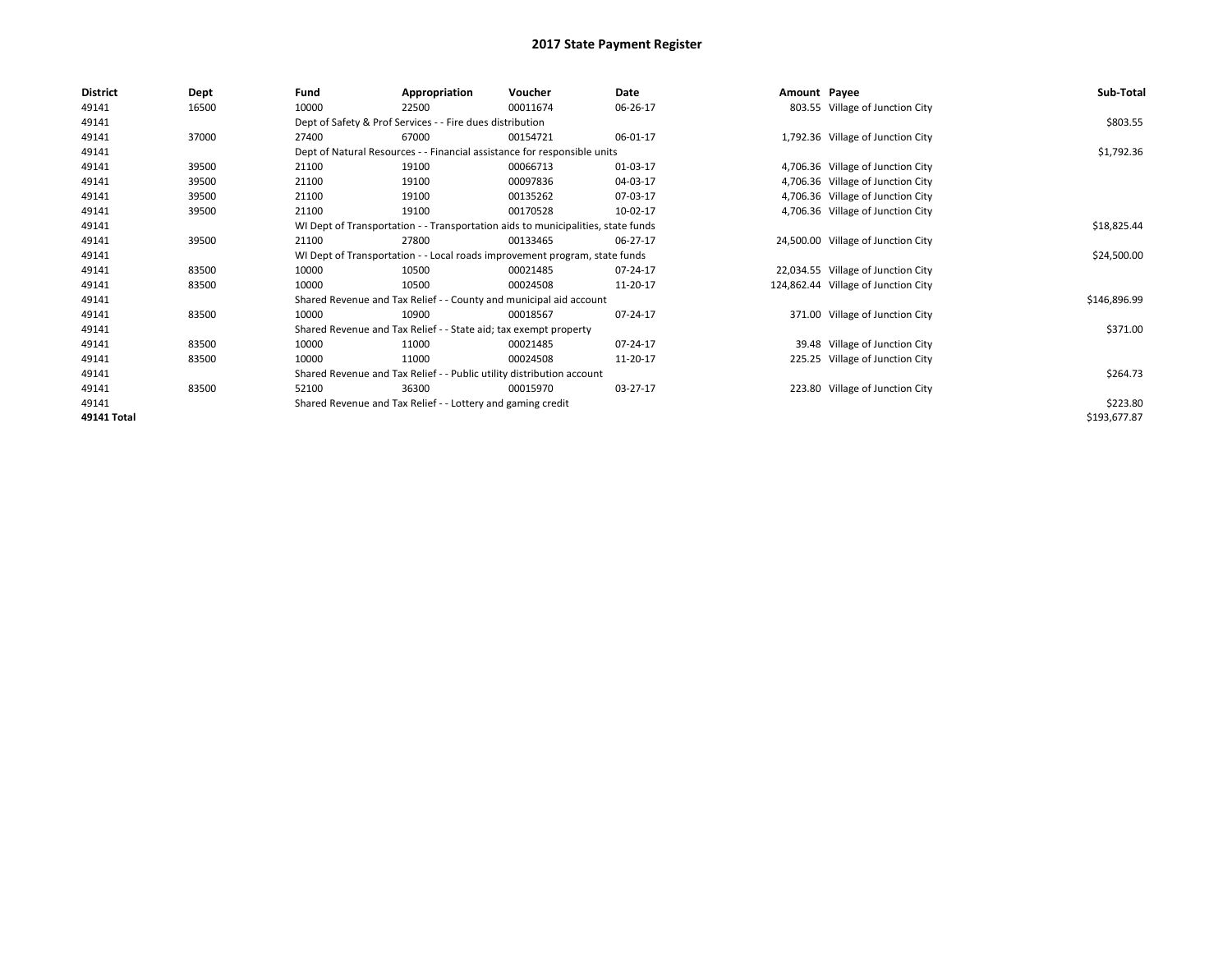| <b>District</b> | Dept  | Fund                                                      | Appropriation | Voucher  | Date     | Amount Payee |                      | Sub-Total |
|-----------------|-------|-----------------------------------------------------------|---------------|----------|----------|--------------|----------------------|-----------|
| 49151           | 16500 | 10000                                                     | 22500         | 00012458 | 06-30-17 |              | 520.24 Vil Milladore |           |
| 49151           |       | Dept of Safety & Prof Services - - Fire dues distribution |               | \$520.24 |          |              |                      |           |
| 49151 Total     |       |                                                           |               |          |          |              |                      | \$520.24  |
|                 |       |                                                           |               |          |          |              |                      |           |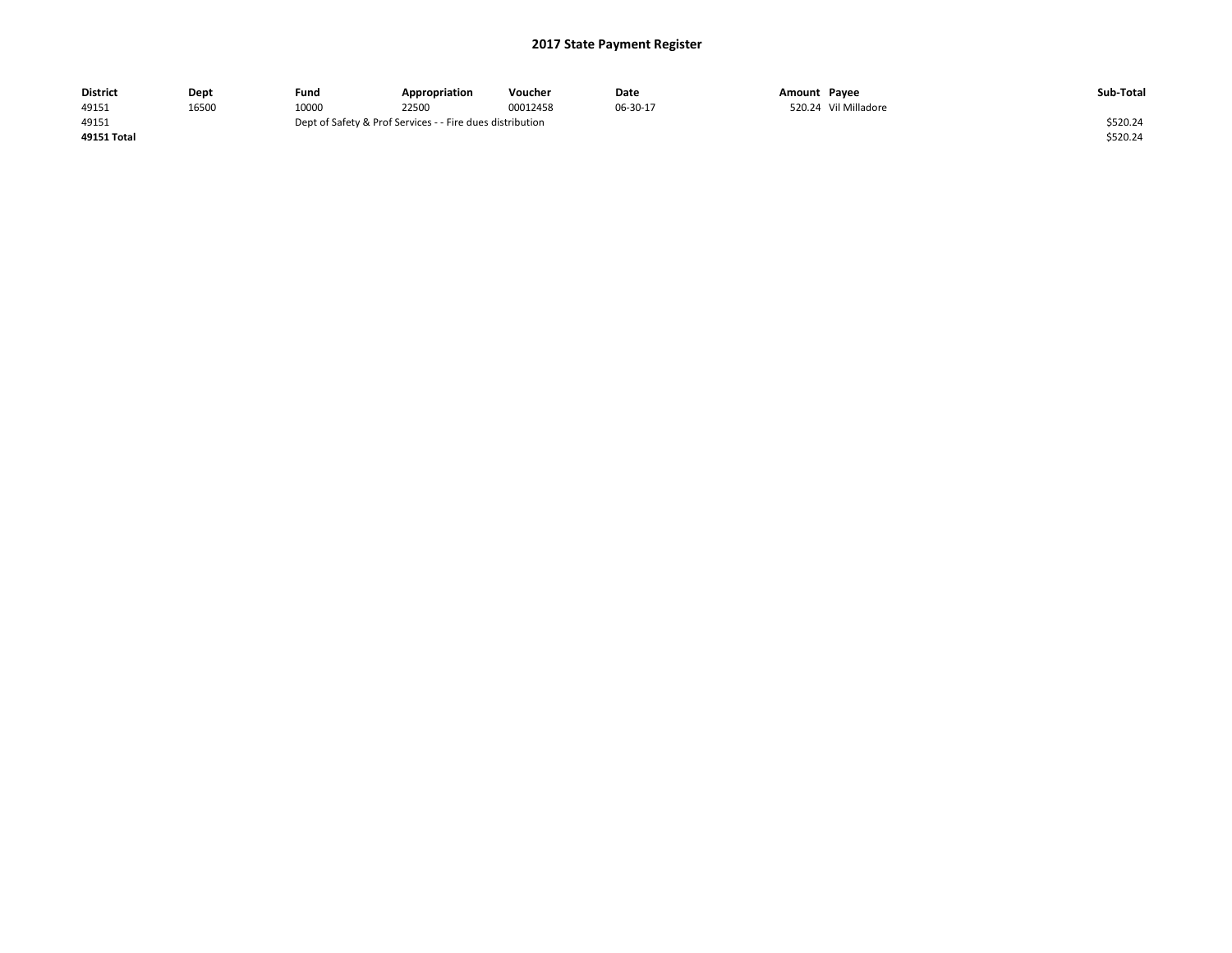| <b>District</b> | <b>Dept</b> | Fund  | Appropriation                                                                    | <b>Voucher</b> | Date     | Amount Payee |                                   | Sub-Total   |
|-----------------|-------------|-------|----------------------------------------------------------------------------------|----------------|----------|--------------|-----------------------------------|-------------|
| 49161           | 16500       | 10000 | 22500                                                                            | 00011675       | 06-26-17 |              | 482.02 Nelsonville, Village of    |             |
| 49161           |             |       | Dept of Safety & Prof Services - - Fire dues distribution                        |                |          |              |                                   | \$482.02    |
| 49161           | 37000       | 10000 | 50300                                                                            | 00138911       | 04-06-17 |              | 1,022.91 Nelsonville, Village of  |             |
| 49161           | 37000       | 10000 | 50300                                                                            | 00143084       | 04-21-17 |              | 65.60 Nelsonville, Village of     |             |
| 49161           |             |       | Dept of Natural Resources - - Aids in lieu of taxes - general fund               |                |          |              |                                   | \$1,088.51  |
| 49161           | 37000       | 21200 | 58300                                                                            | 00168618       | 07-18-17 |              | 63,900.00 Nelsonville, Village of |             |
| 49161           |             |       | Dept of Natural Resources - - Recreation and resource aids, federal funds        |                |          |              |                                   | \$63,900.00 |
| 49161           | 39500       | 21100 | 19100                                                                            | 00066714       | 01-03-17 |              | 850.92 Nelsonville, Village of    |             |
| 49161           | 39500       | 21100 | 19100                                                                            | 00097837       | 04-03-17 |              | 850.92 Nelsonville, Village of    |             |
| 49161           | 39500       | 21100 | 19100                                                                            | 00135263       | 07-03-17 |              | 850.92 Nelsonville, Village of    |             |
| 49161           | 39500       | 21100 | 19100                                                                            | 00170529       | 10-02-17 |              | 850.92 Nelsonville, Village of    |             |
| 49161           |             |       | WI Dept of Transportation - - Transportation aids to municipalities, state funds |                |          |              |                                   | \$3,403.68  |
| 49161           | 83500       | 10000 | 10500                                                                            | 00021486       | 07-24-17 | 1,879.27     | Nelsonville, Village of           |             |
| 49161           | 83500       | 10000 | 10500                                                                            | 00024509       | 11-20-17 |              | 20,696.17 Nelsonville, Village of |             |
| 49161           |             |       | Shared Revenue and Tax Relief - - County and municipal aid account               |                |          |              |                                   | \$22,575.44 |
| 49161           | 83500       | 10000 | 10900                                                                            | 00018568       | 07-24-17 | 8.00         | Nelsonville, Village of           |             |
| 49161           |             |       | Shared Revenue and Tax Relief - - State aid; tax exempt property                 |                |          |              |                                   | \$8.00      |
| 49161 Total     |             |       |                                                                                  |                |          |              |                                   | \$91,457.65 |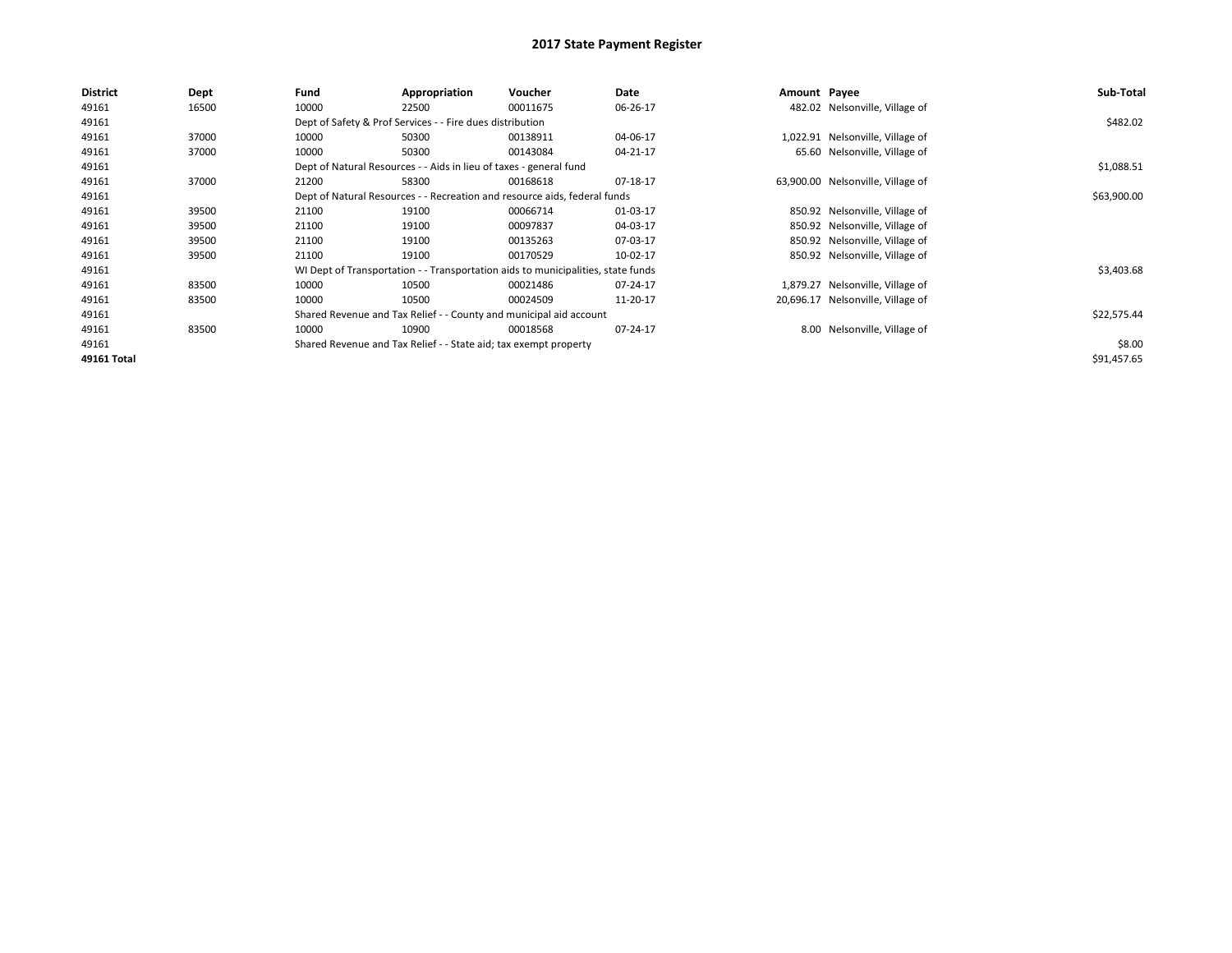| <b>District</b> | Dept  | Fund  | Appropriation                                                    | Voucher                                                                          | Date     | Amount Payee |                                 | Sub-Total   |
|-----------------|-------|-------|------------------------------------------------------------------|----------------------------------------------------------------------------------|----------|--------------|---------------------------------|-------------|
| 49171           | 16500 | 10000 | 22500                                                            | 00011676                                                                         | 06-27-17 |              | 2,188.83 Village Of Park Ridge  |             |
| 49171           |       |       | Dept of Safety & Prof Services - - Fire dues distribution        |                                                                                  |          |              |                                 | \$2,188.83  |
| 49171           | 39500 | 21100 | 19100                                                            | 00066715                                                                         | 01-03-17 |              | 2,581.84 Village Of Park Ridge  |             |
| 49171           | 39500 | 21100 | 19100                                                            | 00097838                                                                         | 04-03-17 |              | 2,581.84 Village Of Park Ridge  |             |
| 49171           | 39500 | 21100 | 19100                                                            | 00135264                                                                         | 07-03-17 |              | 2,581.84 Village Of Park Ridge  |             |
| 49171           | 39500 | 21100 | 19100                                                            | 00170530                                                                         | 10-02-17 |              | 2,581.86 Village Of Park Ridge  |             |
| 49171           |       |       |                                                                  | WI Dept of Transportation - - Transportation aids to municipalities, state funds |          |              |                                 | \$10,327.38 |
| 49171           | 83500 | 10000 | 10500                                                            | 00021487                                                                         | 07-24-17 |              | 1,901.49 Village Of Park Ridge  |             |
| 49171           | 83500 | 10000 | 10500                                                            | 00024510                                                                         | 11-20-17 |              | 10,775.30 Village Of Park Ridge |             |
| 49171           |       |       |                                                                  | Shared Revenue and Tax Relief - - County and municipal aid account               |          |              |                                 | \$12,676.79 |
| 49171           | 83500 | 10000 | 10900                                                            | 00018569                                                                         | 07-24-17 |              | 445.00 Village Of Park Ridge    |             |
| 49171           |       |       | Shared Revenue and Tax Relief - - State aid; tax exempt property |                                                                                  |          |              |                                 | \$445.00    |
| 49171 Total     |       |       |                                                                  |                                                                                  |          |              |                                 | \$25,638.00 |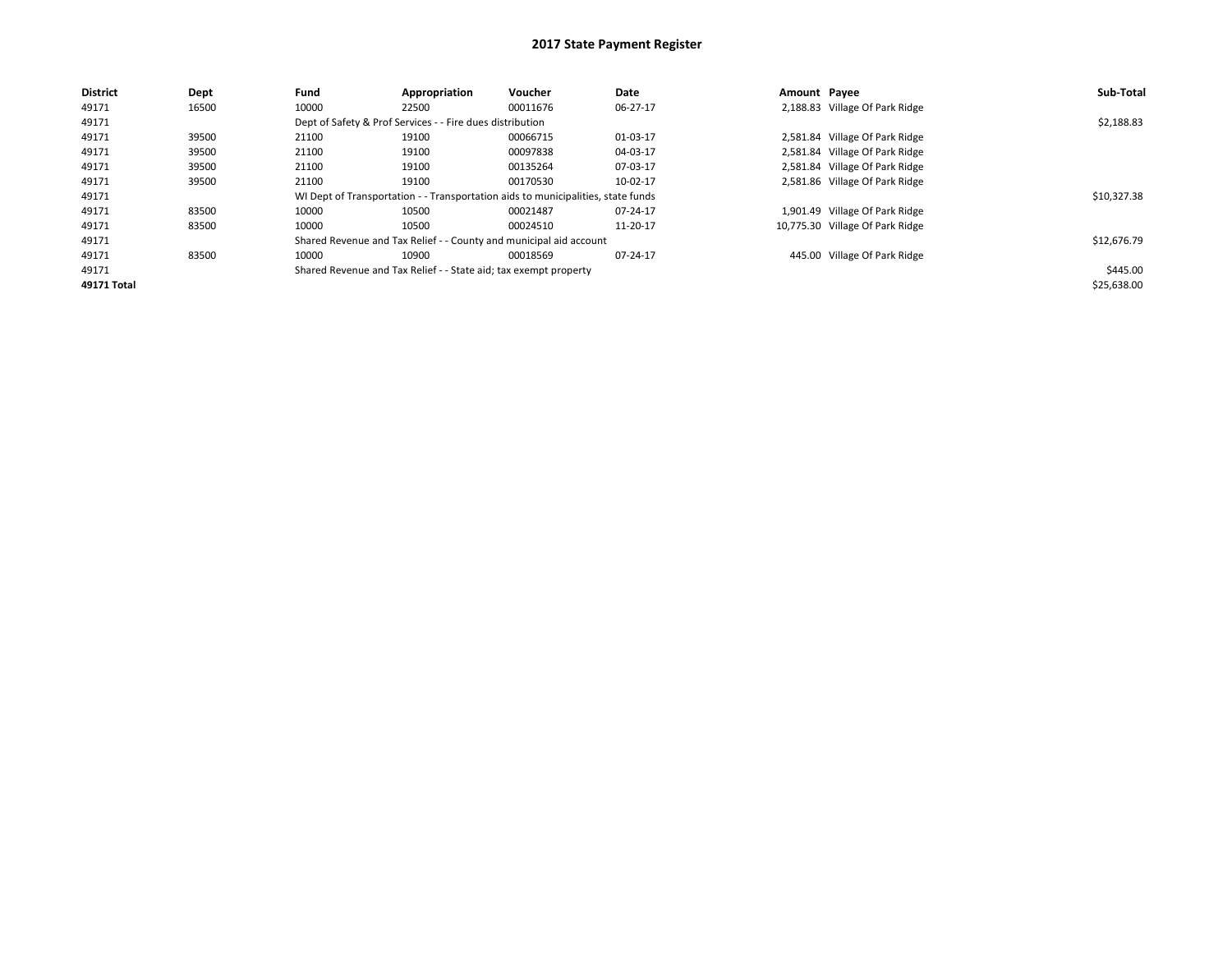| <b>District</b> | Dept  | Fund  | Appropriation                                                                      | Voucher  | Date                                                                                                         | Amount Payee |                              | Sub-Total      |
|-----------------|-------|-------|------------------------------------------------------------------------------------|----------|--------------------------------------------------------------------------------------------------------------|--------------|------------------------------|----------------|
| 49173           | 16500 | 10000 | 22500                                                                              | 00011677 | 06-26-17                                                                                                     |              | 44,687.87 Village Of Plover  |                |
| 49173           |       |       | Dept of Safety & Prof Services - - Fire dues distribution                          |          |                                                                                                              |              |                              | \$44,687.87    |
| 49173           | 37000 | 10000 | 50300                                                                              | 00125805 | 02-06-17                                                                                                     |              | 33.90 Village Of Plover      |                |
| 49173           | 37000 | 10000 | 50300                                                                              | 00125806 | 02-06-17                                                                                                     |              | 4,678.01 Village Of Plover   |                |
| 49173           |       |       | Dept of Natural Resources - - Aids in lieu of taxes - general fund                 |          |                                                                                                              |              |                              | \$4,711.91     |
| 49173           | 37000 | 21200 | 16600                                                                              | 00157871 | 06-19-17                                                                                                     |              | 22.17 Village Of Plover      |                |
| 49173           |       |       | Dept of Natural Resources - - General program operations - state funds; forestry   |          |                                                                                                              |              |                              | \$22.17        |
| 49173           | 37000 | 21200 | 57100                                                                              | 00157871 | 06-19-17                                                                                                     |              | 10.14 Village Of Plover      |                |
| 49173           |       |       |                                                                                    |          | Dept of Natural Resources - - Resource aids -- county forests, forest croplands and managed forest land aids |              |                              | \$10.14        |
| 49173           | 37000 | 21200 | 58300                                                                              | 00137080 | 04-06-17                                                                                                     |              | 3,554.27 Village Of Plover   |                |
| 49173           |       |       | Dept of Natural Resources - - Recreation and resource aids, federal funds          |          |                                                                                                              |              |                              | \$3,554.27     |
| 49173           | 37000 | 21200 | 58900                                                                              | 00157871 | 06-19-17                                                                                                     |              | 101.96 Village Of Plover     |                |
| 49173           |       |       | Dept of Natural Resources - - Resource aids - distribution of closed acreage fees. |          |                                                                                                              |              |                              | \$101.96       |
| 49173           | 39500 | 21100 | 17700                                                                              | 00100805 | 04-03-17                                                                                                     |              | 14,024.00 Village Of Plover  |                |
| 49173           | 39500 | 21100 | 17700                                                                              | 00125706 | 06-13-17                                                                                                     |              | 13,032.00 Village Of Plover  |                |
| 49173           | 39500 | 21100 | 17700                                                                              | 00154696 | 08-17-17                                                                                                     |              | 35,262.00 Village Of Plover  |                |
| 49173           |       |       | WI Dept of Transportation - - Tier C transit operating aids, state funds           |          |                                                                                                              |              |                              | \$62,318.00    |
| 49173           | 39500 | 21100 | 18200                                                                              | 00085633 | 02-16-17                                                                                                     |              | 18,777.00 Village Of Plover  |                |
| 49173           | 39500 | 21100 | 18200                                                                              | 00174662 | 10-12-17                                                                                                     |              | 20,832.70 Village Of Plover  |                |
| 49173           | 39500 | 21100 | 18200                                                                              | 00174697 | 10-12-17                                                                                                     |              | 21,181.09 Village Of Plover  |                |
| 49173           | 39500 | 21100 | 18200                                                                              | 00195305 | 11-27-17                                                                                                     |              | 21,034.48 Village Of Plover  |                |
| 49173           |       |       |                                                                                    |          | WI Dept of Transportation - - Transit and other transportation-related aids, federal funds                   |              |                              | \$81,825.27    |
| 49173           | 39500 | 21100 | 19100                                                                              | 00066716 | 01-03-17                                                                                                     |              | 168,866.57 Village Of Plover |                |
| 49173           | 39500 | 21100 | 19100                                                                              | 00097839 | 04-03-17                                                                                                     |              | 168,866.57 Village Of Plover |                |
| 49173           | 39500 | 21100 | 19100                                                                              | 00135265 | 07-03-17                                                                                                     |              | 168,866.57 Village Of Plover |                |
| 49173           | 39500 | 21100 | 19100                                                                              | 00170531 | 10-02-17                                                                                                     |              | 168,866.59 Village Of Plover |                |
| 49173           |       |       | WI Dept of Transportation - - Transportation aids to municipalities, state funds   |          |                                                                                                              |              |                              | \$675,466.30   |
| 49173           | 39500 | 21100 | 27800                                                                              | 00161629 | 09-05-17                                                                                                     |              | 10,167.46 Village Of Plover  |                |
| 49173           |       |       | WI Dept of Transportation - - Local roads improvement program, state funds         |          |                                                                                                              |              |                              | \$10,167.46    |
| 49173           | 39500 | 21100 | 36300                                                                              | 00072491 | 01-10-17                                                                                                     |              | 54.35 Village Of Plover      |                |
| 49173           | 39500 | 21100 | 36300                                                                              | 00103968 | 04-07-17                                                                                                     |              | 54.35 Village Of Plover      |                |
| 49173           | 39500 | 21100 | 36300                                                                              | 00111553 | 05-01-17                                                                                                     |              | 11.94 Village Of Plover      |                |
| 49173           |       |       | WI Dept of Transportation - - State highway rehabilitation, state funds            |          |                                                                                                              |              |                              | \$120.64       |
| 49173           | 45500 | 10000 | 23100                                                                              | 00038408 | 12-06-17                                                                                                     |              | 2,720.00 Village Of Plover   |                |
| 49173           |       |       | Department of Justice - - Law enforcement training fund, local assistance          |          |                                                                                                              |              |                              | \$2,720.00     |
| 49173           | 45500 | 10000 | 24100                                                                              | 00035600 | 10-04-17                                                                                                     |              | 114.11 Village Of Plover     |                |
| 49173           |       |       | Department of Justice - - Federal aid, state operations                            |          |                                                                                                              |              |                              | \$114.11       |
| 49173           | 83500 | 10000 | 10100                                                                              | 00021488 | 07-24-17                                                                                                     |              | 74,447.14 Village Of Plover  |                |
| 49173           |       |       | Shared Revenue and Tax Relief - - Expenditure restraint program account            |          |                                                                                                              |              |                              | \$74,447.14    |
| 49173           | 83500 | 10000 | 10500                                                                              | 00021488 | 07-24-17                                                                                                     |              | 81,925.89 Village Of Plover  |                |
| 49173           | 83500 | 10000 | 10500                                                                              | 00024511 | 11-20-17                                                                                                     |              | 464,246.71 Village Of Plover |                |
| 49173           |       |       | Shared Revenue and Tax Relief - - County and municipal aid account                 |          |                                                                                                              |              |                              | \$546,172.60   |
| 49173           | 83500 | 10000 | 10900                                                                              | 00018570 | 07-24-17                                                                                                     |              | 12,315.00 Village Of Plover  |                |
| 49173           | 83500 | 10000 | 10900                                                                              | 00019921 | 07-24-17                                                                                                     |              | 7,802.00 Village Of Plover   |                |
|                 |       |       |                                                                                    |          |                                                                                                              |              |                              |                |
| 49173<br>49173  | 83500 | 10000 | Shared Revenue and Tax Relief - - State aid; tax exempt property<br>11000          | 00021488 | 07-24-17                                                                                                     |              |                              | \$20,117.00    |
| 49173           | 83500 | 10000 | 11000                                                                              | 00024511 | 11-20-17                                                                                                     |              | 1,712.28 Village Of Plover   |                |
|                 |       |       |                                                                                    |          |                                                                                                              |              | 9,493.29 Village Of Plover   |                |
| 49173           |       |       | Shared Revenue and Tax Relief - - Public utility distribution account              |          | 03-27-17                                                                                                     |              |                              | \$11,205.57    |
| 49173<br>49173  | 83500 | 52100 | 36300                                                                              | 00015971 |                                                                                                              |              | 8,180.29 Village Of Plover   | \$8,180.29     |
| 49173 Total     |       |       | Shared Revenue and Tax Relief - - Lottery and gaming credit                        |          |                                                                                                              |              |                              | \$1,545,942.70 |
|                 |       |       |                                                                                    |          |                                                                                                              |              |                              |                |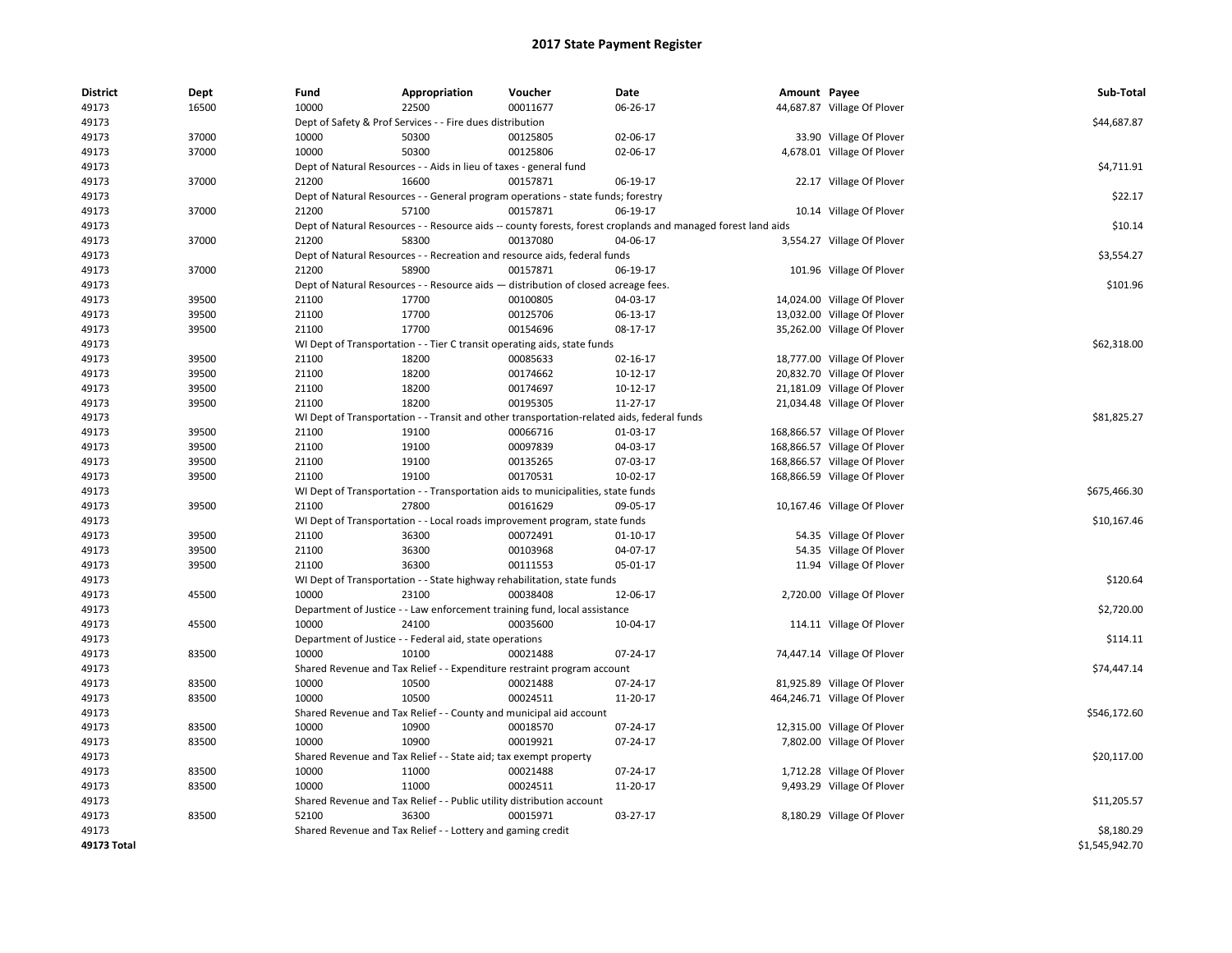| <b>District</b> | Dept  | Fund  | Appropriation                                                    | Voucher                                                                          | Date     | Amount Payee |                              | Sub-Total    |
|-----------------|-------|-------|------------------------------------------------------------------|----------------------------------------------------------------------------------|----------|--------------|------------------------------|--------------|
| 49176           | 16500 | 10000 | 22500                                                            | 00011678                                                                         | 06-26-17 |              | 1,031.81 Village Of Rosholt  |              |
| 49176           |       |       | Dept of Safety & Prof Services - - Fire dues distribution        |                                                                                  |          |              |                              | \$1,031.81   |
| 49176           | 39500 | 21100 | 19100                                                            | 00066717                                                                         | 01-03-17 |              | 5,801.00 Village Of Rosholt  |              |
| 49176           | 39500 | 21100 | 19100                                                            | 00097840                                                                         | 04-03-17 |              | 5,801.00 Village Of Rosholt  |              |
| 49176           | 39500 | 21100 | 19100                                                            | 00135266                                                                         | 07-03-17 |              | 5,801.00 Village Of Rosholt  |              |
| 49176           | 39500 | 21100 | 19100                                                            | 00170532                                                                         | 10-02-17 |              | 5,801.02 Village Of Rosholt  |              |
| 49176           |       |       |                                                                  | WI Dept of Transportation - - Transportation aids to municipalities, state funds |          |              |                              | \$23,204.02  |
| 49176           | 83500 | 10000 | 10500                                                            | 00021489                                                                         | 07-24-17 |              | 12,438.92 Village Of Rosholt |              |
| 49176           | 83500 | 10000 | 10500                                                            | 00024512                                                                         | 11-20-17 |              | 70,487.22 Village Of Rosholt |              |
| 49176           |       |       |                                                                  | Shared Revenue and Tax Relief - - County and municipal aid account               |          |              |                              | \$82,926.14  |
| 49176           | 83500 | 10000 | 10900                                                            | 00018571                                                                         | 07-24-17 |              | 506.00 Village Of Rosholt    |              |
| 49176           |       |       | Shared Revenue and Tax Relief - - State aid; tax exempt property |                                                                                  |          |              |                              | \$506.00     |
| 49176 Total     |       |       |                                                                  |                                                                                  |          |              |                              | \$107,667.97 |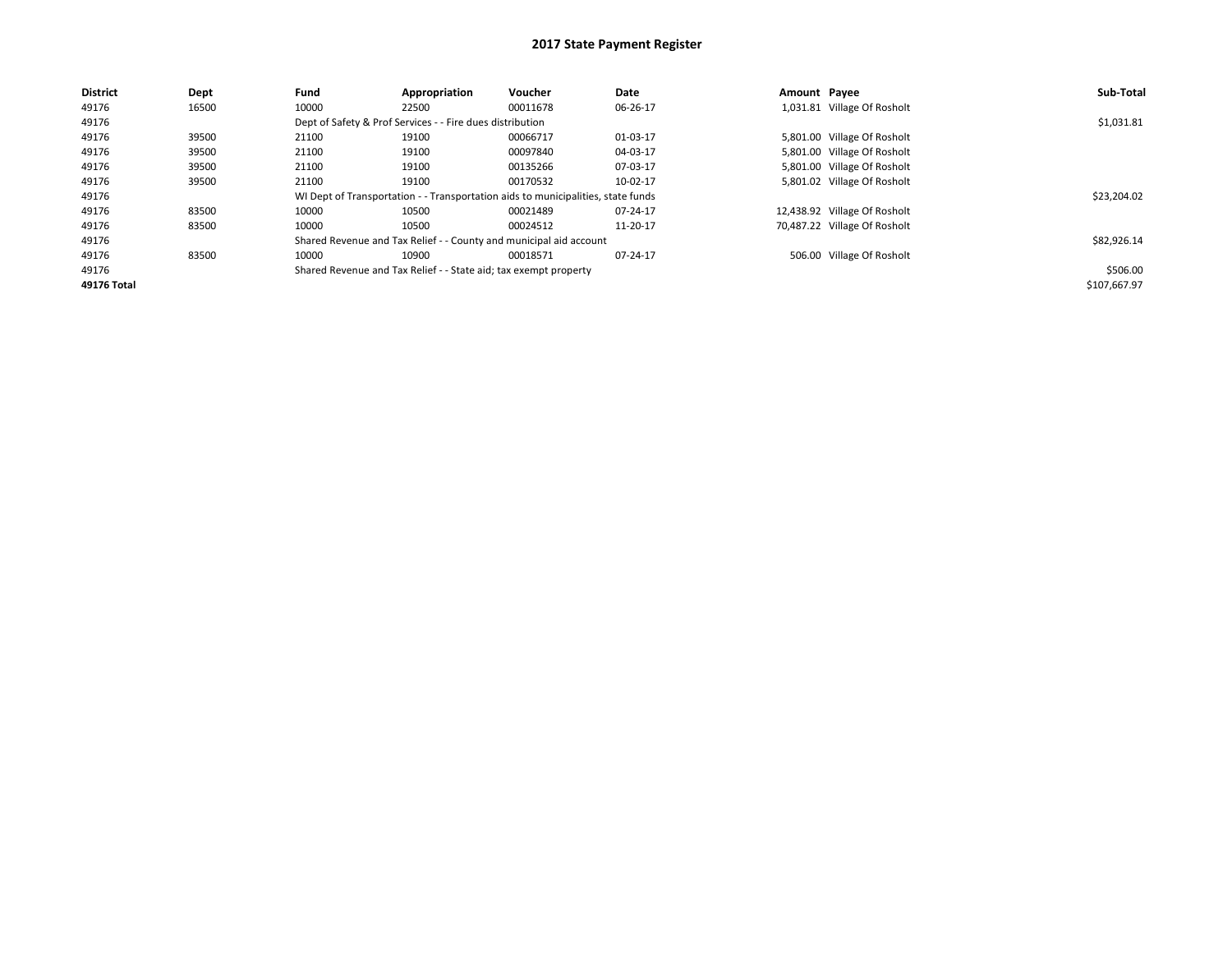| <b>District</b> | Dept  | Fund  | Appropriation                                                                    | Voucher  | Date     | Amount Payee |                              | Sub-Total    |  |  |  |
|-----------------|-------|-------|----------------------------------------------------------------------------------|----------|----------|--------------|------------------------------|--------------|--|--|--|
| 49191           | 16500 | 10000 | 22500                                                                            | 00011679 | 06-26-17 |              | 5,145.93 Village Of Whiting  |              |  |  |  |
| 49191           |       |       | Dept of Safety & Prof Services - - Fire dues distribution                        |          |          |              |                              | \$5,145.93   |  |  |  |
| 49191           | 39500 | 21100 | 19100                                                                            | 00066718 | 01-03-17 |              | 17,620.47 Village Of Whiting |              |  |  |  |
| 49191           | 39500 | 21100 | 19100                                                                            | 00097841 | 04-03-17 |              | 17,620.47 Village Of Whiting |              |  |  |  |
| 49191           | 39500 | 21100 | 19100                                                                            | 00135267 | 07-03-17 |              | 17,620.47 Village Of Whiting |              |  |  |  |
| 49191           | 39500 | 21100 | 19100                                                                            | 00170533 | 10-02-17 |              | 17,620.49 Village Of Whiting |              |  |  |  |
| 49191           |       |       | WI Dept of Transportation - - Transportation aids to municipalities, state funds |          |          |              |                              | \$70,481.90  |  |  |  |
| 49191           | 39500 | 21100 | 27800                                                                            | 00072207 | 01-10-17 |              | 10,167.46 Village Of Whiting |              |  |  |  |
| 49191           |       |       | WI Dept of Transportation - - Local roads improvement program, state funds       |          |          |              |                              |              |  |  |  |
| 49191           | 39500 | 21100 | 36300                                                                            | 00104486 | 04-10-17 |              | 113.19 Village Of Whiting    |              |  |  |  |
| 49191           |       |       | WI Dept of Transportation - - State highway rehabilitation, state funds          |          |          |              |                              | \$113.19     |  |  |  |
| 49191           | 83500 | 10000 | 10500                                                                            | 00021490 | 07-24-17 |              | 10,414.49 Village Of Whiting |              |  |  |  |
| 49191           | 83500 | 10000 | 10500                                                                            | 00024513 | 11-20-17 |              | 61,879.03 Village Of Whiting |              |  |  |  |
| 49191           |       |       | Shared Revenue and Tax Relief - - County and municipal aid account               |          |          |              |                              | \$72,293.52  |  |  |  |
| 49191           | 83500 | 10000 | 10900                                                                            | 00018572 | 07-24-17 |              | 1,599.00 Village Of Whiting  |              |  |  |  |
| 49191           |       |       | Shared Revenue and Tax Relief - - State aid; tax exempt property                 |          |          |              |                              | \$1,599.00   |  |  |  |
| 49191           | 83500 | 10000 | 11000                                                                            | 00021490 | 07-24-17 |              | 2,738.89 Village Of Whiting  |              |  |  |  |
| 49191           | 83500 | 10000 | 11000                                                                            | 00024513 | 11-20-17 |              | 14,055.92 Village Of Whiting |              |  |  |  |
| 49191           |       |       | Shared Revenue and Tax Relief - - Public utility distribution account            |          |          |              |                              | \$16,794.81  |  |  |  |
| 49191           | 83500 | 10000 | 50100                                                                            | 00015364 | 01-31-17 |              | 118.29 Village Of Whiting    |              |  |  |  |
| 49191           |       |       | Shared Revenue and Tax Relief - - Payments for municipal services                |          |          |              |                              | \$118.29     |  |  |  |
| 49191 Total     |       |       |                                                                                  |          |          |              |                              | \$176,714.10 |  |  |  |
|                 |       |       |                                                                                  |          |          |              |                              |              |  |  |  |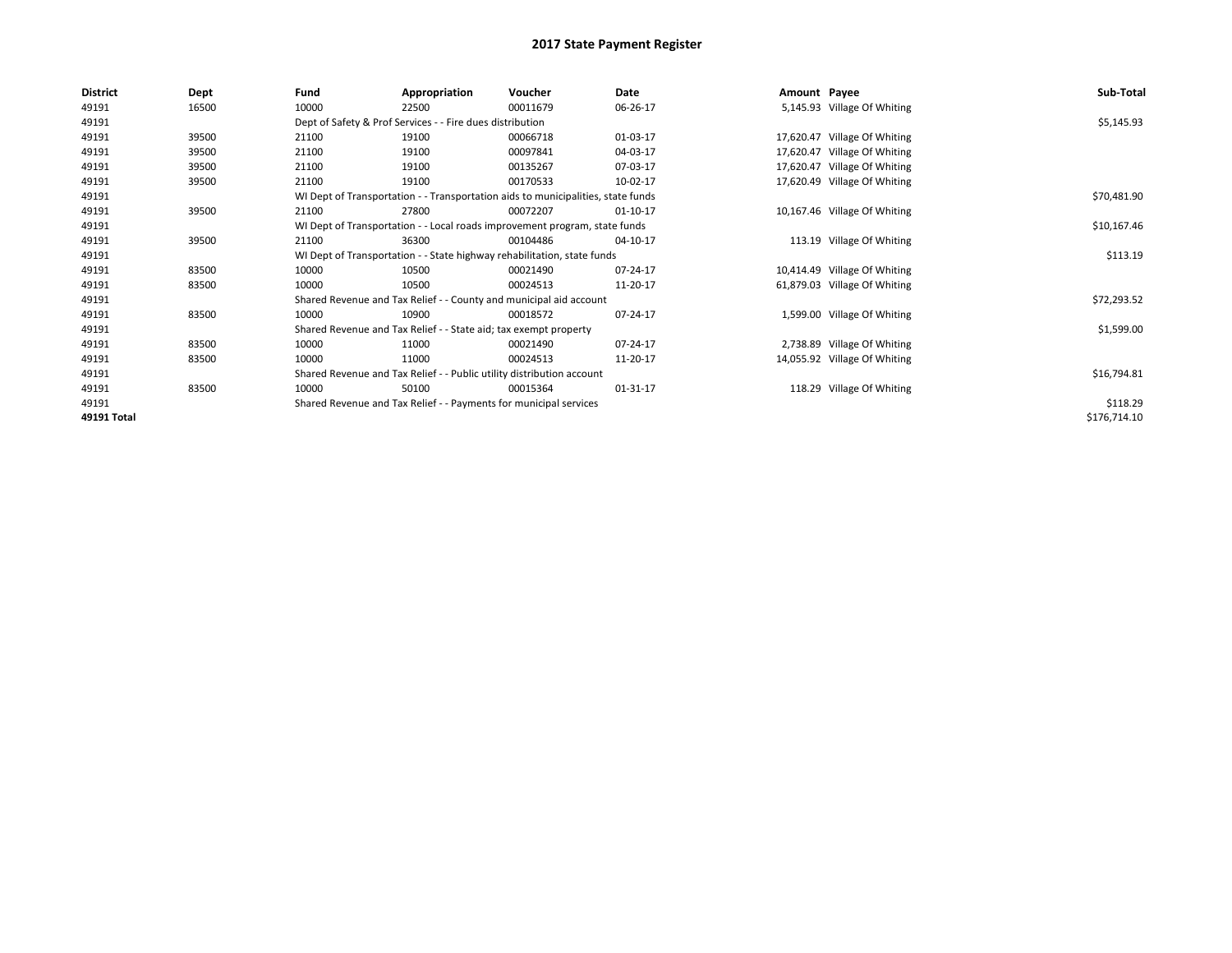| <b>District</b> | Dept  | Fund  | Appropriation                                                                    | Voucher  | Date                                                                                       | Amount Payee |                                    | Sub-Total      |
|-----------------|-------|-------|----------------------------------------------------------------------------------|----------|--------------------------------------------------------------------------------------------|--------------|------------------------------------|----------------|
| 49281           | 16500 | 10000 | 22500                                                                            | 00011680 | 06-26-17                                                                                   |              | 80,001.57 City Of Stevens Point    |                |
| 49281           |       |       | Dept of Safety & Prof Services - - Fire dues distribution                        |          |                                                                                            |              |                                    | \$80,001.57    |
| 49281           | 37000 | 21200 | 58300                                                                            | 00136472 | 03-24-17                                                                                   |              | 761.33 City Of Stevens Point       |                |
| 49281           |       |       | Dept of Natural Resources - - Recreation and resource aids, federal funds        |          |                                                                                            |              |                                    | \$761.33       |
| 49281           | 37000 | 27400 | 65800                                                                            | 00129726 | 02-21-17                                                                                   |              | 8,551.36 City Of Stevens Point     |                |
| 49281           | 37000 | 27400 | 65800                                                                            | 00170819 | 08-02-17                                                                                   |              | 1,137.79 City Of Stevens Point     |                |
| 49281           |       |       | Dept of Natural Resources - - Environmental aids -- urban nonpoint source        |          |                                                                                            |              |                                    | \$9,689.15     |
| 49281           | 39500 | 21100 | 16200                                                                            | 00067398 | 01-03-17                                                                                   |              | 25,978.64 City Of Stevens Point    |                |
| 49281           | 39500 | 21100 | 16200                                                                            | 00098521 | 04-03-17                                                                                   |              | 25,978.64 City Of Stevens Point    |                |
| 49281           | 39500 | 21100 | 16200                                                                            | 00135947 | 07-03-17                                                                                   |              | 25,978.64 City Of Stevens Point    |                |
| 49281           | 39500 | 21100 | 16200                                                                            | 00171213 | 10-02-17                                                                                   |              | 25,978.67 City Of Stevens Point    |                |
| 49281           |       |       | WI Dept of Transportation - - Connecting highways aids, state funds              |          |                                                                                            |              |                                    | \$103,914.59   |
| 49281           | 39500 | 21100 | 16700                                                                            | 00078368 | $01 - 27 - 17$                                                                             |              | 22,359.20 City Of Stevens Point    |                |
| 49281           |       |       | WI Dept of Transportation - - Elderly and disabled capital aids, state funds     |          |                                                                                            |              |                                    | \$22,359.20    |
| 49281           | 39500 | 21100 | 17500                                                                            | 00117076 | 05-17-17                                                                                   |              | 18,248.00 City Of Stevens Point    |                |
| 49281           |       |       | WI Dept of Transportation - - Paratransit aids                                   |          |                                                                                            |              |                                    | \$18,248.00    |
| 49281           | 39500 | 21100 | 17700                                                                            | 00125422 | 06-12-17                                                                                   |              | 74,182.00 City Of Stevens Point    |                |
| 49281           | 39500 | 21100 | 17700                                                                            | 00154678 | 08-16-17                                                                                   |              | 201,040.00 City Of Stevens Point   |                |
| 49281           |       |       | WI Dept of Transportation - - Tier C transit operating aids, state funds         |          |                                                                                            |              |                                    | \$275,222.00   |
| 49281           | 39500 | 21100 | 18200                                                                            | 00085958 | 02-16-17                                                                                   |              | 182,000.00 City Of Stevens Point   |                |
| 49281           | 39500 | 21100 | 18200                                                                            | 00172501 | 10-02-17                                                                                   |              | 165,380.00 City Of Stevens Point   |                |
| 49281           | 39500 | 21100 | 18200                                                                            | 00172502 | 10-02-17                                                                                   |              | 149,811.50 City Of Stevens Point   |                |
| 49281           | 39500 | 21100 | 18200                                                                            | 00195319 | 11-27-17                                                                                   |              | 187,857.00 City Of Stevens Point   |                |
| 49281           |       |       |                                                                                  |          | WI Dept of Transportation - - Transit and other transportation-related aids, federal funds |              |                                    | \$685,048.50   |
| 49281           | 39500 | 21100 | 18500                                                                            | 00073361 | $01 - 17 - 17$                                                                             |              | 8,589.60 City Of Stevens Point     |                |
| 49281           |       |       | WI Dept of Transportation - - Highway safety, local assistance, federal funds    |          |                                                                                            |              |                                    | \$8,589.60     |
| 49281           | 39500 | 21100 | 19100                                                                            | 00066719 | 01-03-17                                                                                   |              | 352,463.42 City Of Stevens Point   |                |
| 49281           | 39500 | 21100 | 19100                                                                            | 00097842 | 04-03-17                                                                                   |              | 352,463.42 City Of Stevens Point   |                |
| 49281           | 39500 | 21100 | 19100                                                                            | 00135268 | 07-03-17                                                                                   |              | 352,463.42 City Of Stevens Point   |                |
| 49281           | 39500 | 21100 | 19100                                                                            | 00170534 | 10-02-17                                                                                   |              | 352,463.45 City Of Stevens Point   |                |
| 49281           |       |       | WI Dept of Transportation - - Transportation aids to municipalities, state funds |          |                                                                                            |              |                                    | \$1,409,853.71 |
| 49281           | 43500 | 10000 | 11900                                                                            | 00159777 | 10-03-17                                                                                   |              | 10,242.09 City Of Stevens Point    |                |
| 49281           |       |       | Department of Health Services - - Emergency medical services; aids               |          |                                                                                            |              |                                    | \$10,242.09    |
| 49281           | 45500 | 10000 | 23100                                                                            | 00029940 | 06-16-17                                                                                   |              | 6,720.00 City Of Stevens Point     |                |
| 49281           |       |       | Department of Justice - - Law enforcement training fund, local assistance        |          |                                                                                            |              |                                    | \$6,720.00     |
| 49281           | 45500 | 10000 | 28400                                                                            | 00028868 | 06-02-17                                                                                   |              | 164.00 City Of Stevens Point       |                |
| 49281           | 45500 | 10000 | 28400                                                                            | 00037761 | 11-20-17                                                                                   |              | 529.58 City Of Stevens Point       |                |
| 49281           |       |       | Department of Justice - - Internet Crimes Against Childr                         |          |                                                                                            |              |                                    | \$693.58       |
| 49281           | 83500 | 10000 | 10100                                                                            | 00021491 | 07-24-17                                                                                   |              | 420,183.63 City Of Stevens Point   |                |
| 49281           |       |       | Shared Revenue and Tax Relief - - Expenditure restraint program account          |          |                                                                                            |              |                                    | \$420,183.63   |
| 49281           | 83500 | 10000 | 10500                                                                            | 00021491 | 07-24-17                                                                                   |              | 483,388.22 City Of Stevens Point   |                |
| 49281           | 83500 | 10000 | 10500                                                                            | 00024514 | 11-20-17                                                                                   |              | 2,761,356.00 City Of Stevens Point |                |
| 49281           |       |       | Shared Revenue and Tax Relief - - County and municipal aid account               |          |                                                                                            |              |                                    | \$3,244,744.22 |
| 49281           | 83500 | 10000 | 10900                                                                            | 00018573 | 07-24-17                                                                                   |              | 329,715.00 City Of Stevens Point   |                |
|                 | 83500 | 10000 | 10900                                                                            | 00019922 | 07-24-17                                                                                   |              |                                    |                |
| 49281           |       |       |                                                                                  |          |                                                                                            |              | 96,770.00 City Of Stevens Point    | \$426,485.00   |
| 49281           |       |       | Shared Revenue and Tax Relief - - State aid; tax exempt property                 |          |                                                                                            |              |                                    |                |
| 49281           | 83500 | 10000 | 11000                                                                            | 00021491 | 07-24-17                                                                                   |              | 15,006.96 City Of Stevens Point    |                |
| 49281           | 83500 | 10000 | 11000                                                                            | 00024514 | 11-20-17                                                                                   |              | 83,754.52 City Of Stevens Point    |                |
| 49281           |       |       | Shared Revenue and Tax Relief - - Public utility distribution account            |          |                                                                                            |              |                                    | \$98,761.48    |
| 49281           | 83500 | 10000 | 30200                                                                            | 00020153 | 07-24-17                                                                                   |              | 416,238.17 City Of Stevens Point   |                |
| 49281           | 83500 | 10000 | 30200                                                                            | 00022198 | 07-24-17                                                                                   |              | 2,400,080.82 City Of Stevens Point |                |
| 49281           |       |       | Shared Revenue and Tax Relief - - School levy tax credit and first dollar credit |          |                                                                                            |              |                                    | \$2,816,318.99 |